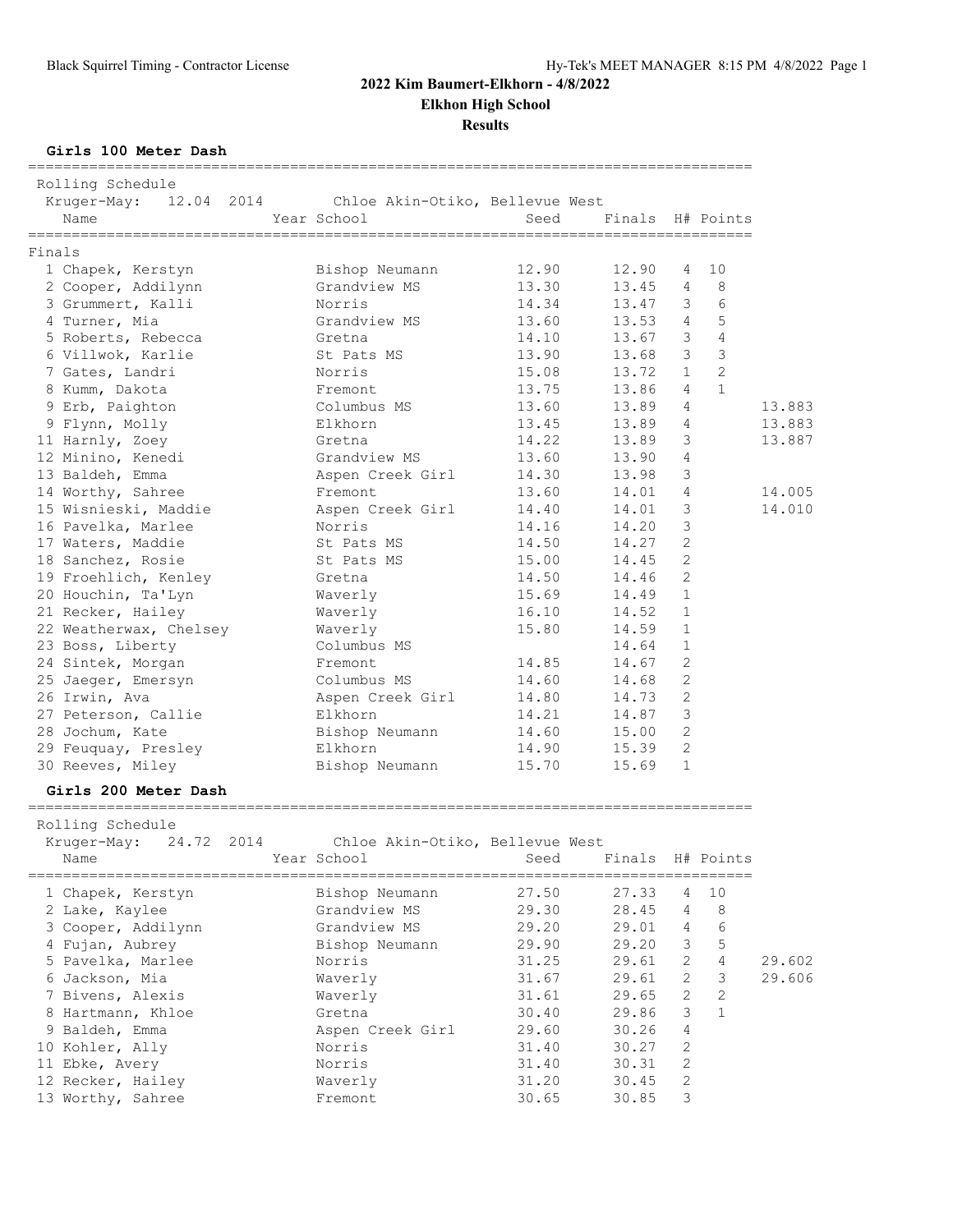# **2022 Kim Baumert-Elkhorn - 4/8/2022 Elkhon High School Results**

### **....Girls 200 Meter Dash**

| 14 Wieczorek, Emmy   | Gretna           | 31.90 | 30.87      | 2            | 30.864 |
|----------------------|------------------|-------|------------|--------------|--------|
| 15 Jaeger, Emersyn   | Columbus MS      | 30.30 | 30.87      | 3            | 30.869 |
| 16 Newby, Elyse      | Grandview MS     | 31.00 | 30.93      | 3            |        |
| 17 Sanchez, Rosie    | St Pats MS       | 32.00 | 31.08      | $\mathbf{1}$ |        |
| 18 Sintek, Morgan    | Fremont          | 29.36 | 31.09      | 4            | 31.084 |
| 19 Boss, Liberty     | Columbus MS      |       | 31.09      |              | 31.090 |
| 20 Kelsay, Avery     | Gretna           | 31.60 | 31.18      | 2            |        |
| 21 Cooper, Anne      | St Pats MS       | 29.90 | 31.32      | 3            |        |
| 22 Burson, Ellie     | Aspen Creek Girl | 32.10 | 31.34      | $\mathbf{1}$ |        |
| 23 Bartlett, Peyton  | Elkhorn          | 31.90 | 31.64      |              |        |
| 24 Otto, Madison     | Elkhorn          | 30.00 | 32.04      | 3            |        |
| 25 Jochum, Kate      | Bishop Neumann   | 32.40 | 32.25      |              |        |
| 26 Feuquay, Presley  | Elkhorn          | 32.00 | 33.37      |              |        |
| 27 Boehlke, Blair    | Fremont          |       | 34.26      | 3            |        |
| -- Wisnieski, Maddie | Aspen Creek Girl | 29.40 | DNS        | 4            |        |
| -- Erb, Paighton     | Columbus MS      | 28.80 | DNS        | 4            |        |
| -- Villwok, Karlie   | St Pats MS       | 28.90 | DNS        | 4            |        |
| -- Kumm, Dakota      | Fremont          | 30.25 | <b>SCR</b> |              |        |
|                      |                  |       |            |              |        |

### **Girls 400 Meter Dash**

=================================================================================== Rolling Schedule

Kruger-May: 57.27 2015 Amanda Young, Gretna

| Name                                                        | Year School                      | Seed                | Finals H# Points |                |                 |
|-------------------------------------------------------------|----------------------------------|---------------------|------------------|----------------|-----------------|
| 1 Villwok, Karlie 50 St Pats MS 1:05.00                     |                                  |                     | 1:04.64          | $\overline{4}$ | 10              |
| 2 Thompson, Olivia and Elkhorn                              |                                  | 1:08.00             | 1:05.70          | $\overline{4}$ | $_{\rm 8}$      |
| 3 Ebke, Avery                                               | Norris                           | 1:13.00             | 1:08.43          | 3              | $6\phantom{.}6$ |
| 4 Harnly, Zoey                                              | Gretna                           | $1:08.70$ $1:10.13$ |                  | $\overline{4}$ | 5               |
| 5 Keim, Finely                                              | Waverly                          | $1:13.00$ $1:10.22$ |                  | $\mathcal{S}$  | $\sqrt{4}$      |
| 6 Porter, Ella                                              | Gretna                           | 1:09.90 1:10.49     |                  | $\mathcal{E}$  | $\mathfrak{Z}$  |
| 7 Waters, Maddie                                            | St Pats MS 1:08.00               |                     | 1:10.66          | $\overline{4}$ | $\overline{c}$  |
| 8 Swanson, Anisten                                          | Gretna                           | 1:09.00             | 1:11.12          | 3              | $\mathbf{1}$    |
| 9 Real, Ansley                                              | Waverly                          | 1:12.00             | 1:11.34          | $\mathcal{S}$  |                 |
| 10 Hind, Jillian Maverly 1:13.00                            |                                  |                     | 1:12.10          | $\overline{c}$ |                 |
| 11 Wasser, Olive                                            | Norris                           | $1:14.00$ $1:13.18$ |                  | $\overline{c}$ |                 |
| 12 Marshall, Hailey                                         | Grandview MS 1:09.00             |                     | 1:13.67          | $\mathsf 3$    |                 |
| 13 Roberts, Rylin                                           | Fremont                          | 1:21.00             | 1:13.90          | $\mathbf{1}$   |                 |
| 14 Stuhr, Isabelle Bishop Neumann 1:13.00                   |                                  |                     | 1:14.26          | 3              |                 |
| 15 Roberts, Kathryn                                         | Elkhorn                          | 1:17.50             | 1:15.12          | $\mathbf{2}$   |                 |
| 16 Douglas, Eva                                             | Norris                           | 1:15.00             | 1:15.71          | $\overline{c}$ |                 |
| 17 Perrotto, Julia (Grandview MS 1:15.00 1:15.72)           |                                  |                     |                  | $\overline{c}$ |                 |
| 18 Rhoades, Kate                                            | Aspen Creek Girl 1:11.00 1:16.99 |                     |                  | 3              |                 |
| 19 Diego, Gennesis                                          | Columbus MS 1:05.00              |                     | 1:17.69          | $\overline{4}$ |                 |
| 20 Tellez-Gomez, Erandy Columbus MS 1:06.00                 |                                  |                     | 1:18.19          | 4              |                 |
| 21 Smith, Sahler                                            | Grandview MS 1:19.00             |                     | 1:18.36          | $\mathbf{1}$   |                 |
| 22 Rodriguez, Rosario         Columbus MS           1:07.00 |                                  |                     | 1:18.98          | 4              |                 |
| 23 Schoeneck, Sofia                                         | Bishop Neumann 1:14.00           |                     | 1:19.12          | $\mathbf{2}$   |                 |
| 24 Willnerd, Lainey                                         | Fremont                          |                     | 1:20.02          | $\mathbf{1}$   |                 |
| 25 Baker, Jackie                                            | Aspen Creek Girl 1:19.00         |                     | 1:20.49          | $\mathbf{1}$   |                 |
| 26 Placek, Ava                                              | Fremont                          |                     | 1:21.35          | $\mathbf{1}$   |                 |
| 27 Prohaska, Addyson Bishop Neumann 1:15.00                 |                                  |                     | 1:21.39          | 2              |                 |
| -- Nkombo, Gabby                                            | Elkhorn                          | 1:17.00             | DNS              | $\mathbf{2}$   |                 |
| -- Barkmeier, Emma St Pats MS 1:20.00                       |                                  |                     | DNS              | $\mathbf{1}$   |                 |
| -- Wisnieski, Maddie Maspen Creek Girl 1:06.00              |                                  |                     | <b>DNS</b>       | 4              |                 |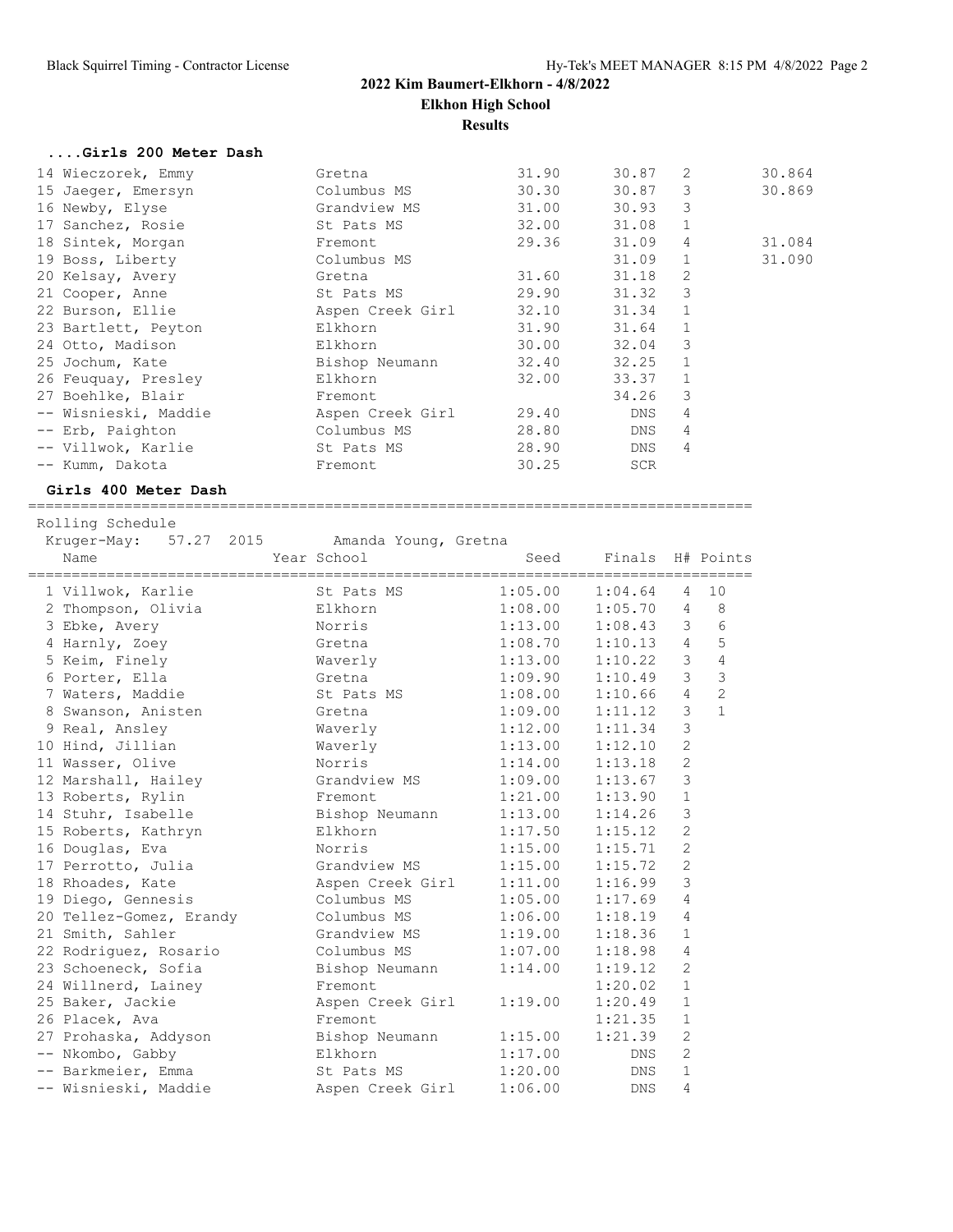|                                | 2022 Kim Baumert-Elkhorn - 4/8/2022 | <b>Elkhon High School</b><br><b>Results</b> |            |                       |                |
|--------------------------------|-------------------------------------|---------------------------------------------|------------|-----------------------|----------------|
| Girls 800 Meter Run            |                                     |                                             |            |                       |                |
| Rolling Schedule               |                                     |                                             |            |                       |                |
| Kruger-May: 2:21.14 2014       | Sarah Kottwitz, Lincoln Pius        |                                             |            |                       |                |
| Name                           | Year School                         | Seed                                        | Finals     |                       | H# Points      |
| 1 Robinson, Leah               | St Pats MS                          | 2:26.30                                     | 2:26.51    | 2                     | 10             |
| 2 Steffensen, Emma             | Waverly                             | $2:38.00$<br>$2:35.00$                      | 2:36.49    | 2                     | 8              |
| 3 Rodgers, Ella                | Elkhorn                             | 2:35.00                                     | 2:39.36    | $\overline{2}$        | 6              |
| 4 Washburn, Addison            | Elkhorn                             | 2:40.00                                     | 2:40.43    | $\overline{2}$        | 5              |
| 5 Meyers, Blakeley             | Waverly                             | 2:42.00                                     | 2:45.30    | 2                     | $\overline{4}$ |
| 6 Coe, Meghan                  | Grandview MS                        | 2:48.00                                     | 2:46.74    | $\overline{2}$        | $\mathcal{S}$  |
| 7 Van Waart, Kelsey            | Gretna                              | 2:50.00                                     | 2:46.76    | $\mathcal{L}$         | $\overline{2}$ |
| 8 Dominy, Lydia                | Norris                              | $3:18.00$<br>$2:53.19$                      | 2:48.70    | $\mathbf{1}$          | $\mathbf{1}$   |
| 9 Smith, Bella                 | Grandview MS                        |                                             | 2:48.99    | 2                     |                |
| 10 Wellman, Ashlyn             | Grandview MS                        | 2:55.00                                     | 2:49.92    | 2                     |                |
| 11 Ellsworth, Jenna            | Fremont                             | 3:04.00                                     | 2:54.59    | $\mathbf{1}$          |                |
| 12 Dirks, Savannah             | Gretna                              | 2:53.00                                     | 2:54.97    | 2                     |                |
| 13 Carlson, Ella               | Norris                              | 3:20.00                                     | 2:55.65    | $\mathbf{1}$          |                |
| 14 Lindsey, Sophia             | Aspen Creek Girl                    | 2:56.00                                     | 2:56.68    | $\overline{2}$        |                |
| 15 Luebbe, Eastyn              | Columbus MS                         | 2:43.00                                     | 2:56.71    | $\overline{c}$        |                |
| 16 Larka, Lily                 | Elkhorn                             | 3:00.00                                     | 2:57.21    | $\mathbf{1}$          |                |
| 17 Miller, Maggie              | Gretna                              | 2:49.00                                     | 2:58.64    | $\mathbf{2}$          |                |
| 18 Graver, Evynn               | Aspen Creek Girl                    | 3:01.00                                     | 2:59.94    | $\mathbf{1}$          |                |
| 19 Keim, Finely                | Waverly                             |                                             | 3:00.84    | $\mathfrak{D}$        |                |
| 20 Horst, Addie                | Aspen Creek Girl                    | $3:09.00$<br>$2:10.00$                      | 3:02.04    | $\mathbf{1}$          |                |
| 21 Thiele, Brooke              | Bishop Neumann                      | 3:10.00                                     | 3:04.35    | $\mathbf{1}$          |                |
| 22 Schenk, Presley             | Bishop Neumann                      | 3:09.00                                     | 3:04.84    | 1                     |                |
| 23 Bandera, Rosemary           | Fremont                             | 3:09.00                                     | 3:05.44    | $\mathbf{1}$          |                |
| 24 Schumacher, Clare           | St Pats MS                          | 3:04.90                                     | 3:05.88    | $\mathbf{1}$          |                |
| 25 Zelazny, Anna               | Bishop Neumann                      | 3:10.00                                     | 3:07.05    | $\mathbf{1}$          |                |
| 26 Ayers, Aizlyn               | Norris                              | 3:21.00                                     | 3:07.23    | $\mathbf{1}$          |                |
| 27 Fritz, Emma Claire          | Fremont                             | 3:12.00                                     | 3:11.16    | $\mathbf{1}$          |                |
| 28 Arevalo-Garcilazo, Ana      | Columbus MS                         | 3:00.00                                     | 3:37.50    | $\mathbf{1}$          |                |
| -- Winn, Larsyn                | Waverly                             | 2:48.00                                     | <b>SCR</b> |                       |                |
| Girls 1600 Meter Run           |                                     |                                             |            |                       |                |
| Rolling Schedule               |                                     |                                             |            |                       |                |
| Kruger-May:<br>5:16.65<br>2014 | Regan Taubenheim, Lincoln Pius      |                                             |            |                       |                |
| Name                           | Year School                         | Seed                                        | Finals     |                       | H# Points      |
| 1 Robinson, Leah               | ==============<br>St Pats MS        | 5:33.60                                     | 5:26.95    | 2                     | 10             |
| 2 Steffensen, Emma             | Waverly                             | 6:09.00                                     | 5:54.11    | 2                     | 8              |
| 3 Washburn, Addison            | Elkhorn                             | 6:21.00                                     | 5:54.84    | 2                     | 6              |
| 4 Wellman, Ashlyn              | Grandview MS                        | 6:23.00                                     | 6:10.96    | 2                     | 5              |
| 5 Van Waart, Kelsey            | Gretna                              | 6:09.00                                     | 6:14.96    | $\mathbf{2}^{\prime}$ | 4              |
| 6 Christoffels, Paityn         | Grandview MS                        | 6:24.00                                     | 6:24.80    | $\overline{2}$        | 3              |
| 7 Miller, Maggie               | Gretna                              | 6:14.00                                     | 6:24.85    | 2                     | $\sqrt{2}$     |
| 8 Powell, Kennedy              | Norris                              | 6:40.00                                     | 6:25.10    | $\mathbf 1$           | $\mathbf{1}$   |
|                                |                                     |                                             |            |                       |                |

 9 Dominy, Lydia Norris 6:49.00 6:26.24 1 10 Sylliaasen, Addison Bishop Neumann 6:07.00 6:32.58 2 11 Wagner, Madelyn Fremont 6:40.00 6:34.15 1 12 Armenta, Ariana **Fremont** 6:34.93 1 13 Lindsey, Sophia Aspen Creek Girl 6:20.00 6:35.03 2 14 Jensen, Lea Waverly 7:05.00 6:36.19 1 15 Tidball, Ize Norris 6:49.00 6:36.63 1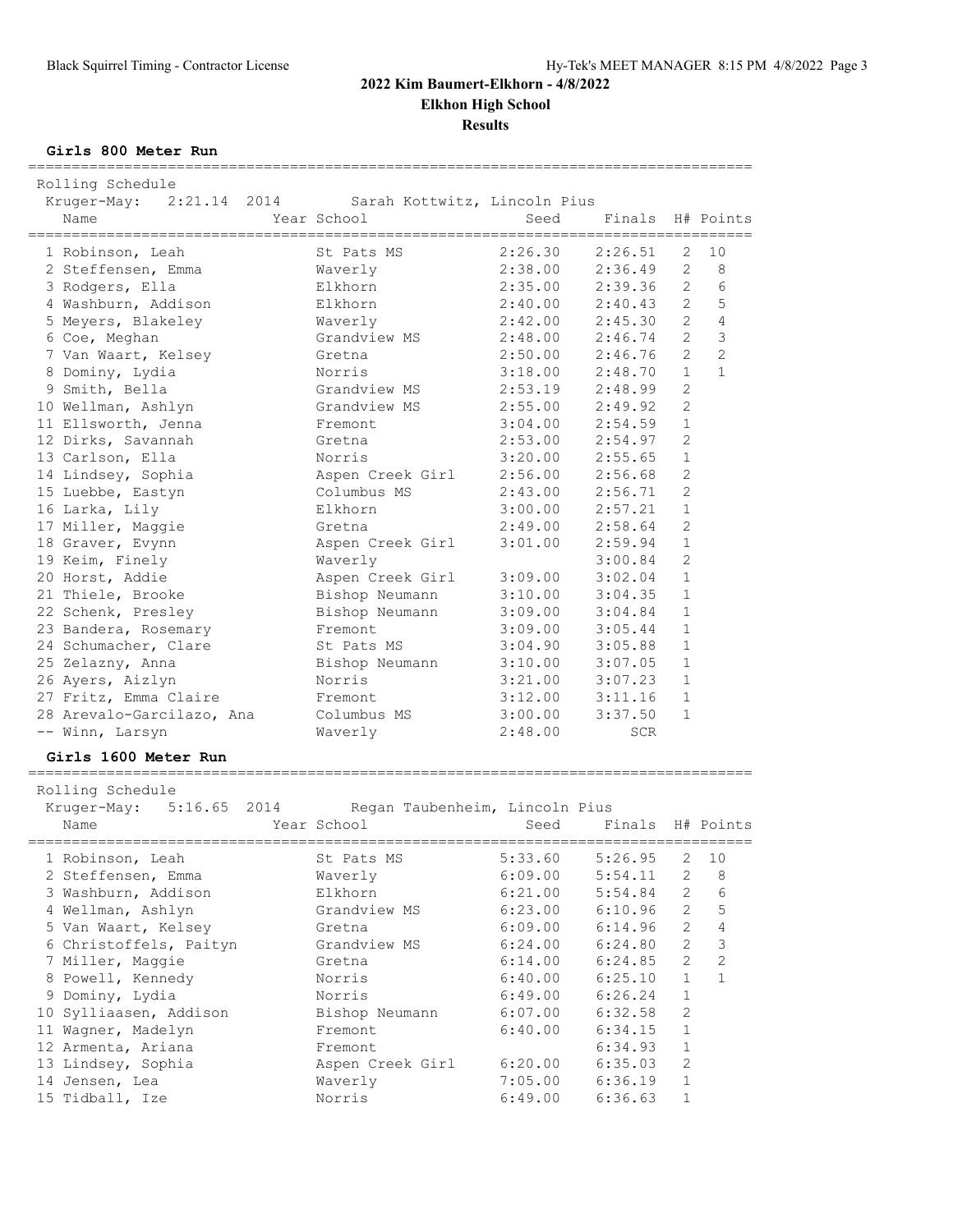# **2022 Kim Baumert-Elkhorn - 4/8/2022 Elkhon High School Results**

### **....Girls 1600 Meter Run**

| 16 Graver, Evynn     | Aspen Creek Girl | 6:18.00 | 6:36.99 | -2             |
|----------------------|------------------|---------|---------|----------------|
| 17 Polking, Jenna    | Grandview MS     | 6:26.00 | 6:37.59 | 2              |
| 18 Jackson, Bailey   | Waverly          | 7:05.00 | 6:38.81 |                |
| 19 Naujokaitus, Lea  | Elkhorn          | 6:51.00 | 6:39.04 | $\overline{1}$ |
| 20 Kerr, Veronica    | Gretna           | 6:26.00 | 6:43.31 | - 2            |
| 21 Schumacher, Clare | St Pats MS       | 6:45.00 | 7:04.03 |                |
| 22 Wilson, Chloe     | Elkhorn          | 7:15.00 | 7:17.81 |                |
| 23 Schlake, Reagan   | Aspen Creek Girl | 7:06.00 | 7:21.55 |                |
| 24 Vachal, Jordyn    | Fremont          | 7:30.00 | 7:45.41 |                |
| 25 Martinez, Karisma | Columbus MS      | 7:30.00 | 7:50.95 |                |

#### **Girls 100 Meter Hurdles**

===================================================================================

| Rolling Schedule               |                                                 |       |                  |                |                |
|--------------------------------|-------------------------------------------------|-------|------------------|----------------|----------------|
| Kruger-May: 15.10 2009<br>Name | Joslyn Soucie, Lincoln Southwest<br>Year School | Seed  | Finals H# Points |                |                |
|                                |                                                 |       |                  |                |                |
| 1 Roberts, Rebecca             | Gretna                                          | 18.09 | 17.50            | $\overline{4}$ | 10             |
| 2 Morgan, Addi                 | Norris                                          | 18.04 | 17.74            | $\overline{4}$ | 8              |
| 3 Turner, Mia                  | Grandview MS                                    | 21.40 | 17.94            | 2              | $\epsilon$     |
| 4 Fujan, Aubrey                | Bishop Neumann                                  | 19.10 | 18.20            | $\overline{4}$ | 5              |
| 5 Koborg, Delaney              | Aspen Creek Girl                                | 20.30 | 18.39            | 3              | 4              |
| 6 Marshall, Megan              | Aspen Creek Girl                                | 18.90 | 18.51            | $\overline{4}$ | $\mathfrak{Z}$ |
| 7 Nelson, Adelyn               | Norris                                          | 22.18 | 18.91            | $\mathbf{1}$   | $\overline{c}$ |
| 8 Smith, Sahler                | Grandview MS                                    | 21.22 | 19.21            | $\overline{2}$ | $\mathbf{1}$   |
| 9 Cooper, Anne                 | St Pats MS                                      | 19.60 | 19.33            | 3              |                |
| 10 Wibbles, Lily               | Fremont                                         | 19.15 | 19.50            | 4              |                |
| 11 Irwin, Ava                  | Aspen Creek Girl                                | 19.30 | 19.63            | 3              |                |
| 12 Swerczek, Alainey           | Elkhorn                                         | 18.90 | 19.71            | $\overline{4}$ |                |
| 13 Schamp, Briann              | Gretna                                          | 19.10 | 19.74            | $\overline{4}$ |                |
| 14 Pfaff, Maggie               | Gretna                                          | 20.80 | 19.86            | $\overline{2}$ |                |
| 15 Cejka, Jaelyn               | Norris                                          | 21.37 | 19.88            | $\overline{c}$ |                |
| 16 Lechtenberg, Rylie          | Bishop Neumann                                  | 19.90 | 19.89            | 3              |                |
| 17 Franzen, Brooke             | Grandview MS                                    | 21.30 | 19.90            | $\overline{c}$ |                |
| 18 Cernik, Graycen             | Bishop Neumann                                  | 20.40 | 19.93            | 3              |                |
| 19 Pearson, Ella               | Elkhorn                                         | 18.60 | 20.14            | $\overline{4}$ |                |
| 20 Jackson, Mia                | Waverly                                         | 21.20 | 20.34            | $\mathbf{2}$   |                |
| 21 Dutoit, Noelle              | Elkhorn                                         | 19.20 | 20.46            | 3              |                |
| 22 Hind, Jillian               | Waverly                                         | 20.70 | 20.48            | 3              |                |
| 23 Boehlke, Blair              | Fremont                                         | 20.97 | 21.18            | $\mathbf{2}$   |                |
| 24 Hernandez-Salas, Anahi      | Fremont                                         | 21.30 | 21.19            | $\overline{2}$ |                |
| 25 Cockerill, Tessa            | Waverly                                         | 22.00 | 21.33            | $\mathbf{1}$   |                |
| 26 Barkmeier, Emma             | St Pats MS                                      | 22.90 | 21.55            | $\mathbf{1}$   |                |
| 27 Bedrnicek, Sonia            | St Pats MS                                      | 20.10 | 22.62            | 3              |                |

### **Girls 200 Meter Hurdles**

===================================================================================

First event after 30 min. break

| Kruger-May: 45.30 2014<br>Name |  | Year School      | Maddi Simon, Lincoln Pius | Seed  |              | Finals H# Points |
|--------------------------------|--|------------------|---------------------------|-------|--------------|------------------|
| 1 Roberts, Rebecca             |  | Gretna           |                           |       | $32.67$ 1 10 |                  |
| 2 Fujan, Aubrey                |  | Bishop Neumann   |                           | 33.65 | 33.16        | 48               |
| 3 Marshall, Megan              |  | Aspen Creek Girl |                           | 34.47 | 34.02        | $4\overline{6}$  |
| 4 Schamp, Briann               |  | Gretna           |                           |       | 34.04        | -5               |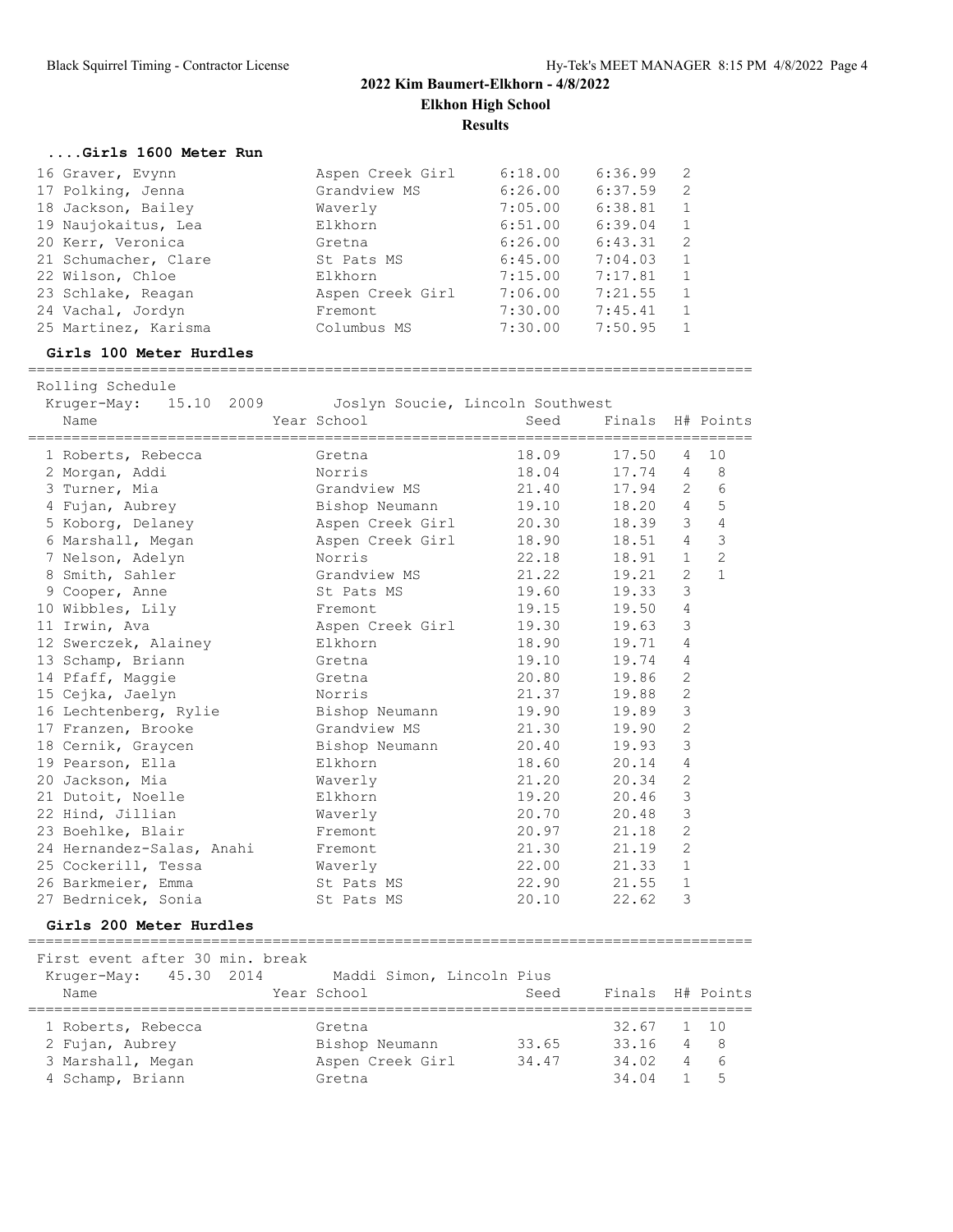# **2022 Kim Baumert-Elkhorn - 4/8/2022 Elkhon High School Results**

# **....Girls 200 Meter Hurdles**

| 5 Franzen, Brooke                   Grandview MS |                              | 42.60       | 34.97 | 2                    | $\overline{4}$ |
|--------------------------------------------------|------------------------------|-------------|-------|----------------------|----------------|
| 6 Stacken, Carter                                | Elkhorn                      | 40.10 35.19 |       | $\mathbf{2}^{\circ}$ | 3              |
| 7 Morgan, Addi                                   | Norris                       | 36.40 35.27 |       | $\overline{4}$       | $\overline{c}$ |
| 8 Lechtenberg, Rylie                             | Bishop Neumann               | 34.70 35.30 |       | $\overline{4}$       | $\mathbf{1}$   |
| 9 Jackson, Mia                                   | Waverly                      | 39.20 35.75 |       | 2                    |                |
| 10 Koborg, Delaney                               | Aspen Creek Girl 37.45 35.88 |             |       | 3                    |                |
| 11 Pfaff, Maggie                                 | Gretna                       |             | 35.89 | $\mathbf{1}$         |                |
| 12 Nelson, Adelyn                                | Norris                       | 38.20 36.45 |       | 3                    |                |
| 13 Smith, Sahler                                 | Grandview MS                 | 42.44 36.48 |       | 2                    |                |
| 14 Schmutte, Ava                                 | Norris                       | 38.24 36.62 |       | 3                    |                |
| 15 Cooper, Anne                                  | St Pats MS                   | 35.50 36.67 |       | $\overline{4}$       |                |
| 16 Cernik, Graycen                               | Bishop Neumann               | 36.00 36.79 |       | 4                    |                |
| 17 Hind, Jillian                                 | Waverly                      | 37.40 37.02 |       | 3                    |                |
| 18 Wibbles, Lily                                 | Fremont                      | 32.65 37.10 |       | 4                    |                |
| 19 Sutton, Harper                                | Elkhorn                      | 43.20 37.35 |       | 2                    |                |
| 20 Cockerill, Tessa Maverly                      |                              | 38.50 37.39 |       | 3                    |                |
| 21 Irwin, Ava                                    | Aspen Creek Girl             | 39.00 38.40 |       | $\mathsf 3$          |                |
| 22 Hernandez-Salas, Anahi Fremont                |                              | 38.75 38.74 |       | 3                    |                |
| 23 Hanks, Hailey                                 | Elkhorn                      | 42.10 38.76 |       | 2                    |                |
| 24 Barkmeier, Emma St Pats MS                    |                              | 38.00 38.77 |       | 3                    |                |
| 25 Bedrnicek, Sonia                              | St Pats MS                   | 37.00       | 40.08 | 4                    |                |
| -- Hagestad, Abby                                | Grandview MS                 | 42.80       | DNS   | 2                    |                |
| -- Kumm, Dakota                                  | Fremont                      |             | DNS   | $\overline{2}$       |                |
| -- Boehlke, Blair                                | Fremont                      | 39.55       | SCR   |                      |                |

# **Girls 4x100 Meter Relay 8th Grade**

| School                                | Seed<br>================================ | Finals H# Points |                |    |
|---------------------------------------|------------------------------------------|------------------|----------------|----|
| 1 Norris<br>$^{\prime}$ A $^{\prime}$ |                                          | 57.55            | $\mathbf{1}$   | 14 |
| 1) Grummert, Kalli                    | 2) Pavelka, Marlee                       |                  |                |    |
| 3) Kohler, Ally                       | 4) Morgan, Addi                          |                  |                |    |
| 2 Elkhorn 'A'                         | 58.20                                    | 57.59            | 2              | 12 |
| 1) Rodgers, Ella                      | 2) Mishler, Lorena                       |                  |                |    |
| 3) Swerczek, Alainey                  | 4) Thompson, Olivia                      |                  |                |    |
| 3 Aspen Creek Girl 'A'                |                                          | 57.83            | $\mathbf{1}$   | 10 |
| 1) Baldeh, Emma                       | 2) Irwin, Ava                            |                  |                |    |
| 3) Marshall, Megan                    | 4) Kuiken, Reese                         |                  |                |    |
| 4 Gretna 'A'                          |                                          | 57.91            | $\mathbf{1}$   | 9  |
| 1) Wieczorek, Emmy                    | 2) Simms, Josie                          |                  |                |    |
| 3) Hartmann, Khloe                    | 4) Froehlich, Kenley                     |                  |                |    |
| 5 Grandview MS 'A'                    | 55.50                                    | 57.92            | $\mathcal{L}$  | 8  |
| 1) Cooper, Addilynn                   | 2) Uchtman, Ava                          |                  |                |    |
| 3) Booth, Hayden                      | 4) Marshall, Hailey                      |                  |                |    |
| 6 Fremont. 'A'                        | 58.27                                    | 58.74            | $\mathcal{L}$  | 7  |
| 1) Fredrickson, Grace                 | 2) Wyle, Kyan                            |                  |                |    |
| 3) Estudillo, Elena                   | 4) Worthy, Sahree                        |                  |                |    |
| 7 Waverly 'A'                         | 1:04.00                                  | 59.19            | $\overline{2}$ | 6  |
| 1) Houchin, Ta'Lyn                    | 2) Weatherwax, Chelsey                   |                  |                |    |
| 3) Bivens, Alexis                     | 4) Mrsny, Tahya                          |                  |                |    |
| 8 Columbus MS 'A'                     | 57.50                                    | 59.91            | 2              | 5  |
| 1) Jaeger, Emersyn                    | 2) Boss, Liberty                         |                  |                |    |
| 3) Gonzalez-Juarez, Monserrat         | 4) Erb, Paighton                         |                  |                |    |
| 9 Bishop Neumann 'A'                  | 1:00.50                                  | 1:00.18          | 2              |    |
| 1) Lechtenberg, Rylie                 | 2) Sylliaasen, Addison                   |                  |                |    |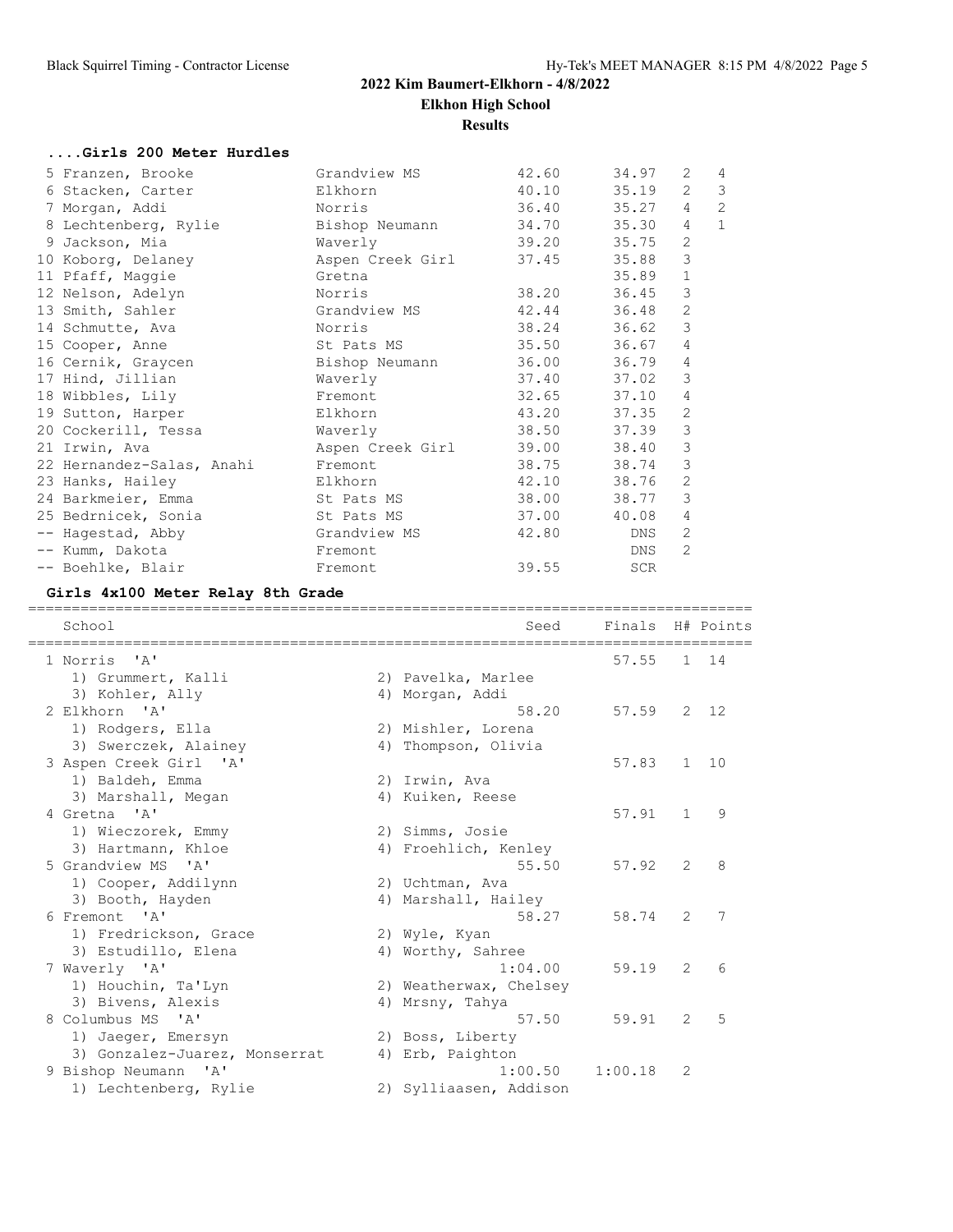**Elkhon High School**

### **Results**

**....Girls 4x100 Meter Relay 8th Grade**

3) Schoeneck, Sofia (4) Matulka, Emersyn

**Girls 4x100 Meter Relay 7th Grade** ===================================================================================

| Rolling Schedule<br>Kruger-May:<br>49.60 2017 | , Lincoln Pius X |                     |                  |                |              |                  |
|-----------------------------------------------|------------------|---------------------|------------------|----------------|--------------|------------------|
| School                                        |                  | Seed                | Finals H# Points |                |              |                  |
| 1 Grandview MS 'A'                            |                  | 55.50               | 57.35            |                | 2 14         |                  |
| 1) Lake, Kaylee                               |                  | 2) Minino, Kenedi   |                  |                |              |                  |
| 3) Hecht, Keira                               |                  | 4) Turner, Mia      |                  |                |              |                  |
| 2 Gretna 'A'                                  |                  |                     | 58.74            |                | $1 \quad 12$ |                  |
| 1) Kushiner, Monica                           |                  | 2) Bothwell, Shiloh |                  |                |              |                  |
| 3) Porter, Ella                               |                  | 4) Harnly, Zoey     |                  |                |              |                  |
| 3 Fremont 'A'                                 |                  | 58.60               | 59.45            |                | 2 10         |                  |
| 1) Lamme, Ava                                 |                  | 2) Sintek, Morgan   |                  |                |              |                  |
| 3) Willnerd, Lainey                           |                  | 4) Kumm, Dakota     |                  |                |              |                  |
| 4 Elkhorn 'A'                                 |                  | 59.10               | 59.59            | 2              | 9            |                  |
| 1) Stacken, Carter                            |                  | 2) Otto, Madison    |                  |                |              |                  |
| 3) Peterson, Callie                           |                  | 4) Flynn, Molly     |                  |                |              |                  |
| 5 Aspen Creek Girl 'A'                        |                  | 1:00.00             | 1:00.28          | 2              | 8            |                  |
| 1) Cacioppo, Sophia                           |                  | 2) Grant, Morgan    |                  |                |              |                  |
| 3) McLaughlin, Layton                         |                  | 4) Podany, Emory    |                  |                |              |                  |
| 6 Bishop Neumann 'A'                          |                  | 59.50               | 1:02.08          | 2              | 7            |                  |
| 1) Booth, Katie                               |                  | 2) Thiele, Brooke   |                  |                |              |                  |
| 3) Cernik, Graycen                            |                  | 4) Pierce, Olivia   |                  |                |              |                  |
| 7 St Pats MS 'A'                              |                  | 1:03.40             | 1:02.45          | 2              | 6            |                  |
| 1) Corey, Sarah                               |                  | 2) Ortmeier, Emily  |                  |                |              |                  |
| 3) Adams, Kate                                |                  | 4) Sanchez, Rosie   |                  |                |              |                  |
| -- Waverly 'A'                                |                  | 1:08.00             | DO.              | $\overline{1}$ |              | X-ZONE VIOLATION |
| 1) Amos, Ava                                  |                  | 2) Manning, Mia     |                  |                |              |                  |
| 3) Lauenstein, Gracie                         |                  | 4) Jackson, Mia     |                  |                |              |                  |
| -- Norris 'A'                                 |                  |                     | DQ.              | 1              |              | X-ZONE VIOLATION |
| 1) Gates, Landri                              |                  | 2) Gruber, Addison  |                  |                |              |                  |
| 3) Kohn, Ansley                               |                  | 4) Walsh, Maddie    |                  |                |              |                  |
|                                               |                  |                     |                  |                |              |                  |

### **Girls 4x400 Meter Relay**

===================================================================================

| Rolling Schedule<br>Kruger-May: 4:04.90 2009<br>School | , Lincoln Pius X<br>Seed | Finals H# Points |               |      |
|--------------------------------------------------------|--------------------------|------------------|---------------|------|
| 1 Grandview MS 'A'                                     | 4:35.00                  | 4:34.60          |               | 2 14 |
| 1) Lake, Kaylee                                        | 2) Booth, Hayden         |                  |               |      |
| 3) Minino, Kenedi                                      | 4) Marshall, Hailey      |                  |               |      |
| 2 St Pats MS 'A'                                       | 4:44.50                  | 4:38.88          |               | 2 12 |
| 1) Cooper, Anne                                        | 2) Waters, Maddie        |                  |               |      |
| 3) Robinson, Leah                                      | 4) Villwok, Karlie       |                  |               |      |
| 3 Bishop Neumann 'A'                                   | 4:45.00                  | 4:39.61          | $\mathcal{L}$ | 10   |
| 1) Fujan, Aubrey                                       | 2) Stuhr, Isabelle       |                  |               |      |
| 3) Pierce, Olivia                                      | 4) Chapek, Kerstyn       |                  |               |      |
| 4 Elkhorn 'A'                                          | 4:40.00                  | 4:42.91          | $\mathcal{L}$ | 9    |
| 1) Rodgers, Ella                                       | 2) Thompson, Olivia      |                  |               |      |
| 3) Swerczek, Alainey                                   | 4) Flynn, Molly          |                  |               |      |
| 5 Gretna 'A'                                           | 4:53.00                  | 4:45.67          |               | 8    |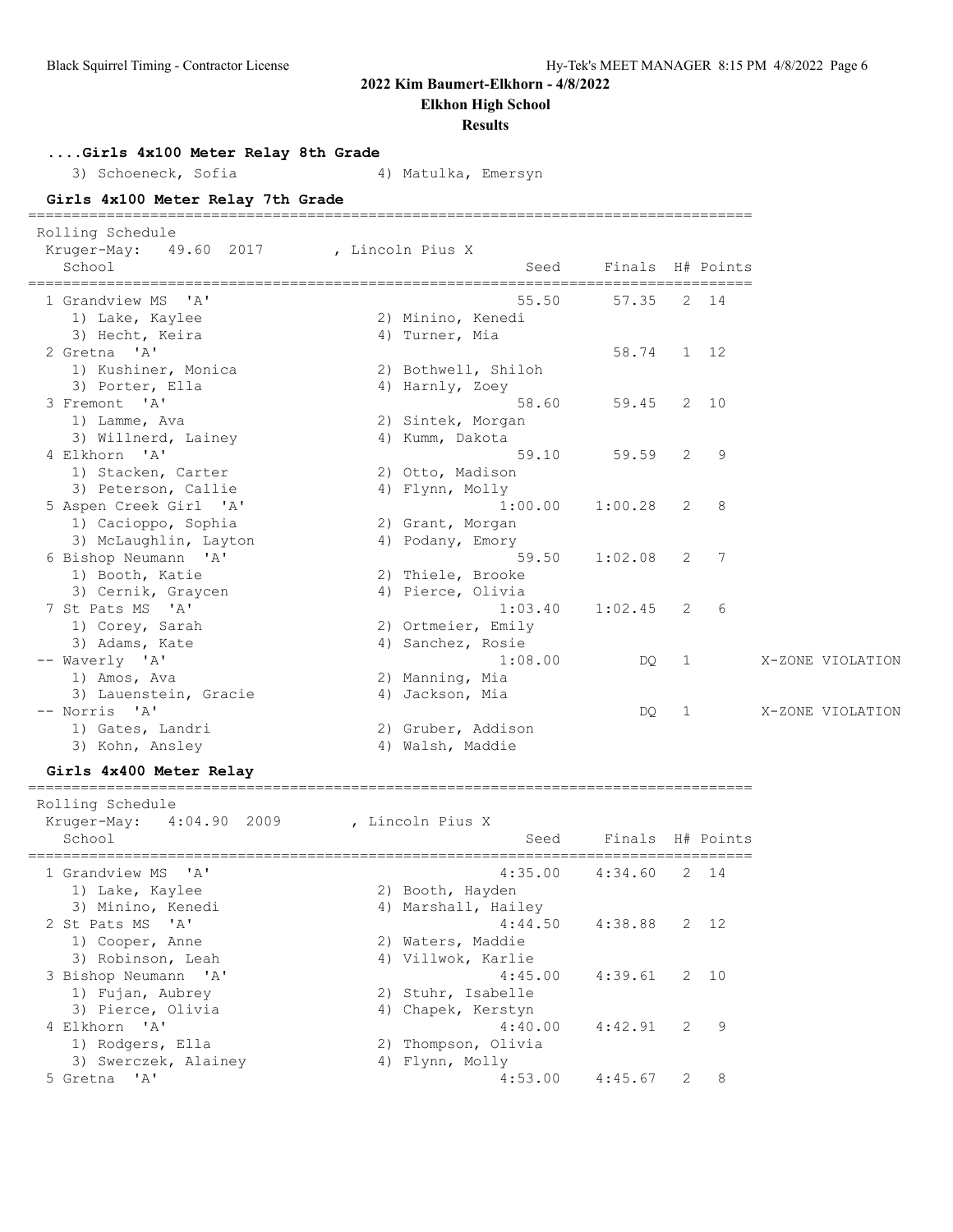# **Elkhon High School**

### **Results**

# **....Girls 4x400 Meter Relay**

|                   | 1) Swanson, Anisten     | 2) Zabloudil, Lucy |                         |         |                        |    |
|-------------------|-------------------------|--------------------|-------------------------|---------|------------------------|----|
|                   | 3) Porter, Ella         | 4) Harnly, Zoey    |                         |         |                        |    |
| 6 Waverly 'A'     |                         |                    | $5:00.00$ $4:51.48$ 2 7 |         |                        |    |
|                   | 1) Real, Ansley         |                    | 2) Meyers, Blakeley     |         |                        |    |
|                   | 3) Keim, Finely         | 4) Recker, Hailey  |                         |         |                        |    |
| 7 Norris 'A'      |                         |                    | 4:55.00  4:55.70  2  6  |         |                        |    |
| 1) Ebke, Avery    |                         | 2) Wasser, Olive   |                         |         |                        |    |
|                   | 3) Douglas, Eva         | 4) Tidball, Ize    |                         |         |                        |    |
| 8 Fremont 'A'     |                         |                    | 5:25.00                 | 5:07.44 | $1 \quad \blacksquare$ | -5 |
|                   | 1) Fredrickson, Grace   | 2) Placek, Ava     |                         |         |                        |    |
|                   | 3) Estudillo, Elena     |                    | 4) Ellsworth, Jenna     |         |                        |    |
| 9 Columbus MS 'A' |                         |                    |                         | 5:09.83 | -1                     |    |
|                   | 1) Rodriquez, Rosario   |                    | 2) Tellez-Gomez, Erandy |         |                        |    |
|                   | 3) Luebbe, Eastyn       | 4) Diego, Gennesis |                         |         |                        |    |
|                   | 10 Aspen Creek Girl 'A' |                    | 5:20.00                 | 5:16.19 | -1                     |    |
|                   | 1) Cacioppo, Sophia     | 2) Baker, Jackie   |                         |         |                        |    |
|                   | 3) Grant, Morgan        | 4) Hegge, Libby    |                         |         |                        |    |
|                   |                         |                    |                         |         |                        |    |

### **Girls 800 Sprint Medley** ===================================================================================

| Rolling Schedule<br>School<br>=============                     | Seed                          | Finals  |                | H# Points |
|-----------------------------------------------------------------|-------------------------------|---------|----------------|-----------|
| 1 Grandview MS<br>יבי                                           | 2:02.00                       | 2:01.93 | 2              | 14        |
| 1) Turner, Mia                                                  | 2) Minino, Kenedi             |         |                |           |
| 3) Cooper, Addilynn                                             | 4) Lake, Kaylee               |         |                |           |
| 2 Aspen Creek Girl 'A'                                          | 2:04.00                       | 2:05.63 | $\mathcal{L}$  | 12        |
| 1) Baldeh, Emma                                                 | 2) Kuiken, Reese              |         |                |           |
| 3) Marshall, Megan                                              | 4) Wisnieski, Maddie          |         |                |           |
| 3 Gretna 'A'                                                    |                               | 2:09.21 | $\mathbf{1}$   | 10        |
| 1) Wieczorek, Emmy                                              | 2) Froehlich, Kenley          |         |                |           |
| 3) Kelsay, Avery                                                | 4) Johnson, Emerson           |         |                |           |
| 4 Waverly 'A'                                                   | 2:15.00                       | 2:12.86 | $\overline{2}$ | 9         |
| 1) Bivens, Alexis                                               | 2) Houchin, Ta'Lyn            |         |                |           |
| 3) Recker, Hailey                                               | 4) Real, Ansley               |         |                |           |
| 5 Norris 'A'                                                    |                               | 2:15.33 | $\mathbf{1}$   | 8         |
| 1) Morgan, Addi                                                 | 2) Haltom, Elizabeth          |         |                |           |
| 3) Kohler, Ally                                                 | 4) Tidball, Ize               |         |                |           |
| 6 Elkhorn 'A'                                                   | 2:10.00                       | 2:15.48 | 2              | 7         |
| 1) Stacken, Carter                                              | 2) Otto, Madison              |         |                |           |
| 3) Bartlett, Peyton                                             | 4) Naujokaitus, Lea           |         |                |           |
| 7 Bishop Neumann 'A'                                            | 2:10.00                       | 2:21.29 | 2              | 6         |
| 1) Matulka, Emersyn                                             | 2) Zelazny, Anna              |         |                |           |
| 3) Booth, Katie                                                 | 4) Schenk, Presley            |         |                |           |
| 8 Columbus MS<br>$\mathsf{A}$                                   |                               | 2:25.92 | $\overline{2}$ | 5         |
| 1) Kibalya, Ivana                                               | 2) Arroyo, Avianna            |         |                |           |
| 3) Duarte, Vianney                                              | 4) Gonzalez-Juarez, Monserrat |         |                |           |
| 9 St Pats MS<br>$^{\prime}$ A <sup><math>^{\prime}</math></sup> | 2:14.00                       | 2:28.42 | 2              |           |
| 1) Corey, Sarah                                                 | 2) Ferquson, Evelyn           |         |                |           |
| 3) Adams, Kate                                                  | 4) Ortmeier, Emily            |         |                |           |
| 10 Fremont<br>$^{\prime}$ A <sup><math>^{\prime}</math></sup>   |                               | 2:33.36 | 1              |           |
| 1) Dunn, Liley                                                  | 2) Goodrich, Lillian          |         |                |           |
| 3) Estudillo, Elena                                             | 4) Lynch, Layla               |         |                |           |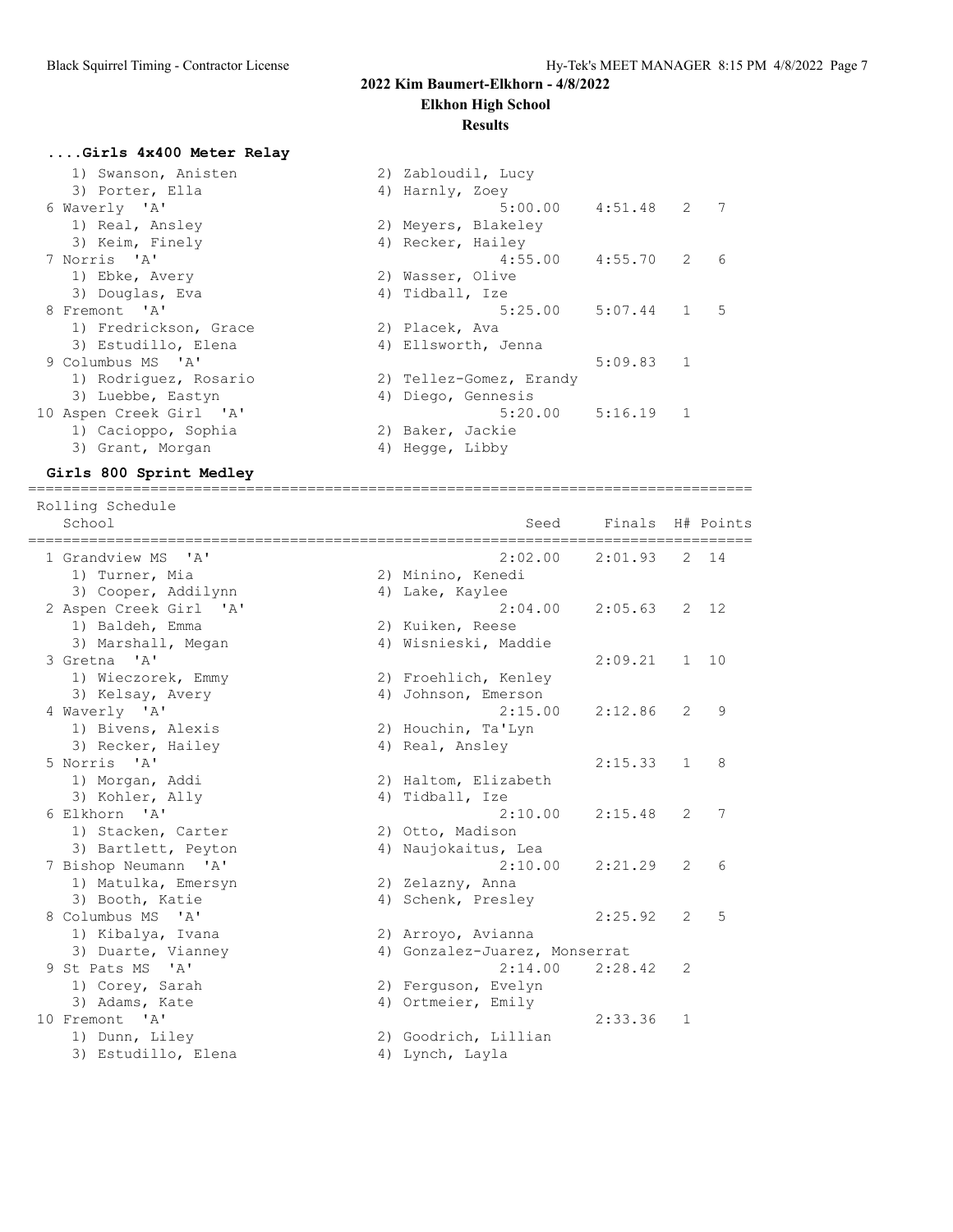**Elkhon High School**

**Results**

**Girls High Jump**

| Kruger-May: 5-06 2017 Kathleen Medil, Lincoln Pius X<br>Name                                  | Year School                                                                                     | Seed                 | Finals Points           |              |
|-----------------------------------------------------------------------------------------------|-------------------------------------------------------------------------------------------------|----------------------|-------------------------|--------------|
| 1 Erb, Paighton Columbus MS 5-00.00 5-01.00                                                   | $4-00$ $4-02$ $4-04$ $4-06$ $4-07$ $4-08$ $4-09$ $4-10$ $5-01$ $5-02$<br>P 0 0 0 0 0 0 0 XO XXX |                      |                         | 10           |
| 2 Nienaber, Halle<br>$4-00$ $4-02$ $4-04$ $4-06$ $4-07$ $4-08$ $4-09$<br>P O O XO O O XXX     | Aspen Creek Girl   4-07.00   4-08.00                                                            |                      |                         | 8            |
| 3 Swanson, Anisten<br>$4-00$ $4-02$ $4-04$ $4-06$ $4-07$ $4-08$ $4-09$<br>0 0 XXO 0 XXO 0 XXX | Gretna                                                                                          | $4-07.00$ $J4-08.00$ |                         | 6            |
| 4 Booth, Hayden<br>$4 - 00$ $4 - 02$ $4 - 04$ $4 - 06$<br>0 0 0 XXX                           | Grandview MS                                                                                    | $4-02.00$ $4-04.00$  |                         | 5            |
| 5 Long, Kyrstyn<br>$4-00$ $4-02$ $4-04$ $4-06$<br>O O XXO XXX                                 | Columbus MS                                                                                     |                      | $J4 - 04.00$            | 4            |
| 6 Thiele, Brooke<br>$4 - 00$ $4 - 02$ $4 - 04$<br>O XO XXX                                    | Bishop Neumann 4-00.00 4-02.00                                                                  |                      |                         | 3            |
| 7 Thompson, Ava<br>$4 - 00$ $4 - 02$ $4 - 04$<br>XXO XO XXX                                   | Grandview MS   4-02.00   J4-02.00                                                               |                      |                         | 2            |
| 8 Jaeger, Emersyn<br>$4 - 00$ $4 - 02$ $4 - 04$<br>O XXO XXX                                  | Columbus MS                                                                                     |                      | $J4 - 02.00$            | $\mathbf{1}$ |
| 9 Dutoit, Noelle<br>$4 - 00$ $4 - 02$<br>O XXX                                                | Elkhorn                                                                                         |                      | $3 - 08.00$ $4 - 00.00$ |              |
| 9 Wondercheck, Stella<br>$4 - 00$ $4 - 02$<br>O XXX                                           | Norris                                                                                          |                      | $4-00.00$ $4-00.00$     |              |
| 9 Currie, Summer<br>$4 - 00$ $4 - 02$<br>O XXX                                                | Gretna                                                                                          |                      | $4-07.00$ $4-00.00$     |              |
| 12 Olson, Sidney<br>$4 - 00$ $4 - 02$<br>XO XXX                                               | Fremont                                                                                         |                      | $J4 - 00.00$            |              |
| -- French, Taryn<br>$4 - 00$<br>XXX                                                           | Aspen Creek Girl                                                                                | $4 - 04.00$          | ΝH                      |              |
| -- Ferguson, Evelyn<br>$4 - 00$<br>XXX                                                        | St Pats MS                                                                                      | $4 - 00.00$          | NH                      |              |
| -- Patton, Brooklyn<br>$4 - 00$<br>XXX                                                        | St Pats MS                                                                                      | $4 - 00.00$          | ΝH                      |              |
| -- Bedrnicek, Sonia<br>$4 - 00$<br>XXX                                                        | St Pats MS                                                                                      | $4 - 00.00$          | ΝH                      |              |
| -- Lechtenberg, Rylie<br>$4 - 00$<br>XXX                                                      | Bishop Neumann                                                                                  | $4 - 02.00$          | ΝH                      |              |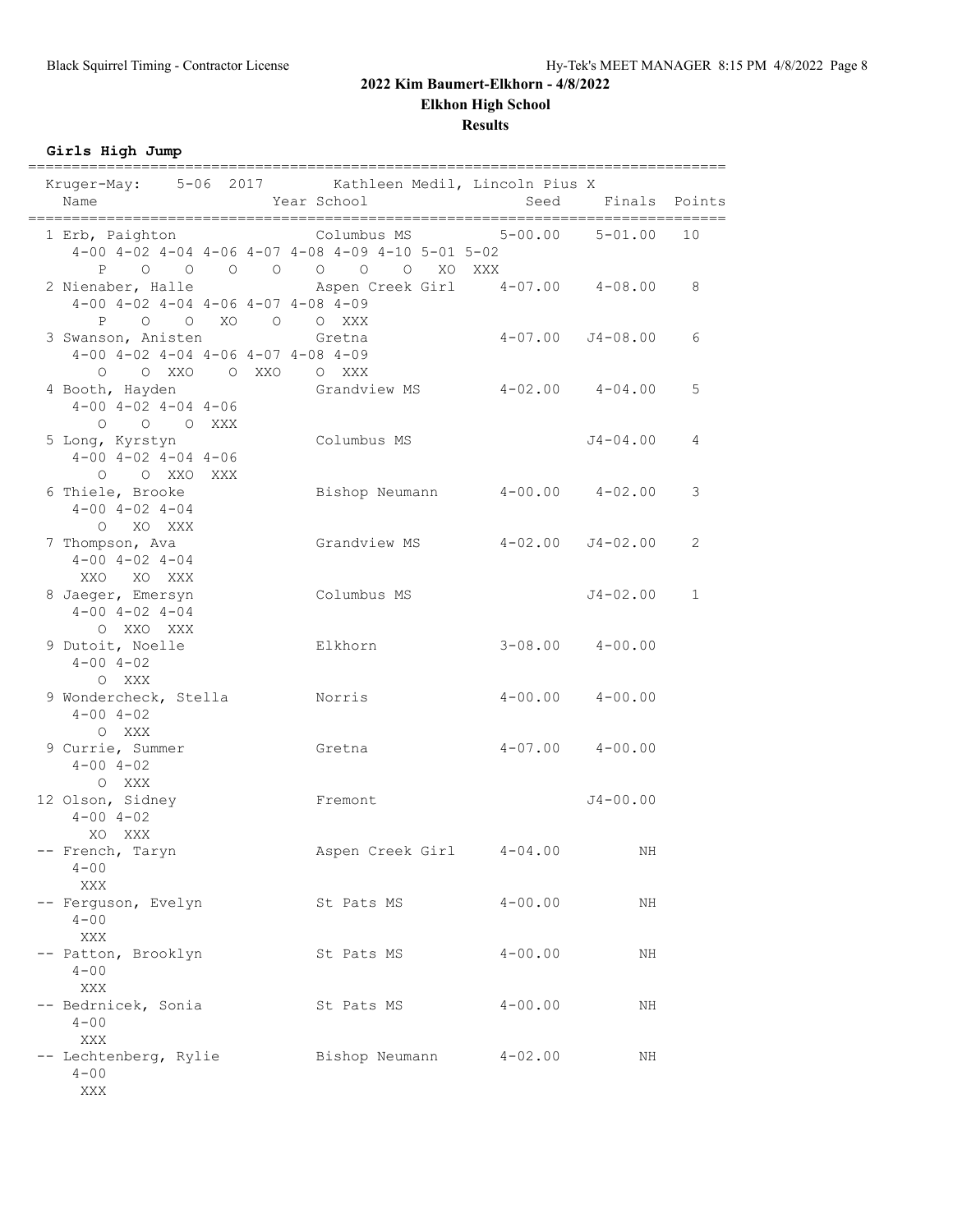**Elkhon High School**

**Results**

| Girls High Jump                               |         |             |    |
|-----------------------------------------------|---------|-------------|----|
| -- Cockerill, Tessa<br>$4 - 00$<br>XXX        | Waverly |             | NΗ |
| -- Sandridge, Kara<br>$4 - 00$<br>XXX         | Norris  | $4 - 00.00$ | NΗ |
| -- Claussen, Ava<br>$4 - 00$<br>XXX           | Waverly |             | NΗ |
| -- Washburn, Addison<br>$4 - 00$<br>XXX       | Elkhorn | $3 - 08.00$ | NН |
| -- Carlson-Smith, Serenity<br>$4 - 00$<br>XXX | Fremont | $3 - 08.00$ | NΗ |

**Girls Long Jump**

=================================================================================== To be Contested in the East Pit 3 Attempts - No Finals Kruger-May: 18-11 2014 Chloe Akin-Otiko, Bellevue West Name The Year School Seed Finals H# Points =================================================================================== Bishop Neumann 15-00.00 15-10.00 2 10 15-10 FOUL 15-04 15-05 2 Kuiken, Reese Aspen Creek Girl 14-01.00 15-03.00 2 8 13-10.50 14-04 14-00 15-03 3 Weatherwax, Chelsey Waverly 12-04.00 14-04.50 1 6 FOUL 14-01 14-02.50 14-04.50 4 Wyle, Kyan Fremont 14-05.00 J14-04.50 2 5 FOUL FOUL 14-04.50 FOUL 5 Hind, Jillian Waverly 12-07.00 14-02.00 1 4 12-11 11-04 13-00 14-02 6 Nienaber, Halle Aspen Creek Girl 13-03.00 13-09.50 2 3 13-04 13-09.50 FOUL 13-01 7 Kumm, Dakota Fremont 14-09.00 13-09.00 2 2 12-05 12-09 13-09 12-10 8 Amos, Ava Waverly 13-08.50 1 1 13-08.50 12-05.50 12-01 13-03 9 Worthy, Sahree Fremont 14-03.00 13-08.00 2 13-06 13-07 13-00.50 13-08 10 Macke, Haylee Norris 12-09.00 13-04.50 1 11-01 12-06.50 12-08 13-04.50 11 Grummert, Kalli Norris 14-06.00 13-03.00 2 12-11.50 12-03 13-03 13-02 12 Roberts, Rebecca Gretna 14-08.00 13-02.00 2 FOUL FOUL 13-02 FOUL 13 Phalen, Delaney Grandview MS 12-10.00 13-01.50 2 13-01.50 12-10 FOUL FOUL 14 Uchtman, Ava Grandview MS 12-10.00 J13-01.50 1 13-01.50 FOUL 11-04 11-01 15 Podany, Emory Aspen Creek Girl 13-00.00 12-11.50 2 12-02 12-02 12-00 12-11.50 16 Gates, Landri Norris 12-09.00 J12-11.50 1 12-11.50 11-11.50 11-08 12-00.50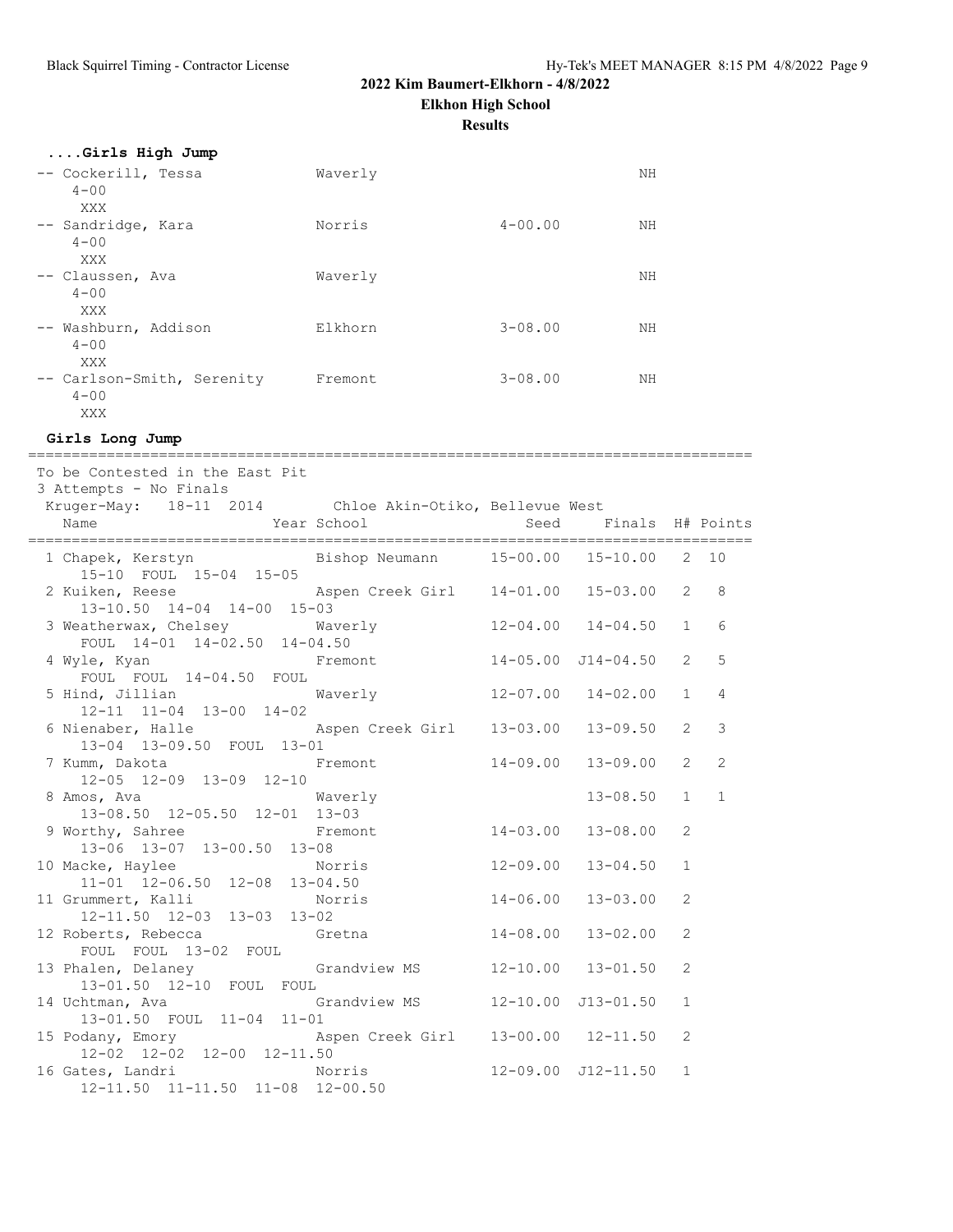**Elkhon High School**

**Results**

|  |  |  | Girls Long Jump |  |  |
|--|--|--|-----------------|--|--|
|--|--|--|-----------------|--|--|

| 17 Corey, Sarah St Pats MS                                              |              | $12 - 00.00$ $12 - 09.00$ | 1             |
|-------------------------------------------------------------------------|--------------|---------------------------|---------------|
| 12-09 12-03 12-01.50 FOUL                                               |              |                           |               |
| 18 Mishler, Lorena <b>Elkhorn</b> 12-01.00 12-08.50 1                   |              |                           |               |
| 12-01.50 11-11.50 12-08.50 12-00                                        |              |                           |               |
| 19 Schamp, Briann (13-04.50 J12-08.50)                                  |              |                           | 2             |
| 12-08.50 11-08 11-04.50 FOUL                                            |              |                           |               |
| 20 Arroyo, Avianna (Columbus MS)                                        |              | 13-03.00 12-07.00         | 2             |
| 12-07 11-07 12-01 12-03.50                                              |              |                           |               |
| 21 Thompson, Ava               Grandview MS         12-05.00   12-01.50 |              |                           | 2             |
| 11-06 11-02 11-08 12-01.50                                              |              |                           |               |
|                                                                         |              |                           | 1             |
| FOUL 8-10 12-00.50 9-03.50                                              |              |                           |               |
| 23 Larsen, Josie Columbus MS                                            |              | $13 - 04.00$ $11 - 03.00$ | $\mathcal{L}$ |
| FOUL FOUL 11-01 11-03                                                   |              |                           |               |
| 24 Bretey, Mia $\qquad \qquad$ Elkhorn $11-07.00$ 11-01.00              |              |                           | $\mathbf{1}$  |
| 11-01 10-09 FOUL 9-10                                                   |              |                           |               |
| 25 Adams, Kate St Pats MS                                               |              | $12 - 00.00$ $11 - 00.50$ | $\mathbf{1}$  |
| 10-09 11-00.50 10-08.50 11-00                                           |              |                           |               |
| 26 Larry, Lulu Elkhorn                                                  | $11 - 06.00$ | $10 - 04.00$              | $\mathbf{1}$  |
| FOUL 8-11.50 10-04 FOUL                                                 |              |                           |               |
| 27 Clarke, MaKenna St Pats MS                                           |              | $11 - 00.00$ 8-09.00      | $\mathbf{1}$  |
| 8-08.50 FOUL 8-09 FOUL                                                  |              |                           |               |
| 28 Deloske, Kate Gretna                                                 |              | $12 - 11.50$ $8 - 06.50$  | $\mathcal{L}$ |
| FOUL FOUL FOUL 8-06.50                                                  |              |                           |               |
|                                                                         |              |                           |               |
|                                                                         |              |                           |               |

## **Girls Triple Jump**

| Following Completion of Triple Jump<br>3 Attempts - No Finals          |                           |                            |                       |                |                |
|------------------------------------------------------------------------|---------------------------|----------------------------|-----------------------|----------------|----------------|
| Kruger-May: 38-11.75 2009 Anna Weigandt, Gretna<br>Year School<br>Name |                           | ===========                | Seed Finals H# Points |                |                |
| 1 Grummert, Kalli Norris<br>$30 - 10$ $30 - 10.50$ $31 - 06$           |                           | $27-00.00$ $31-06.00$ 2 10 |                       |                |                |
| 2 Kuiken, Reese<br>28-05 FOUL 30-03.50                                 | Aspen Creek Girl 27-00.00 |                            | $30 - 03.50$          | $\overline{2}$ | 8              |
| 3 Houchin, Ta'Lyn<br>29-06 FOUL FOUL                                   | Waverly                   | $27 - 05.00$               | 29-06.00              | $\overline{2}$ | 6              |
| 4 Larsen, Josie<br>FOUL 27-10 28-10                                    | Columbus MS               |                            | $28 - 10.00$          | $\mathbf{1}$   | 5              |
| 5 Real, Aubree<br>FOUL 28-06.50 28-04                                  | Waverly                   |                            | 28-06.50              | $\overline{2}$ | $\overline{4}$ |
| 6 Arroyo, Avianna<br>$27 - 06$ $27 - 04$ $28 - 05$                     | Columbus MS               | 28-06.00                   | $28 - 05.00$          | $\overline{2}$ | 3              |
| 7 Weatherwax, Chelsey<br>28-04.50 FOUL FOUL                            | Waverly                   | $27 - 04.00$               | $28 - 04.50$          | $\overline{2}$ | 2              |
| 8 Schenk, Presley<br>26-11 28-04 FOUL                                  | Bishop Neumann            | $26 - 00.00$               | $28 - 04.00$          | $\overline{2}$ | $\overline{1}$ |
| 9 Shea, Ruby<br>FOUL FOUL 27-11                                        | Columbus MS               | $27 - 03.75$               | $27 - 11.00$          | $\overline{2}$ |                |
| 10 Waters, Maddie<br>27-06.50 27-05.50 FOUL                            | St Pats MS                | $30 - 00.00$               | $27 - 06.50$          | $\overline{2}$ |                |
| 11 Husen, Emerson<br>27-06 27-02.50 26-08.50                           | Aspen Creek Girl          | $24 - 05.00$               | $27 - 06.00$          | $\mathbf{1}$   |                |

===================================================================================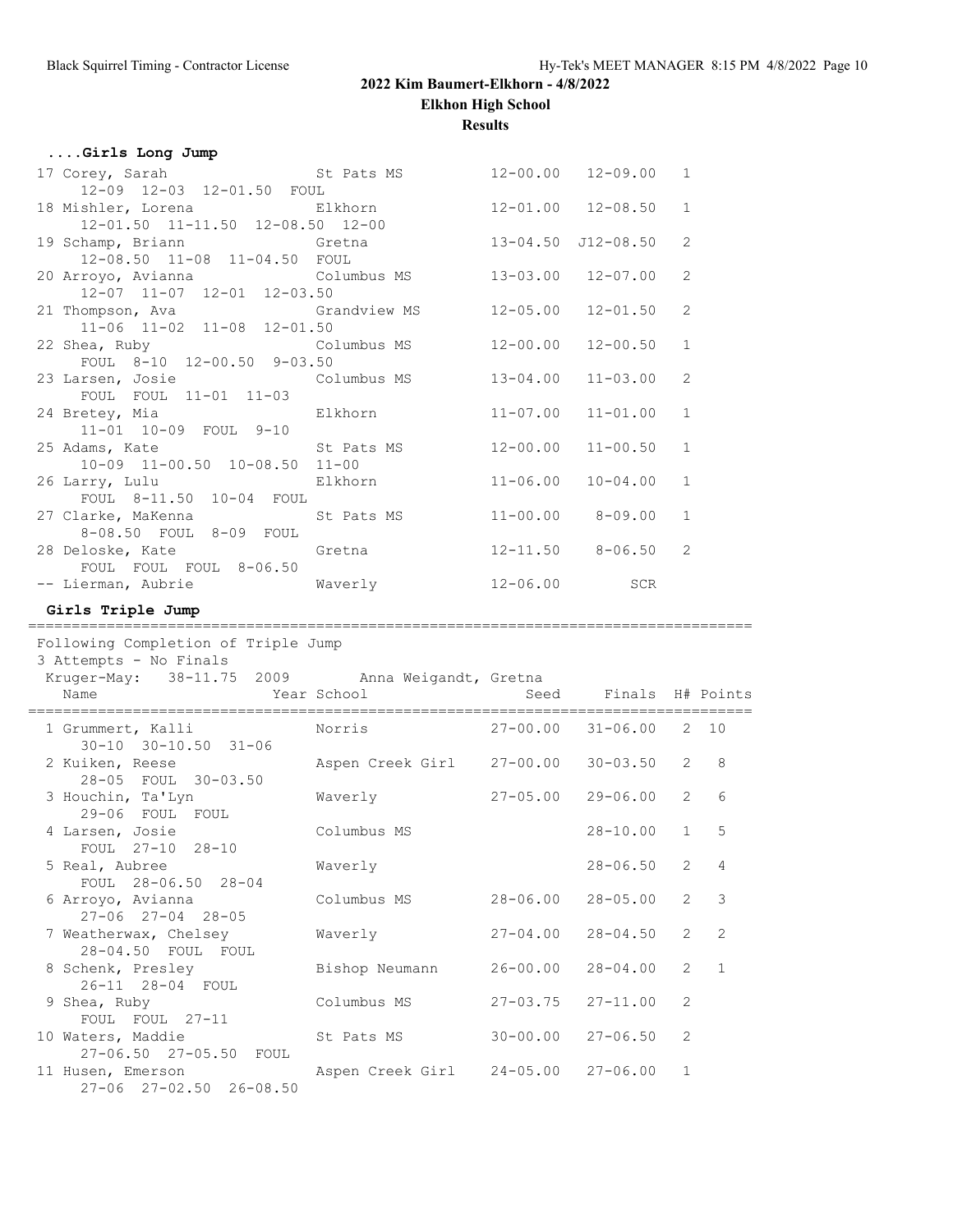**Elkhon High School**

**Results**

| Girls Triple Jump                                          |                  |              |                           |                  |
|------------------------------------------------------------|------------------|--------------|---------------------------|------------------|
| 12 Wolff, Kyler                                            | Gretna           |              | $27 - 03.00$ $27 - 04.00$ | 2                |
| $27 - 00$ $26 - 11.50$ $27 - 04$                           |                  |              |                           |                  |
| 13 Schamp, Briann                                          | Gretna           |              | $27 - 02.00$              | $\mathbf{1}$     |
| 27-02 FOUL 25-08                                           |                  |              |                           |                  |
| 14 Boehlke, Blair                                          | Fremont          | $25 - 00.00$ | $27 - 00.00$              | $\mathbf{1}$     |
| 26-06 27-00 25-07                                          |                  |              |                           |                  |
| 15 Uchtman, Ava                                            | Grandview MS     | $26 - 05.00$ | $26 - 08.00$              | 2                |
| 26-08 FOUL 24-08                                           |                  |              |                           |                  |
| 16 Mishler, Lorena                                         | Elkhorn          | $24 - 02.00$ | $26 - 05.00$              | $\mathbf{1}$     |
| $26 - 05$ $26 - 04$ $24 - 04.50$                           |                  |              |                           |                  |
| 17 Ritchhart, Adison                                       | Elkhorn          | $26 - 01.00$ | $26 - 00.50$              | 2                |
| 25-06 26-00.50 FOUL                                        |                  |              |                           |                  |
| 18 Matulka, Emersyn                                        | Bishop Neumann   | $25 - 03.00$ | $26 - 00.00$              | $\mathbf{1}$     |
| $25 - 09.50$ $26 - 00$ $25 - 05$                           |                  |              |                           |                  |
| 19 Wieczorek, Emmy                                         | Gretna           |              | 24-09.50                  | $\mathbf 1$      |
| 24-09 23-02.50 24-09.50                                    |                  |              |                           |                  |
| 20 Collins, Malia                                          | Grandview MS     |              | 23-05.00 J24-09.50        | $\mathbf{1}$     |
| 24-04.50 24-08.50 24-09.50                                 |                  |              |                           |                  |
| 21 Reeves, Miley                                           | Bishop Neumann   |              | $24 - 04.00$ 24-07.50     | $\mathbf{1}$     |
| $24 - 07.50$ 24-06 24-02                                   |                  |              |                           |                  |
| 22 Peterson, Callie                                        | Elkhorn          |              | 23-01.00 J24-07.50        | $\mathbf 1$      |
| 24-07.50 23-07 23-07.50                                    |                  |              |                           |                  |
| 23 Babe, Hadley                                            | Aspen Creek Girl |              | $25 - 03.00$ 23-06.50     | $\mathbf{1}$     |
| FOUL FOUL 23-06.50                                         |                  |              |                           |                  |
| 24 Knuppel, Lauren                                         | Fremont          | $23 - 00.00$ | $23 - 01.50$              | $\mathbf{1}$     |
| 23-01.50 22-11 22-09.50                                    |                  |              |                           |                  |
| 25 Henthorn, Kyla                                          | Grandview MS     | $23 - 07.00$ | $23 - 01.00$              | $\mathbf{1}$     |
| $22 - 05.50$ $23 - 01$ $22 - 09$                           |                  |              |                           |                  |
| -- Robinson, Leah                                          | St Pats MS       | $27 - 00.00$ | DNS                       | 2                |
| -- Wyle, Kyan                                              | Fremont          | $31 - 00.00$ | DNS                       | $\overline{2}$   |
| -- Patton, Brooklyn                                        | St Pats MS       | 25-00.00     | DNS                       | $\mathbf{1}$     |
| -- Lierman, Aubrie                                         | Waverly          | 28-11.00     | <b>SCR</b>                |                  |
|                                                            |                  |              |                           |                  |
| Girls Shot Put                                             |                  |              |                           |                  |
| To follow Boys Shot Put                                    |                  |              |                           |                  |
| 4 Attemps - No Finals                                      |                  |              |                           |                  |
| Kruger-May: 43-10.50 2010 Kayla Frazier, Lincoln Southwest |                  |              |                           |                  |
| Name                                                       | Year School      | Seed         |                           | Finals H# Points |
|                                                            |                  |              |                           |                  |
|                                                            |                  |              |                           |                  |

| Name                                         | Year School | Seed         | Finals       |               | H# Points      |
|----------------------------------------------|-------------|--------------|--------------|---------------|----------------|
| 1 Goc, Molly<br>$31 - 01$ $30 - 05$          | Columbus MS | $31 - 00.00$ | $31 - 01.00$ | 2             | 10             |
| 2 Neeman, Payton<br>$29 - 04$ $28 - 01$      | Waverly     | $27 - 06.00$ | $29 - 04.00$ | 2             | 8              |
| 3 Ball, Maggie<br>$22 - 10$ $26 - 08$        | Waverly     | $27 - 06.00$ | $26 - 08.00$ | 2             | 6              |
| 4 Bierman, Savanna<br>$24 - 09$ $26 - 05$    | Columbus MS | $27 - 00.00$ | $26 - 05.00$ | 2             | 5              |
| 5 Kaples, Carley<br>$26 - 02$ $25 - 00$      | Columbus MS | $28 - 00.00$ | $26 - 02.00$ | $\mathcal{L}$ | $\overline{4}$ |
| 6 Miller, Maggie<br>$25 - 10$<br>$21 - 11$   | Gretna      | $23 - 02.00$ | $25 - 10.00$ | $\mathcal{L}$ | 3              |
| 7 Johnson, Emerson<br>$23 - 07$<br>$25 - 07$ | Gretna      | $23 - 08.00$ | $25 - 07.00$ |               | 2              |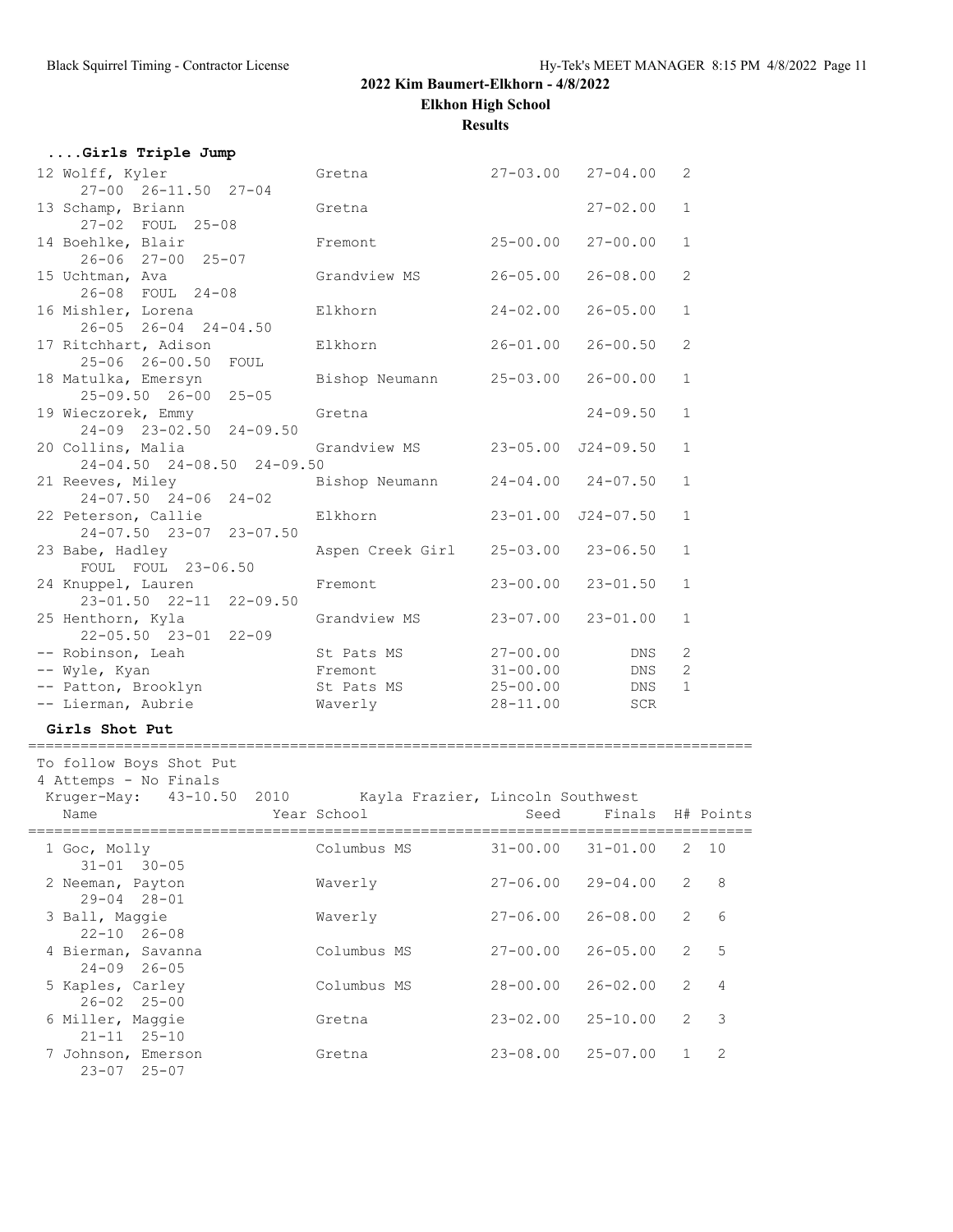**Elkhon High School**

**Results**

| Girls Shot Put                                   |                  |              |                           |              |                |
|--------------------------------------------------|------------------|--------------|---------------------------|--------------|----------------|
| 8 Thomson, Megan<br>$25 - 03$ $25 - 01$          | Fremont          | $22 - 09.00$ | $25 - 03.00$              | $\mathbf{1}$ | $\overline{1}$ |
| 9 Kumpula, Cami<br>$25 - 01$ $24 - 07$           | Bishop Neumann   | $24 - 00.00$ | $25 - 01.00$              | 2            |                |
| 10 Statz, Rowan<br>$24 - 03$ 25-00 x             | Elkhorn          | $23 - 08.00$ | $25 - 00.00$              | 2            |                |
| 11 Hermeling, Emma<br>$23 - 11$ $24 - 08$        | Gretna           | $24 - 00.00$ | $24 - 08.00$              | 2            |                |
| 12 Castellanos, Vanessa<br>$23 - 04$ $24 - 08$   | Fremont          | $24 - 00.00$ | $J24 - 08.00$             | 2            |                |
| 13 Daubert, Kelsey<br>$23 - 10$ $23 - 06$        | Grandview MS     | $23 - 02.50$ | $23 - 10.00$              | 2            |                |
| 14 Bruno, Kamryn<br>$22 - 08$ 23-04              | Elkhorn          | $22 - 07.00$ | $23 - 04.00$              | $\mathbf{1}$ |                |
| 15 Muhlbauer, Cassidy<br>$22 - 03$ $23 - 00$     | Elkhorn          | $21 - 00.00$ | $23 - 00.00$              | $\mathbf{1}$ |                |
| 16 Mitchell, Lillie<br>$22 - 11$ $20 - 06$       | Fremont          | $21 - 04.00$ | $22 - 11.00$              | $\mathbf{1}$ |                |
| 17 Maahs, Marin<br>$21 - 00$ $22 - 05$           | Waverly          | $23 - 05.00$ | $22 - 05.00$              | 2            |                |
| 18 Abbott, Jillian<br>$22 - 04$ $22 - 04$        | St Pats MS       | $24 - 00.00$ | $22 - 04.00$              | 2            |                |
| 19 Henthorn, Kyla<br>$21 - 08$ 20-09             | Grandview MS     | $22 - 10.25$ | $21 - 08.00$              | 1            |                |
| 20 Vrana, Julia<br>$19 - 10$ $21 - 07$           | Bishop Neumann   | $21 - 06.00$ | $21 - 07.00$              | $\mathbf{1}$ |                |
| 21 Mullin, Natalie<br>$20 - 11$ $21 - 04$        | Norris           | $21 - 04.00$ | $21 - 04.00$              | $\mathbf{1}$ |                |
| 22 Gilliland, Kate<br>$20 - 11$ $20 - 07$        | Aspen Creek Girl | $19 - 06.00$ | $20 - 11.00$              | 1            |                |
| 23 Belgum, Baylor<br>$19 - 11$ $18 - 11$         | Norris           | $19 - 06.00$ | $19 - 11.00$              | 1            |                |
| 24 Baker-Klassen, Maddie<br>$19 - 07$ $18 - 07$  | Aspen Creek Girl | $21 - 07.00$ | $19 - 07.00$              | $\mathbf{1}$ |                |
| 25 Youngblood, Trinity<br>$19 - 07$ $18 - 00.50$ | Bishop Neumann   | $17 - 06.00$ | $J19-07.00$               | $\mathbf{1}$ |                |
| 26 Cole, Avery<br>$19 - 02$ $19 - 05$            | Aspen Creek Girl |              | $19 - 06.00$ $19 - 05.00$ | $\mathbf{1}$ |                |
| 27 Twarling, Ella<br>18-06 18-07                 | Norris           | 19-08.00     | $18 - 07.00$              | 1            |                |
| 28 Young, Jade<br>$17 - 05$ $17 - 11$            | Grandview MS     | $21 - 07.00$ | $17 - 11.00$              | $\mathbf{1}$ |                |

### **Girls Discus Throw**

===================================================================================

 4 Attemps - No Finals Kruger-May: 130-00 2012 Meghan Dennis, Gretna Name Year School Seed Finals H# Points =================================================================================== 1 Kaples, Carley Columbus MS 78-00 86-11 2 10 80-04 86-11 2 Neeman, Payton Waverly 64-00 84-09 2 8 69-05 84-09 3 Ball, Maggie Waverly 72-07 74-07 2 6 74-07 72-09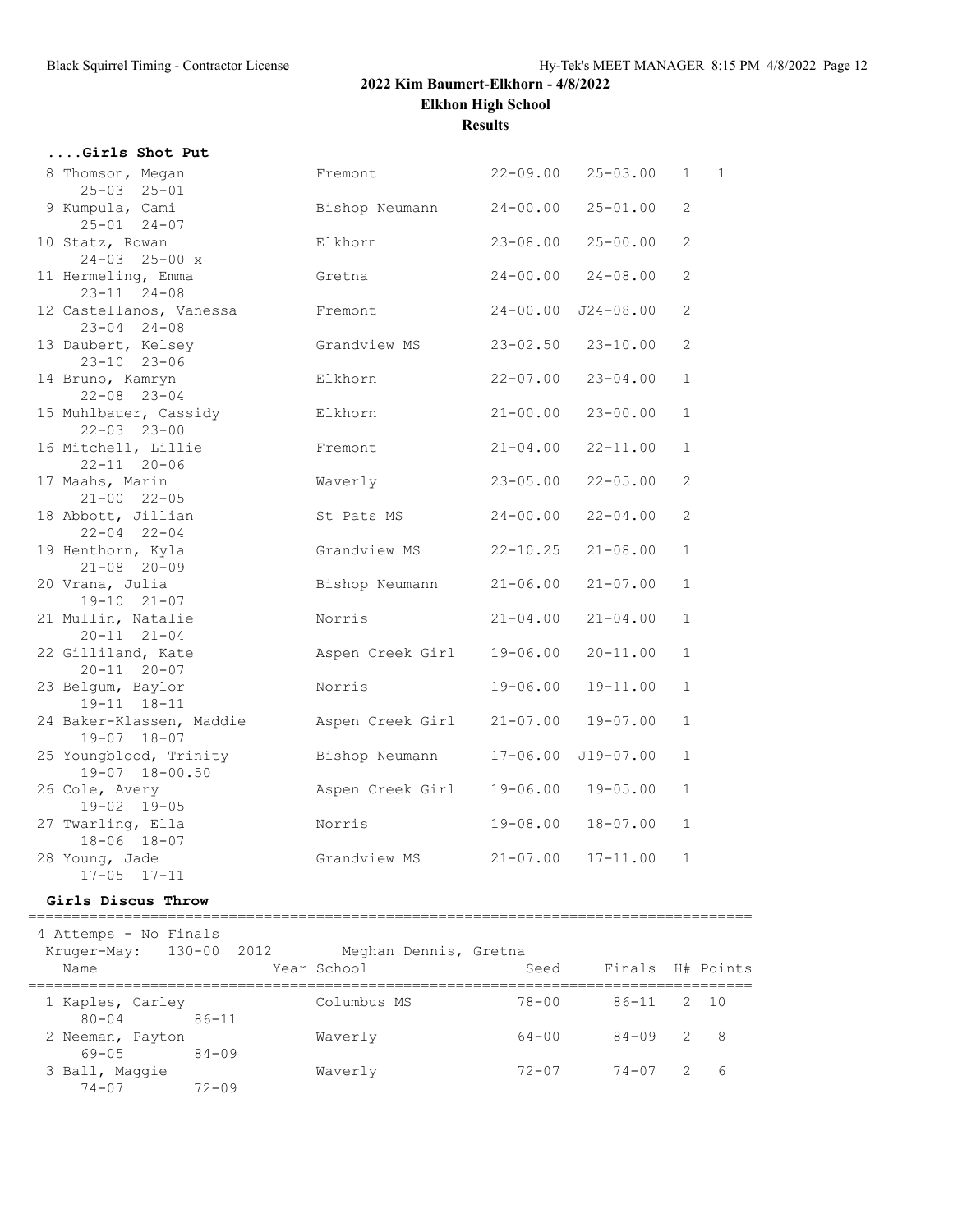**....Girls Discus Throw**

# **2022 Kim Baumert-Elkhorn - 4/8/2022 Elkhon High School**

**Results**

| 4 Bigsby, Anna<br>$49 - 05$<br>$71 - 08$                               | Fremont          | $63 - 05$ | $71 - 08$ | 2              | 5              |
|------------------------------------------------------------------------|------------------|-----------|-----------|----------------|----------------|
| 5 Hermeling, Emma                                                      | Gretna           | $68 - 03$ | 69-09     | $\overline{2}$ | 4              |
| 69-09<br>$66 - 03$<br>6 Goc, Molly                                     | Columbus MS      | $70 - 00$ | $69 - 04$ | $\overline{2}$ | 3              |
| $69 - 04$<br>66-01<br>7 Hoos, Tyka                                     | Waverly          | $67 - 09$ | 67-00     | $\overline{2}$ | $\overline{c}$ |
| $67 - 00$<br>$57 - 05$                                                 |                  |           |           |                | $\mathbf{1}$   |
| 8 Spreeman, Maddie<br>$63 - 09$<br>$59 - 03$                           | Bishop Neumann   | $59 - 00$ | 63-09     | $\overline{2}$ |                |
| 9 Tidball, Ize<br>$59 - 04$<br>63-06                                   | Norris           | $65 - 00$ | $63 - 06$ | 2              |                |
| 10 Bierman, Savanna<br>$49 - 06$<br>63-00                              | Columbus MS      |           | $63 - 00$ | 2              |                |
| 11 Nienaber, Halle<br>$60 - 05$<br>$53 - 10$                           | Aspen Creek Girl | $61 - 11$ | $60 - 05$ | 2              |                |
| 12 Daubert, Kelsey<br>$57 - 04$<br>$58 - 11$                           | Grandview MS     | $56 - 09$ | $58 - 11$ | $\mathbf{1}$   |                |
| 13 Henthorn, Kyla<br>$56 - 02$<br>$54 - 11$                            | Grandview MS     | $67 - 03$ | $56 - 02$ | 2              |                |
| 14 Pavelka, Marlee<br>$44 - 06$<br>$55 - 07$                           | Norris           | $61 - 00$ | $55 - 07$ | 2              |                |
| 15 Johnson, Teresa<br>$55 - 04$<br>$51 - 10$                           | Aspen Creek Girl | $61 - 02$ | $55 - 04$ | 2              |                |
| 16 Yost, Andie<br>$53 - 05$<br>$35 - 10$                               | Gretna           | $49 - 09$ | $53 - 05$ | $\mathbf{1}$   |                |
| 17 Castellanos, Vanessa<br>$53 - 04$<br>$49 - 10$                      | Fremont          | $52 - 01$ | $53 - 04$ | $\mathbf{1}$   |                |
| 18 Kumpula, Cami<br>$52 - 05$<br>$39 - 06$                             | Bishop Neumann   | $54 - 00$ | $52 - 05$ | $\mathbf{1}$   |                |
| 19 Statz, Rowan<br>$46 - 05$ $51 - 07$                                 | Elkhorn          | $54 - 02$ | $51 - 07$ | $\mathbf{1}$   |                |
| 20 Kruse, Sydney<br>$50 - 10$<br>$46 - 08$                             | Grandview MS     | $56 - 11$ | $50 - 10$ | $\mathbf{1}$   |                |
| 21 Madsen, Caitilin<br>$50 - 02$<br>$46 - 08$                          | Elkhorn          | $56 - 00$ | $50 - 02$ | $\mathbf{1}$   |                |
| 22 Husen, Emerson<br>$46 - 03$<br>$49 - 11$                            | Aspen Creek Girl | $57 - 09$ | $49 - 11$ | $\mathbf{1}$   |                |
| 23 Wilmer, Kolaya<br>$48 - 09$<br>$45 - 09$                            | Fremont          | $58 - 10$ | $48 - 09$ | $\mathbf{1}$   |                |
| 24 Kuzel, Claire<br>0.25<br>$48 - 06$                                  | Gretna           | $48 - 08$ | $48 - 06$ | $\mathbf{1}$   |                |
| 25 Erdkamp, Megan<br>$46 - 02$<br>$39 - 05$                            | Elkhorn          | $55 - 05$ | $46 - 02$ | $\mathbf{1}$   |                |
| 26 Vrana, Julia<br>$44 - 01$<br>$37 - 05$                              | Bishop Neumann   | $41 - 00$ | $44 - 01$ | $\mathbf{1}$   |                |
| 27 Mullin, Natalie                                                     | Norris           | $51 - 00$ | $41 - 06$ | 1              |                |
| $40 - 11$<br>$41 - 06$<br>28 Abbott, Jillian<br>$39 - 04$<br>$32 - 08$ | St Pats MS       | $50 - 00$ | $39 - 04$ | $\mathbf{1}$   |                |
|                                                                        |                  |           |           |                |                |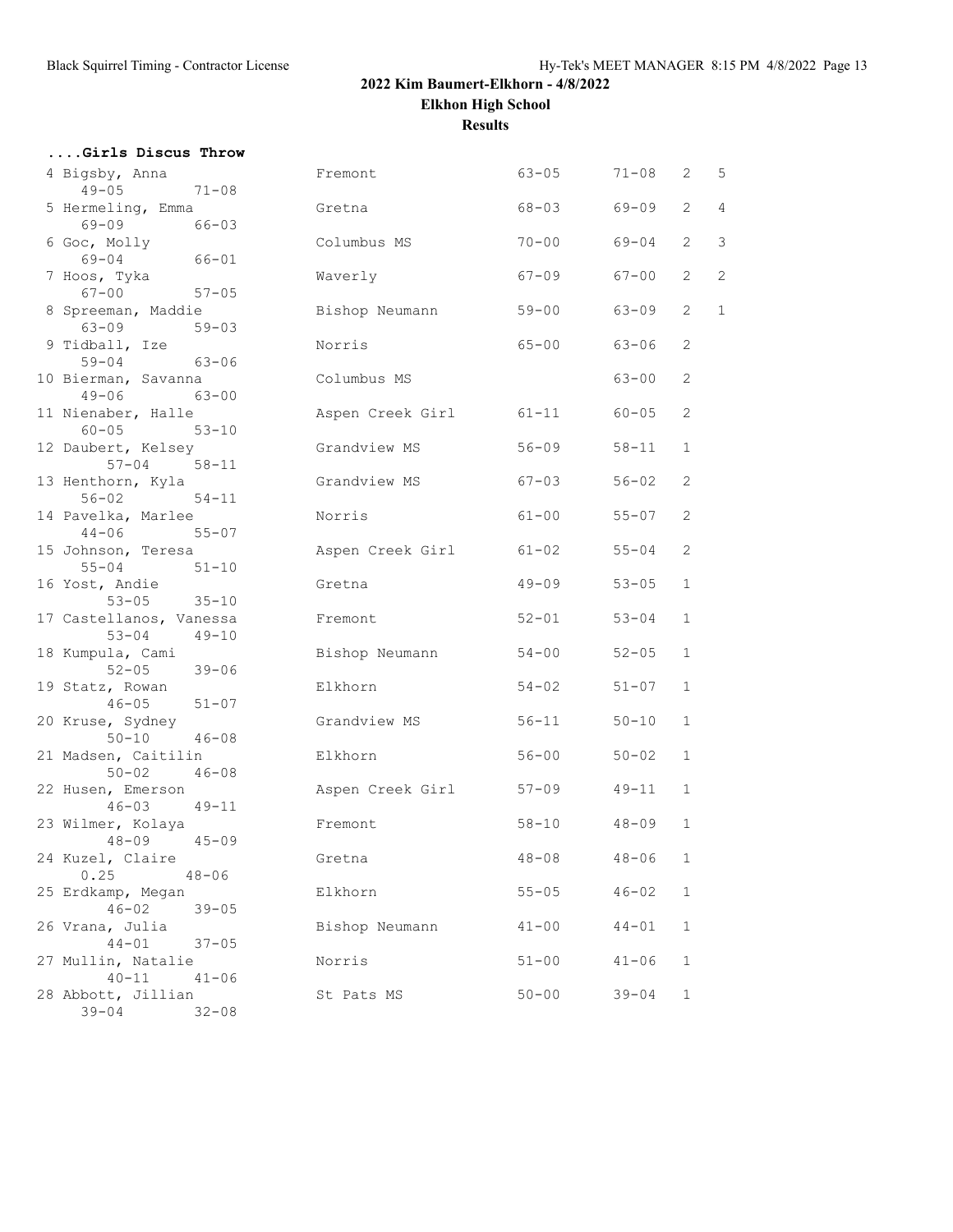**Elkhon High School**

**Results**

**Boys 100 Meter Dash**

| 11.80<br>1 Sams, Connor<br>Aspen Creek Girl<br>11.92<br>10<br>4<br>2 Findley, Luke<br>Norris<br>12.04<br>12.02<br>8<br>11.900 12.020<br>$\overline{4}$<br>3 Annis, Caden<br>Aspen Creek Girl<br>11.50<br>J12.02<br>$4\overline{ }$<br>6<br>11.900 12.020<br>5<br>4 Uchtman, Alex<br>Grandview MS<br>11.70<br>J12.02<br>$4\degree$<br>11.900 12.020<br>$\mathcal{S}$<br>$\overline{4}$<br>5 Tellez-Gomez, Gamaliel<br>Columbus MS<br>12.74<br>12.35<br>$\mathcal{S}$<br>$2^{\circ}$<br>6 McElhose, Zach<br>13.20<br>12.42<br>Waverly<br>12.415<br>2<br>Columbus MS<br>12.20<br>12.42<br>$4\overline{ }$<br>12.420<br>7 Christensen, Abrahm<br>$\mathbf{1}$<br>$\mathbf{1}$<br>8 Cash, Austin<br>12.46<br>Fremont<br>3<br>12.54<br>9 Brown, Kuba<br>12.70<br>St Pats MS<br>10 Waddel, Noah<br>Norris<br>12.58<br>12.60<br>4<br>12.600<br>11 Kracht, Logan<br>Aspen Creek Girl<br>12.00<br>12.72<br>4<br>12.600<br>12 Piercy, Colton<br>Fremont<br>13.68<br>12.78<br>$\mathbf{1}$<br>2<br>12.92<br>13 Rich, Brodie<br>13.10<br>Fremont<br>3<br>14 Wyllie, Joseph<br>13.06<br>13.10<br>Bishop Neumann<br>2<br>15 Beran, Huston<br>St Pats MS<br>13.50<br>13.14<br>13.131<br>3<br>16 Hull, Jaxon<br>Bishop Neumann<br>13.03<br>13.14<br>13.140<br>2<br>Grandview MS<br>13.30<br>17 Butler, Brayden<br>13.18<br>18 Deanda, Brandon<br>3<br>Columbus MS<br>12.70<br>13.22<br>19 Ramold, Jedd<br>13.24<br>$\mathbf{1}$<br>St Pats MS<br>13.60<br>20 Verkamp, Crew<br>Waverly<br>14.10<br>13.31<br>$\mathbf{1}$<br>21 Cook, Cal<br>12.50<br>13.32<br>4<br>Gretna<br>2<br>13.30<br>22 Baxter, Talon<br>Gretna<br>13.35<br>2<br>23 Ibsen, Carson<br>Norris<br>13.37<br>13.37<br>24 Sund, Landon<br>13.56<br>$\mathbf{1}$<br>Bishop Neumann<br>13.67<br>25 Havlovic, Christopher<br>14.30<br>Waverly<br>13.57<br>$\mathbf{1}$<br>3<br>26 Gathe, Clay<br>12.80<br>13.63<br>Gretna<br>3<br>27 Winn, Hudson<br>Grandview MS<br>13.10<br>13.89<br>2<br>28 Hernandez, Geraldo<br>Elkhorn<br>13.25<br>13.96<br>29 Sharko, Alex<br>3<br>Elkhorn<br>13.00<br>14.07<br>30 Douglas, Ethan<br>Elkhorn<br>$\overline{2}$<br>13.57<br>14.15<br>-- Carlson, Andrew<br>13.68<br>SCR<br>Fremont<br>Boys 200 Meter Dash<br>Final event before 30 min. break<br>Alex Nelson, Elkhorn South | Rolling Schedule<br>10.60<br>Kruger-May:<br>Name | Tiras Meaders 2006, BJ Lawrence 2007, Boys Town,<br>Year School | Seed | Finals H# Points |  |  |
|--------------------------------------------------------------------------------------------------------------------------------------------------------------------------------------------------------------------------------------------------------------------------------------------------------------------------------------------------------------------------------------------------------------------------------------------------------------------------------------------------------------------------------------------------------------------------------------------------------------------------------------------------------------------------------------------------------------------------------------------------------------------------------------------------------------------------------------------------------------------------------------------------------------------------------------------------------------------------------------------------------------------------------------------------------------------------------------------------------------------------------------------------------------------------------------------------------------------------------------------------------------------------------------------------------------------------------------------------------------------------------------------------------------------------------------------------------------------------------------------------------------------------------------------------------------------------------------------------------------------------------------------------------------------------------------------------------------------------------------------------------------------------------------------------------------------------------------------------------------------------------------------------------------------------------------------------------------------------------------------------------------------------------------------------------------------------------------------------------------------------------------------------------------------------------------------------------------------------------------------------------------|--------------------------------------------------|-----------------------------------------------------------------|------|------------------|--|--|
|                                                                                                                                                                                                                                                                                                                                                                                                                                                                                                                                                                                                                                                                                                                                                                                                                                                                                                                                                                                                                                                                                                                                                                                                                                                                                                                                                                                                                                                                                                                                                                                                                                                                                                                                                                                                                                                                                                                                                                                                                                                                                                                                                                                                                                                              |                                                  |                                                                 |      |                  |  |  |
|                                                                                                                                                                                                                                                                                                                                                                                                                                                                                                                                                                                                                                                                                                                                                                                                                                                                                                                                                                                                                                                                                                                                                                                                                                                                                                                                                                                                                                                                                                                                                                                                                                                                                                                                                                                                                                                                                                                                                                                                                                                                                                                                                                                                                                                              |                                                  |                                                                 |      |                  |  |  |
|                                                                                                                                                                                                                                                                                                                                                                                                                                                                                                                                                                                                                                                                                                                                                                                                                                                                                                                                                                                                                                                                                                                                                                                                                                                                                                                                                                                                                                                                                                                                                                                                                                                                                                                                                                                                                                                                                                                                                                                                                                                                                                                                                                                                                                                              |                                                  |                                                                 |      |                  |  |  |
|                                                                                                                                                                                                                                                                                                                                                                                                                                                                                                                                                                                                                                                                                                                                                                                                                                                                                                                                                                                                                                                                                                                                                                                                                                                                                                                                                                                                                                                                                                                                                                                                                                                                                                                                                                                                                                                                                                                                                                                                                                                                                                                                                                                                                                                              |                                                  |                                                                 |      |                  |  |  |
|                                                                                                                                                                                                                                                                                                                                                                                                                                                                                                                                                                                                                                                                                                                                                                                                                                                                                                                                                                                                                                                                                                                                                                                                                                                                                                                                                                                                                                                                                                                                                                                                                                                                                                                                                                                                                                                                                                                                                                                                                                                                                                                                                                                                                                                              |                                                  |                                                                 |      |                  |  |  |
|                                                                                                                                                                                                                                                                                                                                                                                                                                                                                                                                                                                                                                                                                                                                                                                                                                                                                                                                                                                                                                                                                                                                                                                                                                                                                                                                                                                                                                                                                                                                                                                                                                                                                                                                                                                                                                                                                                                                                                                                                                                                                                                                                                                                                                                              |                                                  |                                                                 |      |                  |  |  |
|                                                                                                                                                                                                                                                                                                                                                                                                                                                                                                                                                                                                                                                                                                                                                                                                                                                                                                                                                                                                                                                                                                                                                                                                                                                                                                                                                                                                                                                                                                                                                                                                                                                                                                                                                                                                                                                                                                                                                                                                                                                                                                                                                                                                                                                              |                                                  |                                                                 |      |                  |  |  |
|                                                                                                                                                                                                                                                                                                                                                                                                                                                                                                                                                                                                                                                                                                                                                                                                                                                                                                                                                                                                                                                                                                                                                                                                                                                                                                                                                                                                                                                                                                                                                                                                                                                                                                                                                                                                                                                                                                                                                                                                                                                                                                                                                                                                                                                              |                                                  |                                                                 |      |                  |  |  |
|                                                                                                                                                                                                                                                                                                                                                                                                                                                                                                                                                                                                                                                                                                                                                                                                                                                                                                                                                                                                                                                                                                                                                                                                                                                                                                                                                                                                                                                                                                                                                                                                                                                                                                                                                                                                                                                                                                                                                                                                                                                                                                                                                                                                                                                              |                                                  |                                                                 |      |                  |  |  |
|                                                                                                                                                                                                                                                                                                                                                                                                                                                                                                                                                                                                                                                                                                                                                                                                                                                                                                                                                                                                                                                                                                                                                                                                                                                                                                                                                                                                                                                                                                                                                                                                                                                                                                                                                                                                                                                                                                                                                                                                                                                                                                                                                                                                                                                              |                                                  |                                                                 |      |                  |  |  |
|                                                                                                                                                                                                                                                                                                                                                                                                                                                                                                                                                                                                                                                                                                                                                                                                                                                                                                                                                                                                                                                                                                                                                                                                                                                                                                                                                                                                                                                                                                                                                                                                                                                                                                                                                                                                                                                                                                                                                                                                                                                                                                                                                                                                                                                              |                                                  |                                                                 |      |                  |  |  |
|                                                                                                                                                                                                                                                                                                                                                                                                                                                                                                                                                                                                                                                                                                                                                                                                                                                                                                                                                                                                                                                                                                                                                                                                                                                                                                                                                                                                                                                                                                                                                                                                                                                                                                                                                                                                                                                                                                                                                                                                                                                                                                                                                                                                                                                              |                                                  |                                                                 |      |                  |  |  |
|                                                                                                                                                                                                                                                                                                                                                                                                                                                                                                                                                                                                                                                                                                                                                                                                                                                                                                                                                                                                                                                                                                                                                                                                                                                                                                                                                                                                                                                                                                                                                                                                                                                                                                                                                                                                                                                                                                                                                                                                                                                                                                                                                                                                                                                              |                                                  |                                                                 |      |                  |  |  |
|                                                                                                                                                                                                                                                                                                                                                                                                                                                                                                                                                                                                                                                                                                                                                                                                                                                                                                                                                                                                                                                                                                                                                                                                                                                                                                                                                                                                                                                                                                                                                                                                                                                                                                                                                                                                                                                                                                                                                                                                                                                                                                                                                                                                                                                              |                                                  |                                                                 |      |                  |  |  |
|                                                                                                                                                                                                                                                                                                                                                                                                                                                                                                                                                                                                                                                                                                                                                                                                                                                                                                                                                                                                                                                                                                                                                                                                                                                                                                                                                                                                                                                                                                                                                                                                                                                                                                                                                                                                                                                                                                                                                                                                                                                                                                                                                                                                                                                              |                                                  |                                                                 |      |                  |  |  |
|                                                                                                                                                                                                                                                                                                                                                                                                                                                                                                                                                                                                                                                                                                                                                                                                                                                                                                                                                                                                                                                                                                                                                                                                                                                                                                                                                                                                                                                                                                                                                                                                                                                                                                                                                                                                                                                                                                                                                                                                                                                                                                                                                                                                                                                              |                                                  |                                                                 |      |                  |  |  |
|                                                                                                                                                                                                                                                                                                                                                                                                                                                                                                                                                                                                                                                                                                                                                                                                                                                                                                                                                                                                                                                                                                                                                                                                                                                                                                                                                                                                                                                                                                                                                                                                                                                                                                                                                                                                                                                                                                                                                                                                                                                                                                                                                                                                                                                              |                                                  |                                                                 |      |                  |  |  |
|                                                                                                                                                                                                                                                                                                                                                                                                                                                                                                                                                                                                                                                                                                                                                                                                                                                                                                                                                                                                                                                                                                                                                                                                                                                                                                                                                                                                                                                                                                                                                                                                                                                                                                                                                                                                                                                                                                                                                                                                                                                                                                                                                                                                                                                              |                                                  |                                                                 |      |                  |  |  |
|                                                                                                                                                                                                                                                                                                                                                                                                                                                                                                                                                                                                                                                                                                                                                                                                                                                                                                                                                                                                                                                                                                                                                                                                                                                                                                                                                                                                                                                                                                                                                                                                                                                                                                                                                                                                                                                                                                                                                                                                                                                                                                                                                                                                                                                              |                                                  |                                                                 |      |                  |  |  |
|                                                                                                                                                                                                                                                                                                                                                                                                                                                                                                                                                                                                                                                                                                                                                                                                                                                                                                                                                                                                                                                                                                                                                                                                                                                                                                                                                                                                                                                                                                                                                                                                                                                                                                                                                                                                                                                                                                                                                                                                                                                                                                                                                                                                                                                              |                                                  |                                                                 |      |                  |  |  |
|                                                                                                                                                                                                                                                                                                                                                                                                                                                                                                                                                                                                                                                                                                                                                                                                                                                                                                                                                                                                                                                                                                                                                                                                                                                                                                                                                                                                                                                                                                                                                                                                                                                                                                                                                                                                                                                                                                                                                                                                                                                                                                                                                                                                                                                              |                                                  |                                                                 |      |                  |  |  |
|                                                                                                                                                                                                                                                                                                                                                                                                                                                                                                                                                                                                                                                                                                                                                                                                                                                                                                                                                                                                                                                                                                                                                                                                                                                                                                                                                                                                                                                                                                                                                                                                                                                                                                                                                                                                                                                                                                                                                                                                                                                                                                                                                                                                                                                              |                                                  |                                                                 |      |                  |  |  |
|                                                                                                                                                                                                                                                                                                                                                                                                                                                                                                                                                                                                                                                                                                                                                                                                                                                                                                                                                                                                                                                                                                                                                                                                                                                                                                                                                                                                                                                                                                                                                                                                                                                                                                                                                                                                                                                                                                                                                                                                                                                                                                                                                                                                                                                              |                                                  |                                                                 |      |                  |  |  |
|                                                                                                                                                                                                                                                                                                                                                                                                                                                                                                                                                                                                                                                                                                                                                                                                                                                                                                                                                                                                                                                                                                                                                                                                                                                                                                                                                                                                                                                                                                                                                                                                                                                                                                                                                                                                                                                                                                                                                                                                                                                                                                                                                                                                                                                              |                                                  |                                                                 |      |                  |  |  |
|                                                                                                                                                                                                                                                                                                                                                                                                                                                                                                                                                                                                                                                                                                                                                                                                                                                                                                                                                                                                                                                                                                                                                                                                                                                                                                                                                                                                                                                                                                                                                                                                                                                                                                                                                                                                                                                                                                                                                                                                                                                                                                                                                                                                                                                              |                                                  |                                                                 |      |                  |  |  |
|                                                                                                                                                                                                                                                                                                                                                                                                                                                                                                                                                                                                                                                                                                                                                                                                                                                                                                                                                                                                                                                                                                                                                                                                                                                                                                                                                                                                                                                                                                                                                                                                                                                                                                                                                                                                                                                                                                                                                                                                                                                                                                                                                                                                                                                              |                                                  |                                                                 |      |                  |  |  |
|                                                                                                                                                                                                                                                                                                                                                                                                                                                                                                                                                                                                                                                                                                                                                                                                                                                                                                                                                                                                                                                                                                                                                                                                                                                                                                                                                                                                                                                                                                                                                                                                                                                                                                                                                                                                                                                                                                                                                                                                                                                                                                                                                                                                                                                              |                                                  |                                                                 |      |                  |  |  |
|                                                                                                                                                                                                                                                                                                                                                                                                                                                                                                                                                                                                                                                                                                                                                                                                                                                                                                                                                                                                                                                                                                                                                                                                                                                                                                                                                                                                                                                                                                                                                                                                                                                                                                                                                                                                                                                                                                                                                                                                                                                                                                                                                                                                                                                              |                                                  |                                                                 |      |                  |  |  |
|                                                                                                                                                                                                                                                                                                                                                                                                                                                                                                                                                                                                                                                                                                                                                                                                                                                                                                                                                                                                                                                                                                                                                                                                                                                                                                                                                                                                                                                                                                                                                                                                                                                                                                                                                                                                                                                                                                                                                                                                                                                                                                                                                                                                                                                              |                                                  |                                                                 |      |                  |  |  |
|                                                                                                                                                                                                                                                                                                                                                                                                                                                                                                                                                                                                                                                                                                                                                                                                                                                                                                                                                                                                                                                                                                                                                                                                                                                                                                                                                                                                                                                                                                                                                                                                                                                                                                                                                                                                                                                                                                                                                                                                                                                                                                                                                                                                                                                              |                                                  |                                                                 |      |                  |  |  |
|                                                                                                                                                                                                                                                                                                                                                                                                                                                                                                                                                                                                                                                                                                                                                                                                                                                                                                                                                                                                                                                                                                                                                                                                                                                                                                                                                                                                                                                                                                                                                                                                                                                                                                                                                                                                                                                                                                                                                                                                                                                                                                                                                                                                                                                              |                                                  |                                                                 |      |                  |  |  |
|                                                                                                                                                                                                                                                                                                                                                                                                                                                                                                                                                                                                                                                                                                                                                                                                                                                                                                                                                                                                                                                                                                                                                                                                                                                                                                                                                                                                                                                                                                                                                                                                                                                                                                                                                                                                                                                                                                                                                                                                                                                                                                                                                                                                                                                              |                                                  |                                                                 |      |                  |  |  |
|                                                                                                                                                                                                                                                                                                                                                                                                                                                                                                                                                                                                                                                                                                                                                                                                                                                                                                                                                                                                                                                                                                                                                                                                                                                                                                                                                                                                                                                                                                                                                                                                                                                                                                                                                                                                                                                                                                                                                                                                                                                                                                                                                                                                                                                              |                                                  |                                                                 |      |                  |  |  |
| Year School<br>Name<br>Finals<br>Seed<br>H# Points                                                                                                                                                                                                                                                                                                                                                                                                                                                                                                                                                                                                                                                                                                                                                                                                                                                                                                                                                                                                                                                                                                                                                                                                                                                                                                                                                                                                                                                                                                                                                                                                                                                                                                                                                                                                                                                                                                                                                                                                                                                                                                                                                                                                           | 21.39 2018<br>Kruger-May:                        |                                                                 |      |                  |  |  |

| 1 Findley, Luke    | Norris           | 25.90 | 24.96 |                | 4 10        |        |
|--------------------|------------------|-------|-------|----------------|-------------|--------|
| 2 Topf, Gavin      | Grandview MS     | 26.50 | 26.13 | $\overline{4}$ | -8          |        |
| 3 Greenfield, Evan | Norris           | 26.50 | 26.56 | $\overline{4}$ | 6           |        |
| 4 Spiker, Avery    | Aspen Creek Girl | 26.20 | 26.66 | 4              | 5           |        |
| 5 Schere, Conner   | Waverly          | 24.50 | 26.75 | $\overline{4}$ | 4           |        |
| 6 Schulz, Logan    | Elkhorn          | 26.20 | 26.78 | $\overline{4}$ | 3           |        |
| 7 Hull, Jaxon      | Bishop Neumann   | 28.07 | 26.79 | 2              | 2           | 26.786 |
| 8 Johnson, Sam     | Aspen Creek Girl | 27.50 | 26.79 |                | $2 \quad 1$ | 26.789 |
| 9 Holys, Jack      | Columbus MS      | 26.70 | 27.19 | 3              |             |        |
| 10 Piercy, Colton  | Fremont          | 28.90 | 27.21 |                |             |        |
| 11 Waddel, Noah    | Norris           | 28.50 | 27.23 | 2              |             |        |
| 12 Colima, Adan    | Columbus MS      | 27.40 | 27.38 | 3              |             |        |
| 13 Butler, Brayden | Grandview MS     | 26.70 | 27.50 | 3              |             |        |
|                    |                  |       |       |                |             |        |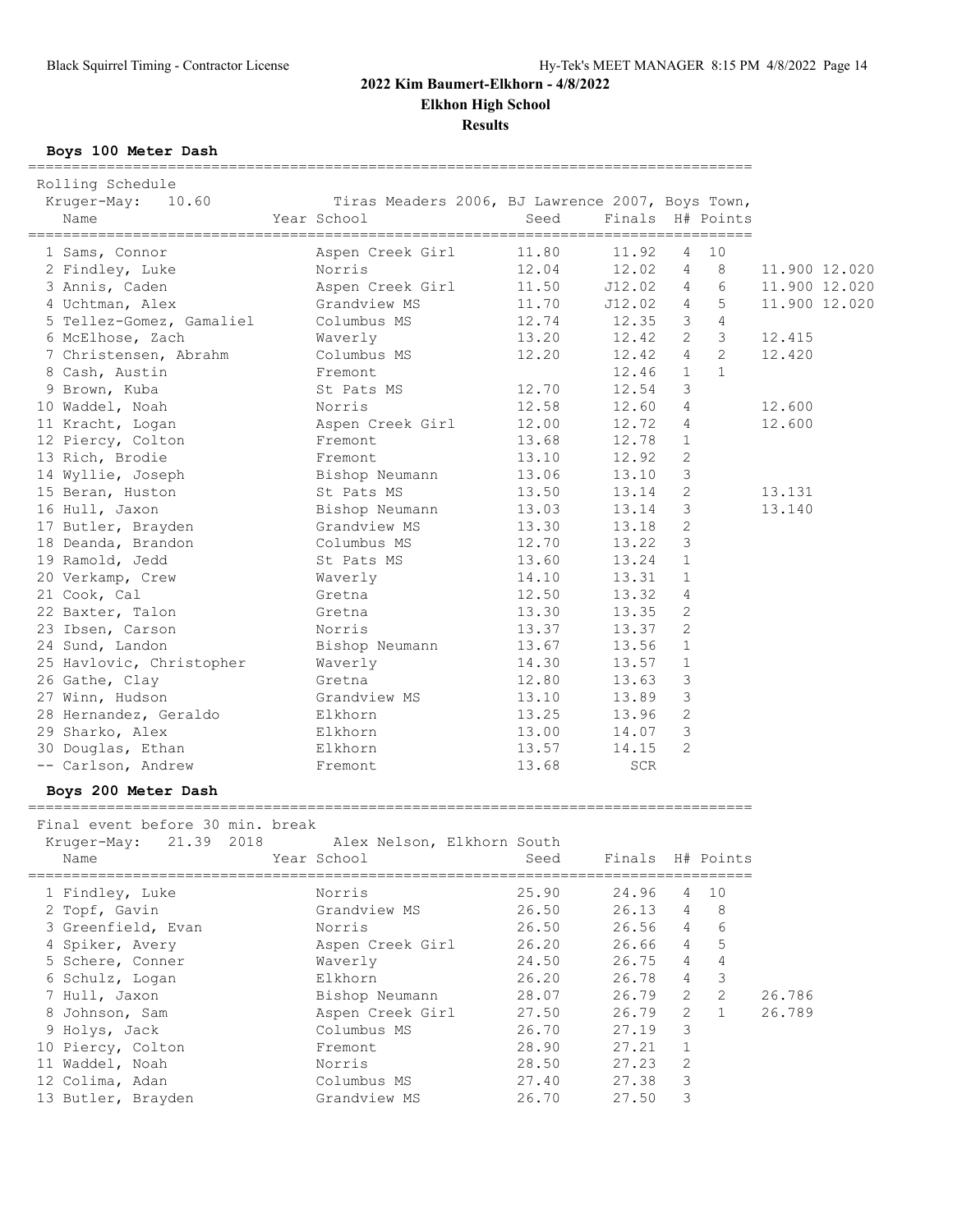# **2022 Kim Baumert-Elkhorn - 4/8/2022 Elkhon High School Results**

## **....Boys 200 Meter Dash**

| 14 McElhose, Zach  | Waverly          | 26.30 | 27.54 | 4              |
|--------------------|------------------|-------|-------|----------------|
| 15 Bittner, Luke   | St Pats MS       | 27.80 | 27.62 | $\mathfrak{D}$ |
| 16 Wilson, Gavin   | Elkhorn          | 27.50 | 27.70 | 3              |
| 17 Barry, Jamison  | St Pats MS       | 28.50 | 27.88 | 2              |
| 18 Collins, Kasyn  | Waverly          | 26.85 | 27.91 | 3              |
| 19 Wyllie, Joseph  | Bishop Neumann   | 27.29 | 28.00 | 3              |
| 20 Sund, Landon    | Bishop Neumann   | 28.03 | 28.07 | 2              |
| 21 Bohaboj, Ayden  | Fremont          | 28.80 | 28.15 | $\mathbf{1}$   |
| 22 Baxter, Talon   | Gretna           | 27.00 | 28.45 | 3              |
| 23 Gathe, Clay     | Gretna           | 26.00 | 28.61 | 4              |
| 24 Lierman, Damon  | Columbus MS      | 29.99 | 28.95 | $\mathbf{1}$   |
| 25 Miller, Maddox  | Fremont          |       | 28.97 | $\mathbf{1}$   |
| 26 Wittgren, Lane  | Elkhorn          | 28.60 | 29.27 | $\mathbf{1}$   |
| 27 Naylor, Donovan | Aspen Creek Girl | 27.50 | 29.40 | $\overline{2}$ |
| 28 Acker, Colin    | Grandview MS     | 28.00 | 29.82 | $\overline{2}$ |
| 29 Kubicek, Kevin  | St Pats MS       | 29.90 | 30.01 | $\mathbf{1}$   |
| 30 Coats, Cahle    | Gretna           | 26.80 | 30.74 | 3              |
| -- Campos, David   | Fremont          | 29.80 | SCR   |                |

## **Boys 400 Meter Dash**

=================================================================================== Rolling Schedule

Kruger-May: 49.41 2015 Keaton Suey, Elkhorn South

| Name                                       | Year School                    |                     | Seed Finals H# Points |                |                |
|--------------------------------------------|--------------------------------|---------------------|-----------------------|----------------|----------------|
| 1 Annis, Caden                             | Aspen Creek Girl 59.00         |                     | 58.15                 | $\overline{4}$ | 10             |
| 2 Bowker, Riley                            | Waverly                        | 58.90 59.00         |                       | $\overline{4}$ | $_{\rm 8}$     |
| 3 Mueller, TJ                              | Waverly                        | 58.90 59.16         |                       | $\overline{4}$ | $\epsilon$     |
| 4 Greenfield, Evan Norris                  |                                | 1:01.00 59.80       |                       | $\overline{4}$ | 5              |
| 5 Barber, Isaac                            | Norris                         | $1:01.00$ $1:01.04$ |                       | $\overline{4}$ | $\overline{4}$ |
| 6 Wyllie, Joseph                           | Bishop Neumann 1:01.46 1:01.28 |                     |                       | $\overline{4}$ | $\overline{3}$ |
| 7 Beran, Huston                            | St Pats MS                     | 1:01.50             | 1:02.67               | $\overline{4}$ | $\overline{c}$ |
| 8 Hoffman, Braeden Blkhorn 1:05.20 1:02.77 |                                |                     |                       | $\overline{2}$ | $\mathbf{1}$   |
| 9 Raabe, Ethan                             | Bishop Neumann 1:04.57 1:03.39 |                     |                       | 2              |                |
| 10 Deanda, Brandon                         | Columbus MS 1:02.00            |                     | 1:03.57               | 3              |                |
| 11 Duff, Aidan                             | Fremont                        | 1:06.40             | 1:03.62               | $\overline{c}$ |                |
| 12 Ahren, James                            | Elkhorn                        | 1:05.30             | 1:03.68               | $\mathbf{2}$   |                |
| 13 Rich, Brodie                            | Fremont                        | 1:05.10             | 1:03.82               | $\overline{c}$ |                |
| 14 Krivohlavek, Kellen Kalkhorn            |                                | $1:09.10$ $1:04.01$ |                       | $\mathbf{1}$   |                |
| 15 Dilley, Hunter Norris                   |                                | $1:06.00$ $1:04.05$ |                       | $\overline{c}$ |                |
| 16 De Arcos, Axel                          | Columbus MS 1:05.00            |                     | 1:04.16               | $\overline{c}$ |                |
| 17 Forney, Christian                       | St Pats MS                     | 1:03.00             | 1:05.52               | 3              |                |
| 18 Schieffer, Brady Maverly                |                                | $1:04.00$ $1:06.66$ |                       | $\mathcal{S}$  |                |
| 19 Jackson, Jayden                         | Aspen Creek Girl 1:05.00       |                     | 1:06.87               | $\mathbf{2}$   |                |
| 20 Murphy, Kellen                          | Fremont                        |                     | 1:07.61               | $\overline{4}$ |                |
| 21 Jefferson, Luke Grandview MS 1:08.00    |                                |                     | 1:07.66               | $\mathbf{1}$   |                |
| 22 Buss, Callum                            | Aspen Creek Girl               | 1:02.00             | 1:08.30               | 3              |                |
| 23 Trofholz, Nate                          | Grandview MS                   | 1:07.00             | 1:09.28               | $\mathbf{1}$   |                |
| 24 Knudsen, Michael                        | Gretna                         | 1:03.00             | 1:09.64               | 3              |                |
| 25 Walters, Macyen                         | Gretna                         | 1:04.00             | 1:10.27               | 3              |                |
| 26 Heard, Jake                             | Gretna                         | 1:04.00             | 1:10.73               | 3              |                |
| 27 Vokt, Harrison                          | Grandview MS                   | 1:11.00             | 1:11.13               | $\,1\,$        |                |
| -- Morgan, Josh                            |                                |                     | DNS                   | 3              |                |
| -- Harrill, Tyler                          | Fremont                        | 1:01.20             | SCR                   |                |                |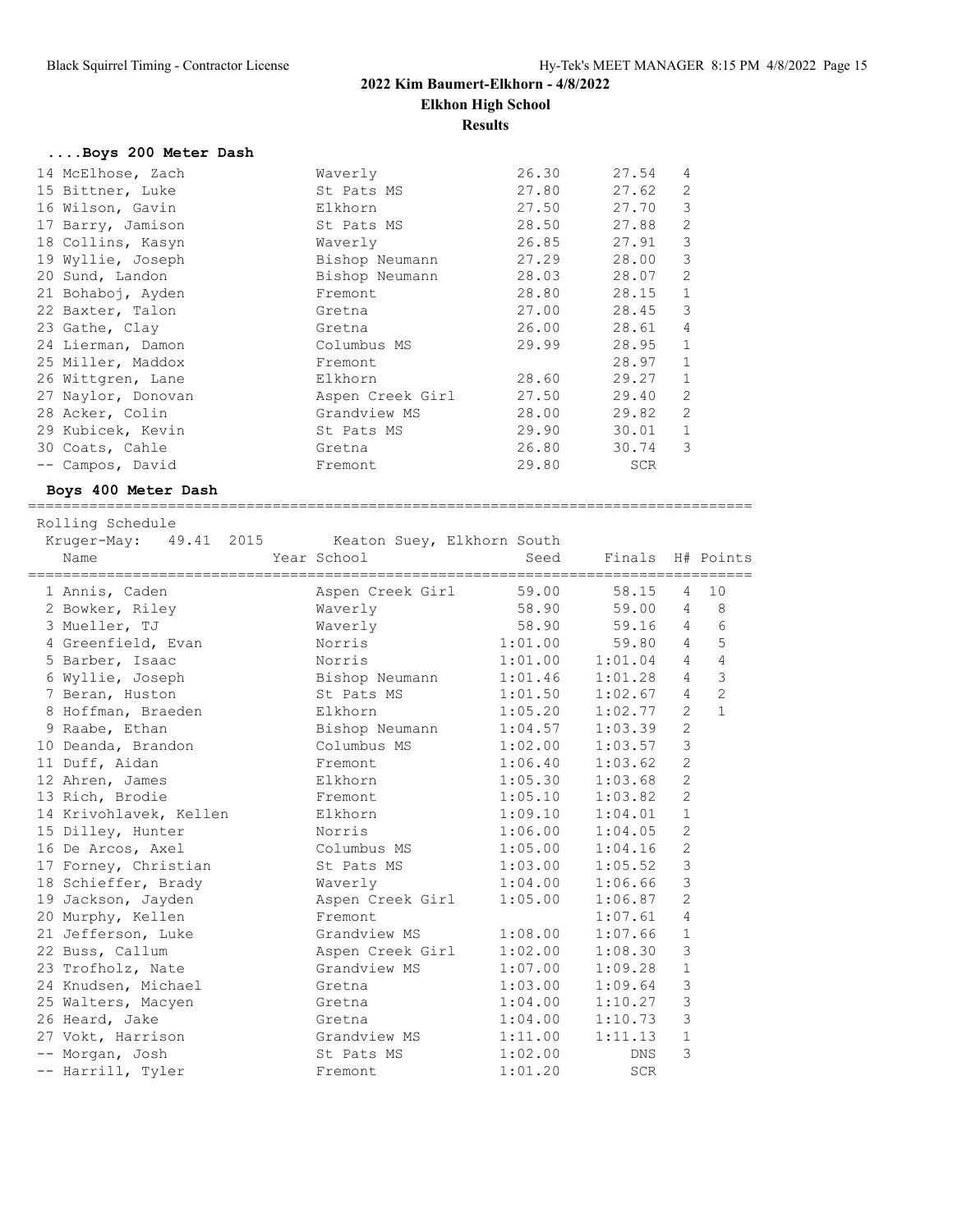**Elkhon High School**

**Results**

**Boys 800 Meter Run**

=================================================================================== Rolling Schedule Kruger-May: 1:56.68 2017 Justin Karstetter, Elkhorn Name  $Year School$  Seed Finals H# Points =================================================================================== 1 Dubas, Cameron Waverly 2:35.00 2:27.08 2 10 2 Schroeder, Jared Waverly 2:23.00 2:28.93 2 8 3 Reynolds, Jude Norris 2:36.00 2:29.22 2 6 4 Sund, Landon Bishop Neumann 2:31.34 2:29.42 2 5 5 Forney, Christian St Pats MS 2:34.90 2:29.90 2 4 6 Christo, Asher Grandview MS 2:30.00 2:31.43 2 3 7 Larsen, Caleb Gretna 2:29.00 2:31.97 2 2 8 Krivohlavek, Kellen Elkhorn 2:37.00 2:31.99 2 1 9 Dilley, Hunter Norris 2:42.00 2:32.85 1 10 Vculek, Blake Bishop Neumann 2:32.11 2:34.40 2 11 Santos, Jonah Grandview MS 2:30.00 2:34.56 2 12 Menning, Colton St Pats MS 2:38.30 2:35.47 1 13 Haberling, Carter Elkhorn 2:32.00 2:35.66 2 14 Baro, Carlos Columbus MS 2:35.00 2:36.00 2 15 Robinson, Sam Norris 2:40.00 2:36.39 1 16 Edwards, Noah Columbus MS 2:35.00 2:36.72 2 17 Strohman, Brody St Pats MS 2:32.80 2:37.67 2 18 Vachal, Landon Waverly 2:38.00 2:37.87 1 19 Manka, Tolon Fremont 2:43.00 2:38.65 1 20 Miller, Tyeson Fremont 2:42.00 2:41.06 1 21 Linares, Jonathan Fremont 2:48.00 2:41.91 1 22 Jones, Noah Gretna 2:50.00 2:42.47 1 23 Cradduck, Miles Gretna 2:45.00 2:43.53 1 24 Pentico, Brecken Bishop Neumann 2:48.60 2:44.28 1 25 Marcley IV, Harry Grandview MS 2:34.00 2:44.32 2 26 Higdon, Ryder Aspen Creek Girl 2:38.00 2:45.87 1 27 Runte, Alex Aspen Creek Girl 2:45.00 2:46.84 1 28 Matias-Martin, Yordi Columbus MS 2:45.00 2:47.05 1 29 Evans, Porter Aspen Creek Girl 2:40.00 2:49.91 1 -- Hartman, Finn Elkhorn 2:39.00 SCR **Boys 1600 Meter Run** =================================================================================== Rolling Schedule Kruger-May: 4:25.44 2012 Tommy Feichtinger, Mount Michael Name The Year School Seed Finals H# Points =================================================================================== 1 Larsen, Caleb Gretna 5:40.00 5:20.26 2 10 2 Sund, Landon Bishop Neumann 5:21.50 5:21.54 2 8 3 Schroeder, Jared Waverly 6:00.00 5:24.20 1 6 4 Walters, Griffin Elkhorn 6:04.00 5:35.07 1 5 5 Reece, Elliot Aspen Creek Girl 5:35.10 1 4 6 Vculek, Blake Bishop Neumann 5:34.84 5:35.60 2 3 7 Robinson, Sam Norris 5:50.00 5:37.35 2 2 8 Kissel, Tomasz Grandview MS 5:48.00 5:40.40 2 1

 9 Edwards, Noah Columbus MS 5:25.00 5:41.50 2 10 Santos, Jonah Grandview MS 5:47.00 5:42.10 2 11 Jones, Noah Gretna 6:00.00 5:43.02 1 12 Rieck, Derek Grandview MS 5:38.00 5:43.38 2 13 Barber, Isaac Norris 6:00.00 5:44.52 1 14 Pitterson, Josiah Fremont 6:01.00 5:45.05 1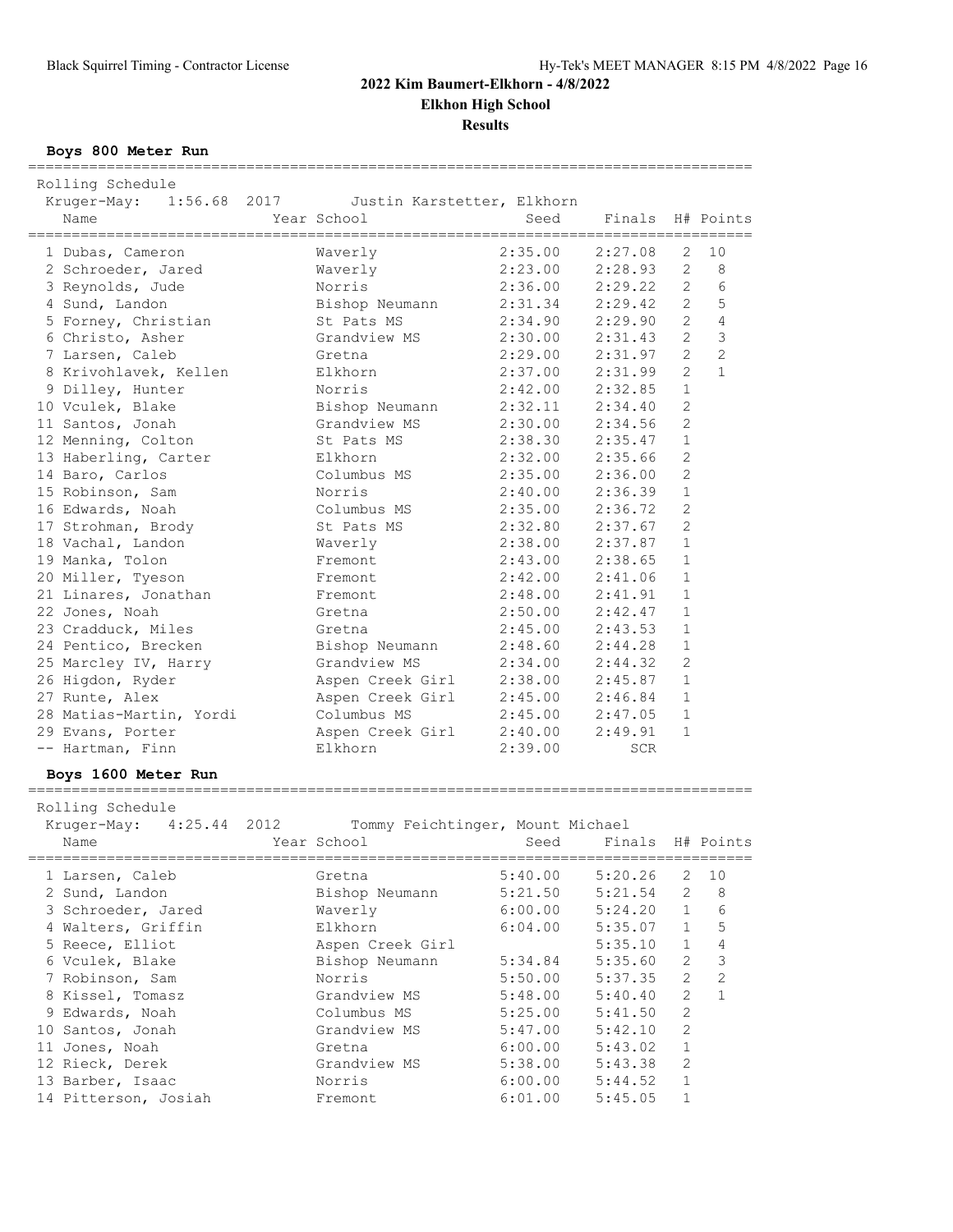# **2022 Kim Baumert-Elkhorn - 4/8/2022 Elkhon High School**

**Results**

| Boys 1600 Meter Run |                  |         |         |              |
|---------------------|------------------|---------|---------|--------------|
| 15 McBratney, Max   | Fremont          | 5:52.00 | 5:47.37 | 2            |
| 16 Strohman, Brody  | St Pats MS       | 5:35.00 | 5:47.88 | 2            |
| 17 Eylers, Elias    | Elkhorn          | 6:26.00 | 5:49.98 | $\mathbf{1}$ |
| 18 Vachal, Landon   | Waverly          | 6:30.00 | 5:50.04 | $\mathbf{1}$ |
| 19 Menning, Colton  | St Pats MS       | 5:44.00 | 5:51.89 | 2            |
| 20 Runte, Brady     | Aspen Creek Girl |         | 5:52.37 | $\mathbf{1}$ |
| 21 Martin, Ray      | Waverly          | 6:35.00 | 5:53.61 | $\mathbf{1}$ |
| 22 Smith, Dominic   | Aspen Creek Girl |         | 5:53.91 | $\mathbf{1}$ |
| 23 Wiese, Cayden    | Bishop Neumann   | 5:55.74 | 5:54.54 | 2            |
| 24 Nerud, Levi      | Norris           | 6:24.00 | 5:56.79 | $\mathbf{1}$ |
| 25 Fiscus, Steven   | Fremont          | 5:50.00 | 5:58.48 | 2            |
| 26 Morgan, Thomas   | St Pats MS       | 5:55.00 | 6:00.12 | 2            |
| 27 Bell, Easton     | Columbus MS      | 5:40.00 | 6:03.08 | 2            |
| 28 Suing, Elliiott  | Gretna           | 6:09.00 | 6:07.22 |              |

===================================================================================

### **Boys 100 Meter Hurdles**

 Rolling Schedule Kruger-May: 14.41 2018 Tijaih Davis, BoysTown<br>Name Mame Year School Mame Seed Finals H# Points Name  $Year School$  Seed Finals H# Points =================================================================================== 1 Fries, Barry Grandview MS 17.50 16.17 4 10 2 Sams, Connor Aspen Creek Girl 15.80 16.21 4 8 3 Fujan, Beau Bishop Neumann 19.30 16.46 2 6 4 Clevenger, Brody Elkhorn 14.10 16.89 4 5 5 Liebentritt, Wyatt St Pats MS 17.50 17.04 4 4 6 Collins, Kasyn Waverly 17.70 17.14 3 3 7 Spiker, Avery Aspen Creek Girl 16.70 17.49 4 2 8 Boudreaux, Reece Norris 19.06 17.54 2 1 9 Christensen, Abrahm Columbus MS 17.90 17.85 3 10 Barber, Isaac Norris 19.00 17.96 2 11 Wemhoff, Keagen Columbus MS 19.00 18.12 2 12 Buss, Callum Aspen Creek Girl 17.20 18.21 4 13 Hunsberger, Sam Grandview MS 18.10 18.22 3 14 Malcom, Jack Norris 18.56 18.33 2 15 Morrison, Alex Elkhorn 16.90 18.39 4 16 Chaney, Austin Elkhorn 17.50 18.41 3 17 Menning, Nolan Fremont 18.70 18.56 2 18.551 18 Holys, Jack Columbus MS 18.00 18.56 3 18.553 19 Cerny, Carter Gretna 18.00 19.21 3 20 Rinaldi, John Gretna 17.00 19.32 4 21 Culver, Braxton Waverly 20.10 19.73 1 22 Cyza, Easton Fremont 18.70 19.77 2 23 Husky, Shane Gretna 18.60 20.28 2 24 Meysenburg, Isaak St Pats MS 21.60 20.66 1 25 Carstensen, Bradley St Pats MS 20.80 20.84 1 26 Knudsen, Bodi Grandview MS 18.20 20.96 3 27 Hardy, Micah Bishop Neumann 21.00 21.14 1 28 Gerrish, Timothy Bishop Neumann 20.50 21.77 1 29 Schutte, Aeden Waverly 21.50 23.27 1 -- Sagehorn, Noah Fremont 17.50 DQ 3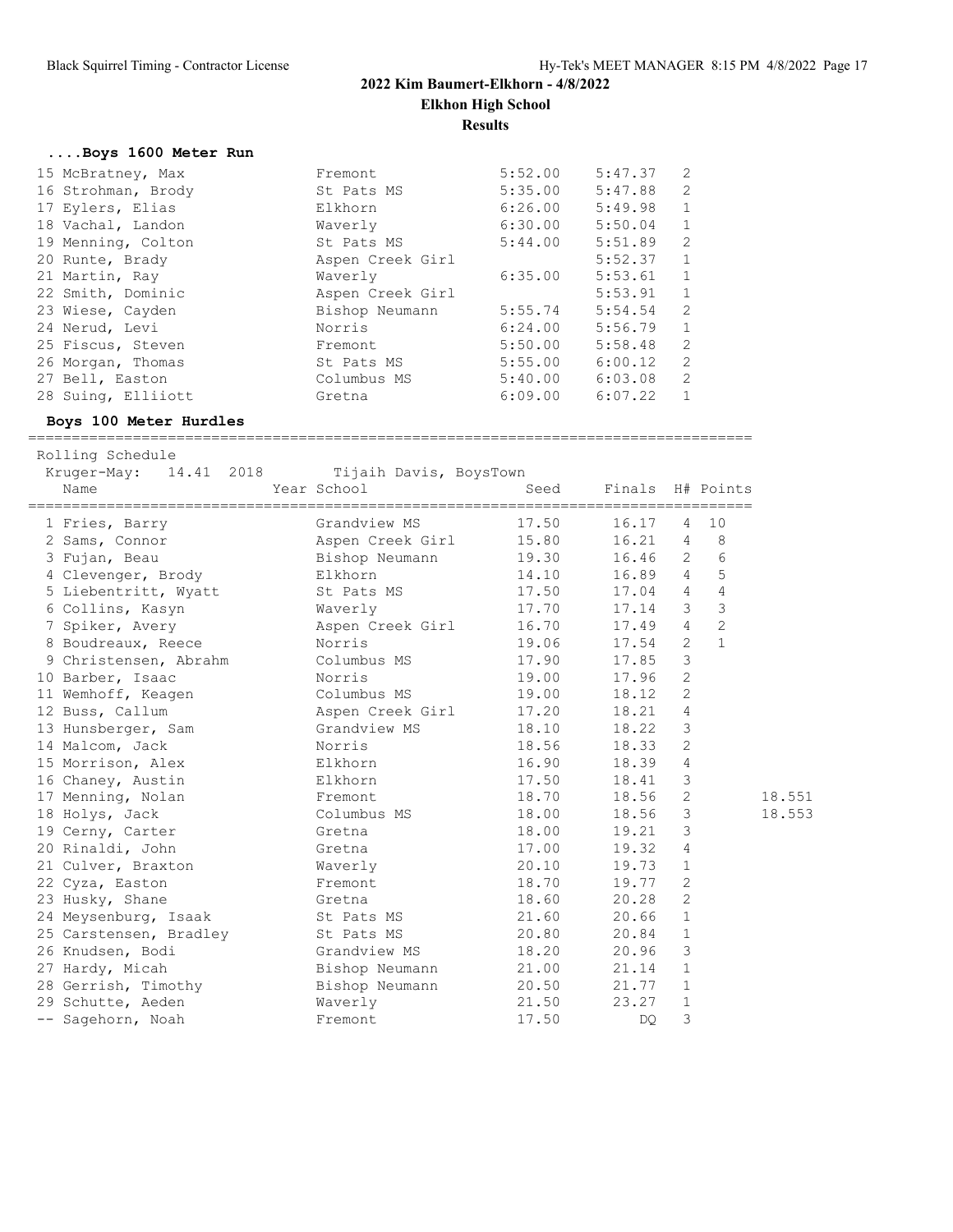**Elkhon High School**

**Results**

**Boys 200 Meter Hurdles**

===================================================================================

| Rolling Schedule       |                        |                                                |                  |                |                |
|------------------------|------------------------|------------------------------------------------|------------------|----------------|----------------|
| Kruger-May: 39.37 2018 | Tijaih Davis, Boystown |                                                |                  |                |                |
| Name                   | Year School            | Seed<br>====================================== | Finals H# Points |                |                |
| 1 Fries, Barry         | Grandview MS           | 30.90                                          | 29.30            | $\overline{4}$ | 10             |
| 2 Sagehorn, Noah       | Fremont                | 29.80                                          | 29.60            | 4              | 8              |
| 3 Fujan, Beau          | Bishop Neumann         | 33.31                                          | 30.11            | $\overline{2}$ | 6              |
| 4 Boudreaux, Reece     | Norris                 | 32.09                                          | 30.85            | 3              | 5              |
| 5 Liebentritt, Wyatt   | St Pats MS             | 30.00                                          | 30.90            | $\overline{4}$ | $\sqrt{4}$     |
| 6 Kracht, Logan        | Aspen Creek Girl       |                                                | 31.05            | $\mathbf{1}$   | 3              |
| 7 Christensen, Abrahm  | Columbus MS            | 29.90                                          | 31.20            | $\overline{4}$ | $\overline{c}$ |
| 8 Menning, Nolan       | Fremont                | 31.80                                          | 31.30            | $\overline{4}$ | $\mathbf{1}$   |
| 9 Buss, Callum         | Aspen Creek Girl       |                                                | 31.75            | $\mathbf{1}$   |                |
| 10 Holys, Jack         | Columbus MS            | 30.80                                          | 32.10            | 4              |                |
| 11 Hovie, Beck         | Aspen Creek Girl       |                                                | 32.19            | $\mathbf{1}$   |                |
| 12 Collins, Kasyn      | Waverly                | 32.50                                          | 32.38            | 3              |                |
| 13 Wemhoff, Keagen     | Columbus MS            | 31.00                                          | 32.50            | $\overline{4}$ |                |
| 14 Cerny, Carter       | Gretna                 | 32.00                                          | 32.54            | 3              |                |
| 15 Hunsberger, Sam     | Grandview MS           | 34.50                                          | 32.65            | $\mathbf{2}$   |                |
| 16 Wittgren, Lane      | Elkhorn                | 34.60                                          | 33.52            | $\overline{c}$ |                |
| 17 Behrend, Isaac      | Waverly                | 32.90                                          | 33.60            | 3              |                |
| 18 Culver, Braxton     | Waverly                | 35.80                                          | 33.97            | $\mathbf{1}$   |                |
| 19 Cook, Cal           | Gretna                 | 33.00                                          | 34.00            | 3              |                |
| 20 Hardy, Micah        | Bishop Neumann         | 34.50                                          | 34.20            | $\mathbf{2}$   |                |
| 21 Gerrish, Timothy    | Bishop Neumann         | 34.00                                          | 34.33            | $\overline{c}$ |                |
| 22 Malcom, Jack        | Norris                 | 32.00                                          | 34.51            | 3              |                |
| 23 Moore, Tim          | Elkhorn                | 35.60                                          | 34.64            | $\mathbf{1}$   |                |
| 24 L'Heureux, Charles  | St Pats MS             | 32.00                                          | 34.90            | 4              |                |
| 25 Husky, Shane        | Gretna                 | 34.00                                          | 35.14            | $\overline{2}$ |                |
| 26 Fittje, Drew        | Fremont                | 35.00                                          | 36.28            | $\mathbf{2}$   |                |
| 27 Carstensen, Bradley | St Pats MS             | 33.00                                          | 37.15            | 3              |                |
| -- Clevenger, Baron    | Elkhorn                | 32.10                                          | DQ.              | 3              |                |
| -- Knudsen, Bodi       | Grandview MS           | 35.50                                          | <b>DNS</b>       | $\overline{2}$ |                |

## **Boys 4x100 Meter Relay 8th Grade**

| School                 |    | Seed                   | Finals H# Points |               |      |
|------------------------|----|------------------------|------------------|---------------|------|
| 1 Aspen Creek Girl 'A' |    | 51.68                  | 49.30            | 2             | 14   |
| 1) Annis, Caden        |    | 2) Sams, Connor        |                  |               |      |
| 3) Kracht, Logan       |    | 4) Spiker, Avery       |                  |               |      |
| 2 Grandview MS 'A'     |    | 50.00                  | 50.31            |               | 2 12 |
| 1) Vijit, Nathan       |    | 2) Topf, Gavin         |                  |               |      |
| 3) Uchtman, Alex       |    | 4) Hunsberger, Sam     |                  |               |      |
| 3 Norris 'A'           |    |                        | 50.38            | $\mathbf{1}$  | 1 O  |
| 1) Findley, Luke       |    | 2) Waddel, Noah        |                  |               |      |
| 3) Reynolds, Jude      | 4) | Ibsen, Carson          |                  |               |      |
| 4 Columbus MS 'A'      |    | 49.00                  | 51.27            | $\mathcal{L}$ | 9    |
| 1) Colima, Adan        |    | 2) Holys, Jack         |                  |               |      |
| 3) Christensen, Abrahm |    | 4) Voichoskie, Michael |                  |               |      |
| 5 Elkhorn 'A'          |    | 55.60                  | 52.49            | $\mathbf{1}$  | 8    |
| 1) Haberling, Carter   |    | 2) Chaney, Austin      |                  |               |      |
| 3) Walters, Griffin    |    | 4) Clevenger, Brody    |                  |               |      |
| 6 St Pats MS<br>י בי   |    | 51.50                  | 53.69            | $\mathcal{L}$ | 7    |
| 1) Bittner, Luke       |    | 2) Ramold, Jedd        |                  |               |      |
|                        |    |                        |                  |               |      |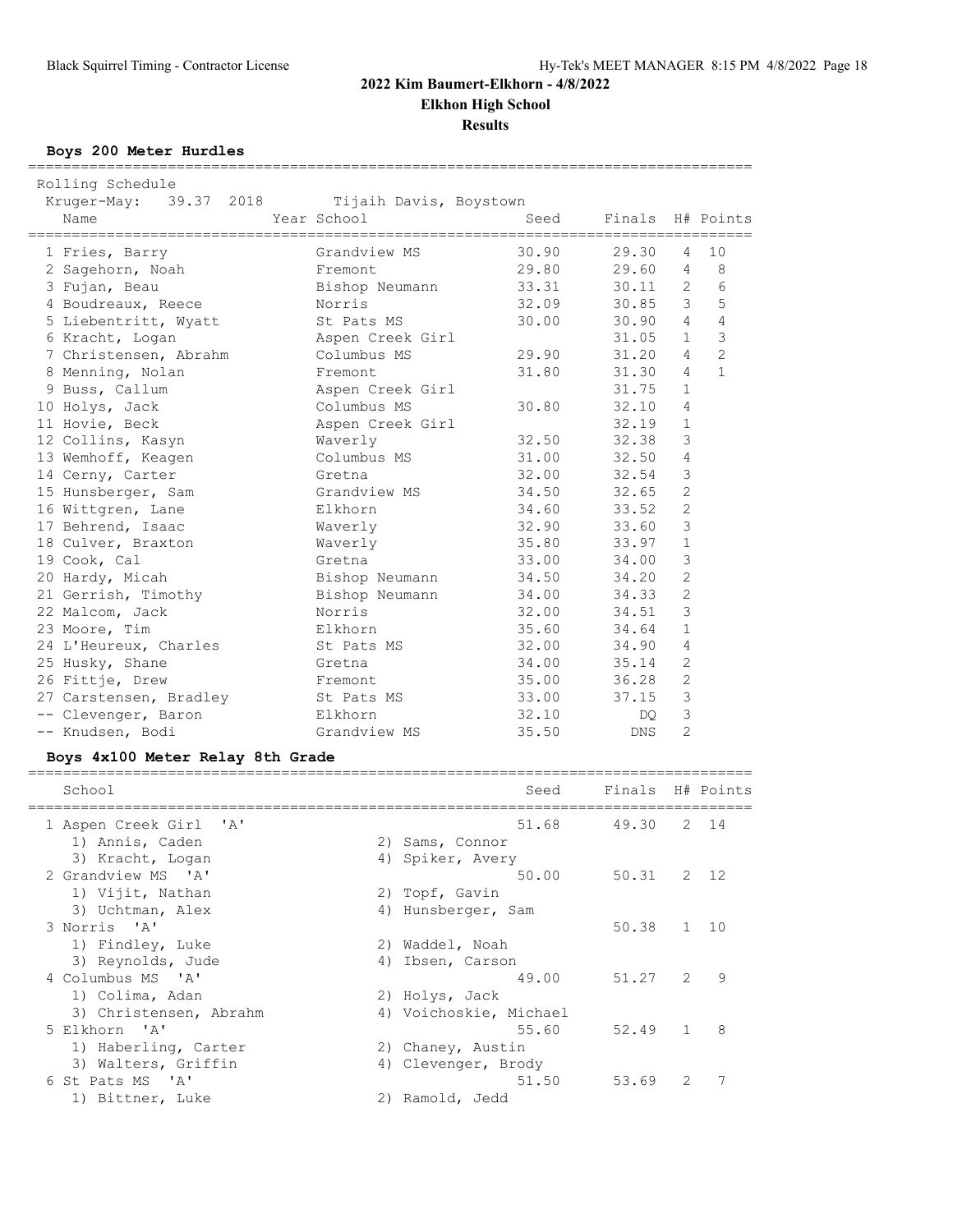**Elkhon High School**

#### **Results**

## **....Boys 4x100 Meter Relay 8th Grade**

| 3) Strohman, Brian  | 4) Beran, Huston    |         |      |
|---------------------|---------------------|---------|------|
| 7 Waverly 'A'       | 58.90               | 53.91 1 | 6    |
| 1) Schroeder, Jared | 2) Collins, Kasyn   |         |      |
| 3) Verkamp, Crew    | 4) Schieffer, Brady |         |      |
| 8 Fremont 'A'       | 55.30               | 53.99 2 | $-5$ |
| 1) Carlson, Andrew  | 2) Rich, Brodie     |         |      |
| 3) Cyza, Easton     | 4) Headid, Kadyn    |         |      |
| 9 Gretna 'A'        | 52.00               | 54.25 2 |      |
| 1) Baxter, Talon    | 2) Gathe, Clay      |         |      |
| 3) Cook, Cal        | 4) Coats, Cahle     |         |      |
|                     |                     |         |      |

### **Boys 4x100 Meter Relay 7th Grade**

Rolling Schedule

================================================================================

| VOTTTIIN OCHENNIE<br>Kruger-May: 43.10 2006<br>School |    | , Omaha Northwest<br>Seed         | Finals Points |    |
|-------------------------------------------------------|----|-----------------------------------|---------------|----|
| $\mathsf{A}$<br>1 Fremont                             |    | 56.00                             | 52.49         | 14 |
| 1) Kallhoff, Creighton                                |    | 2) Piercy, Colton                 |               |    |
| 3) Beninato, Blake                                    |    | 4) Duff, Aidan                    |               |    |
| 2 Elkhorn 'A'                                         |    | 56.80                             | 52.85         | 12 |
| 1) Clevenger, Baron                                   |    | 2) Mataele, Brady                 |               |    |
| 3) Schulz, Logan                                      |    | 4) Douglas, Ethan                 |               |    |
| 3 Bishop Neumann 'A'                                  |    | 52.95                             | 53.43         | 10 |
| 1) Lanik, Eli                                         |    | 2) Hull, Jaxon                    |               |    |
| 3) Wiese, Cayden                                      |    | 4) Raabe, Ethan                   |               |    |
| 4 Waverly 'A'                                         |    | 59.00                             | 54.17         | 9  |
| 1) Havlovic, Christopher                              |    | 2) Quint, Blaze                   |               |    |
| 3) Clark, Davin                                       |    | 4) Cleveland, Payton              |               |    |
| 5 Norris 'A'                                          |    |                                   | 54.41         | 8  |
| 1) Bednar, Ty<br>3) Schmidt, Parker                   |    | 2) Addison, Greyson               |               |    |
| 6 Grandview MS 'A'                                    |    | 4) Schoenbeck, Rylan              | 57.35         | 7  |
| 1) Marcley IV, Harry                                  |    | 2) Romsa, Layton                  |               |    |
| 3) McCarthy, Connor                                   |    | 4) Taylor, Andersen               |               |    |
| 7 St Pats MS 'A'                                      |    | 55.50                             | 57.70         | 6  |
| 1) Beller, Blaize                                     |    | 2) Schinning, Garrett             |               |    |
| 3) Bowmaker, Xavier                                   |    | 4) Barry, Jamison                 |               |    |
| 8 Gretna 'A'                                          |    | 56.00                             | 58.71         | 5  |
| 1) Sliva, Breckin                                     |    | 2) Peters, Jaden                  |               |    |
| 3) Matulka, Henry                                     | 4) | Sliva, Brennen                    |               |    |
| Boys 4x400 Meter Relay                                |    | --------------------------------- |               |    |

 Rolling Schedule Kruger-May: 3:25.22 2010 , Bellevue West School School Seed Finals H# Points =================================================================================== 1 Columbus MS 'A' 4:04.00 4:00.37 2 14 1) Tellez-Gomez, Gamaliel 2) Renteria, Conrad 3) Lierman, Damon 4) Voichoskie, Michael 2 Waverly 'A' 3:58.00 4:06.79 2 12 1) Mueller, TJ 2) Dubas, Cameron 3) Schere, Conner (4) Bowker, Riley 3 Norris 'A' 4:15.00 4:10.68 2 10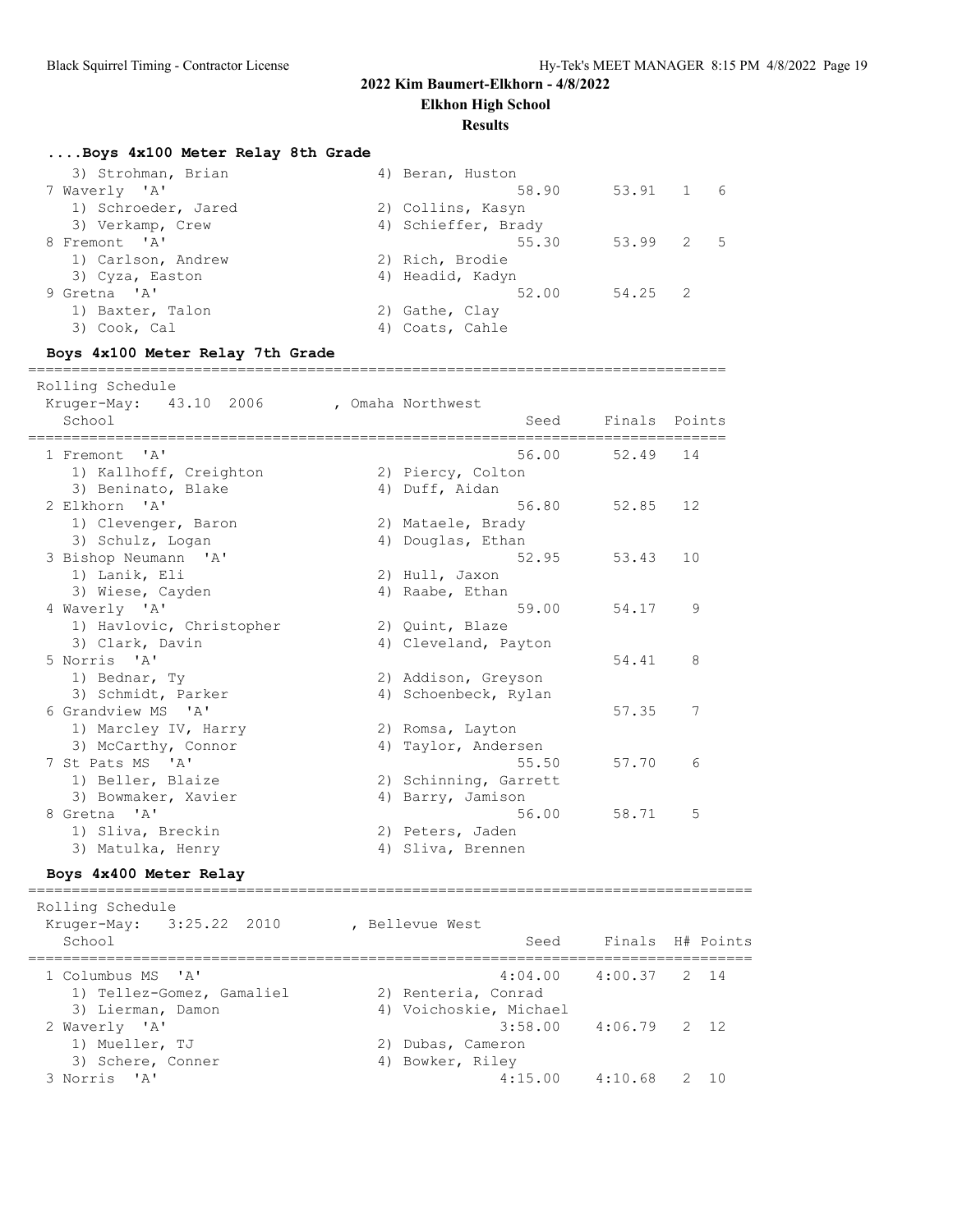## **Elkhon High School**

### **Results**

# **....Boys 4x400 Meter Relay**

| 1) Greenfield, Evan    | 2) Barber, Isaac      |         |              |   |
|------------------------|-----------------------|---------|--------------|---|
| 3) Dilley, Hunter      | 4) Grosshans, Baron   |         |              |   |
| 4 Fremont 'A'          | $4:30.00$ $4:16.32$   |         | 2            | 9 |
| 1) Rich, Brodie        | 2) Harrill, Tyler     |         |              |   |
| 3) Fiscus, Steven      | 4) Manka, Tolon       |         |              |   |
| 5 Grandview MS 'A'     | 4:18.00               | 4:18.61 | 2            | 8 |
| 1) Hunsberger, Sam     | 2) Butler, Brayden    |         |              |   |
| 3) Trofholz, Nate      | 4) Kissel, Tomasz     |         |              |   |
| 6 Elkhorn 'A'          | 4:57.00               | 4:19.09 | 1            | 7 |
| 1) Walters, Griffin    | 2) Hartman, Finn      |         |              |   |
| 3) Hoffman, Braeden    | 4) Mataele, Brady     |         |              |   |
| 7 Aspen Creek Girl 'A' |                       | 4:41.08 | $\mathbf{1}$ | 6 |
| 1) Sedlacek, Marek     | 2) Buss, Callum       |         |              |   |
| 3) Runte, Brady        | 4) Jackson, Jayden    |         |              |   |
| 8 Gretna 'A'           | 4:30.00               | 4:43.06 | $\mathbf{1}$ | 5 |
| 1) Sliva, Brennen      | 2) Coats, Cahle       |         |              |   |
| 3) Walters, Macyen     | 4) Knudsen, Michael   |         |              |   |
| -- St Pats MS 'A'      | 4:15.50               | DNS     | 2            |   |
| 1) Strohman, Brody     | 2) Morgan, Josh       |         |              |   |
| 3) Forney, Christian   | 4) Liebentritt, Wyatt |         |              |   |

#### **Boys 800 Sprint Medley** ===================================================================================

| ===============<br>==========================<br>1 Columbus MS<br>$^{\prime}$ A $^{\prime}$<br>1:50.26<br>2 14<br>1) Colima, Adan<br>2) Deanda, Brandon<br>3) Voichoskie, Michael<br>4) Tellez-Gomez, Gamaliel<br>2 Grandview MS 'A'<br>1:50.00<br>1:52.75<br>2 12<br>1) Topf, Gavin<br>2) Butler, Brayden |
|------------------------------------------------------------------------------------------------------------------------------------------------------------------------------------------------------------------------------------------------------------------------------------------------------------|
|                                                                                                                                                                                                                                                                                                            |
|                                                                                                                                                                                                                                                                                                            |
|                                                                                                                                                                                                                                                                                                            |
|                                                                                                                                                                                                                                                                                                            |
|                                                                                                                                                                                                                                                                                                            |
|                                                                                                                                                                                                                                                                                                            |
| 3) Uchtman, Alex<br>4) Winn, Hudson                                                                                                                                                                                                                                                                        |
| $2 - 10$<br>3 Waverly 'A'<br>1:50.00<br>1:53.30                                                                                                                                                                                                                                                            |
| 1) McElhose, Zach<br>2) Havlovic, Christopher                                                                                                                                                                                                                                                              |
| 3) Schere, Conner<br>4) Bowker, Riley                                                                                                                                                                                                                                                                      |
| 4 Bishop Neumann 'A'<br>2:00.00<br>1:55.03<br>2<br>9                                                                                                                                                                                                                                                       |
| 1) Raabe, Ethan<br>2) Lanik, Eli                                                                                                                                                                                                                                                                           |
| 3) Hull, Jaxon<br>4) Wyllie, Joseph                                                                                                                                                                                                                                                                        |
| 1:55.72<br>2<br>8<br>5 Fremont 'A'<br>1:55.00                                                                                                                                                                                                                                                              |
| 1) Harrill, Tyler<br>2) Sagehorn, Noah                                                                                                                                                                                                                                                                     |
| 3) Piercy, Colton<br>4) Manka, Tolon                                                                                                                                                                                                                                                                       |
| 6 Elkhorn 'A'<br>1:58.91<br>7<br>1                                                                                                                                                                                                                                                                         |
| 1) Haberling, Carter<br>2) Chaney, Austin                                                                                                                                                                                                                                                                  |
| 3) Wilson, Gavin<br>4) Ahren, James                                                                                                                                                                                                                                                                        |
| 7 Aspen Creek Girl 'A'<br>1:59.61<br>$\mathbf{1}$<br>6                                                                                                                                                                                                                                                     |
| 1) Spiker, Avery<br>2) Tuff, Griffyn                                                                                                                                                                                                                                                                       |
| 3) Johnson, Sam<br>4) Jackson, Jayden                                                                                                                                                                                                                                                                      |
| 8 Norris 'A'<br>2:01.16<br>5<br>$\mathbf{1}$                                                                                                                                                                                                                                                               |
| 1) Reynolds, Jude<br>2) Addison, Greyson                                                                                                                                                                                                                                                                   |
| 3) Foust, Kade<br>4) Grosshans, Baron                                                                                                                                                                                                                                                                      |
| 9 Gretna 'A'<br>1:56.00<br>2:05.73<br>2                                                                                                                                                                                                                                                                    |
| 1) Cook, Cal<br>2) Gathe, Clay                                                                                                                                                                                                                                                                             |
| 3) Boltz, Drew<br>4) Sliva, Brennen                                                                                                                                                                                                                                                                        |
| 2<br>-- St Pats MS 'A'<br>1:54.40<br>DQ.<br>X-ZONE VIOLATION                                                                                                                                                                                                                                               |
| 1) Ramold, Jedd<br>2) Bittner, Luke                                                                                                                                                                                                                                                                        |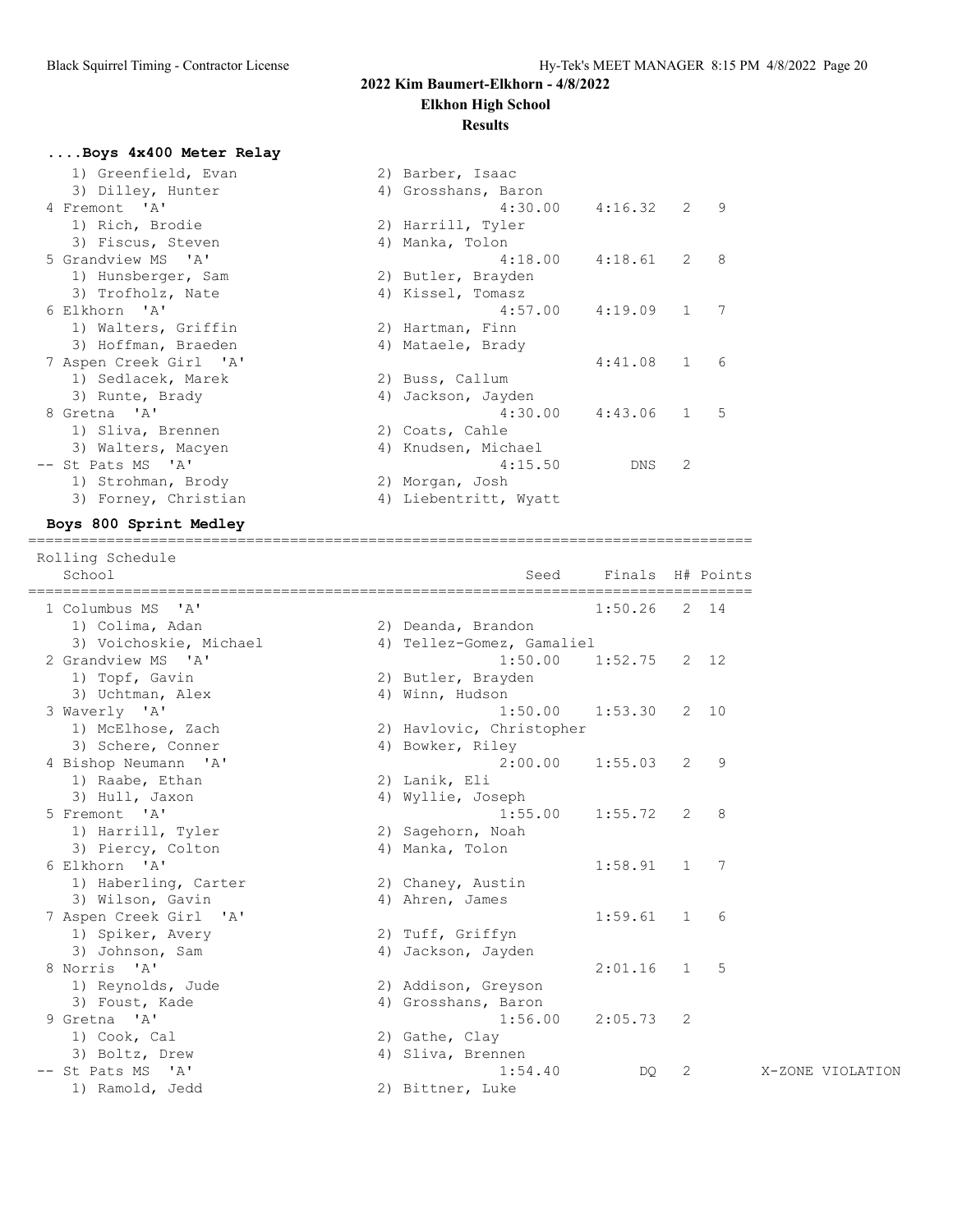**Elkhon High School**

### **Results**

**....Boys 800 Sprint Medley**

3) Brown, Kuba 4) Morgan, Josh

### **Boys High Jump**

================================================================================ To follow Girls High Jump Kruger-May: 6-08 2010 Bo Shepard, Gretna Name The Year School Communications of Seed Finals Points ================================================================================ 1 Clevenger, Brody Elkhorn 5-02.00 5-04.00 10 4-06 4-08 4-10 5-00 5-02 5-04 5-05 O O O O O XO XXX Norris 4-08.00 J5-04.00 8 4-06 4-08 4-10 5-00 5-02 5-04 5-05 O O O XO O XO XXX 3 Greenfield, Evan Norris 4-08.00 5-02.00 6 4-06 4-08 4-10 5-00 5-02 5-04 O O O O O XXX 4 Menning, Nolan **Fremont** 4-10.00 J5-02.00 5 4-06 4-08 4-10 5-00 5-02 5-04 O O XO XXO XO XXX<br>5 Renteria, Conrad Co 5 Renteria, Conrad Columbus MS 5-04.00 J5-02.00 4 4-06 4-08 4-10 5-00 5-02 5-04 O O O O XXO XXX<br>6 Topf, Gavin Grandview MS 4-10.00 5-00.00 2.50 4-06 4-08 4-10 5-00 5-02 O O O O XXX 6 Kracht, Logan Aspen Creek Girl 5-00.00 2.50 4-06 4-08 4-10 5-00 5-02 O O O O XXX 8 Vijit, Nathan Grandview MS 4-10.00 J5-00.00 1 4-06 4-08 4-10 5-00 5-02 XO O O O XXX<br>9 Clevenger, Baron Elkhorn 4-10.00 J5-00.00 4-06 4-08 4-10 5-00 5-02 O O XXO XO XXX<br>10 Iverson, Nolan Aspen Creek Girl J5-00.00 4-06 4-08 4-10 5-00 5-02 O XO XO XXO XXX<br>11 Boltz, Drew Gretna 5-00.00 4-10.00 4-06 4-08 4-10 5-00 O XO O XXX 12 Schieffer, Brady Waverly J4-10.00 4-06 4-08 4-10 5-00 O XO XO XXX 12 McMillan, Gavin Waverly J4-10.00 4-06 4-08 4-10 5-00 O XO XO XXX<br>12 Morgan, Josh St Pats MS 5-00.00 J4-10.00 4-06 4-08 4-10 5-00 O XO XO XXX 15 Arcos, Estaban Columbus MS 4-09.00 4-08.00 4-06 4-08 4-10

XXO XXO XXX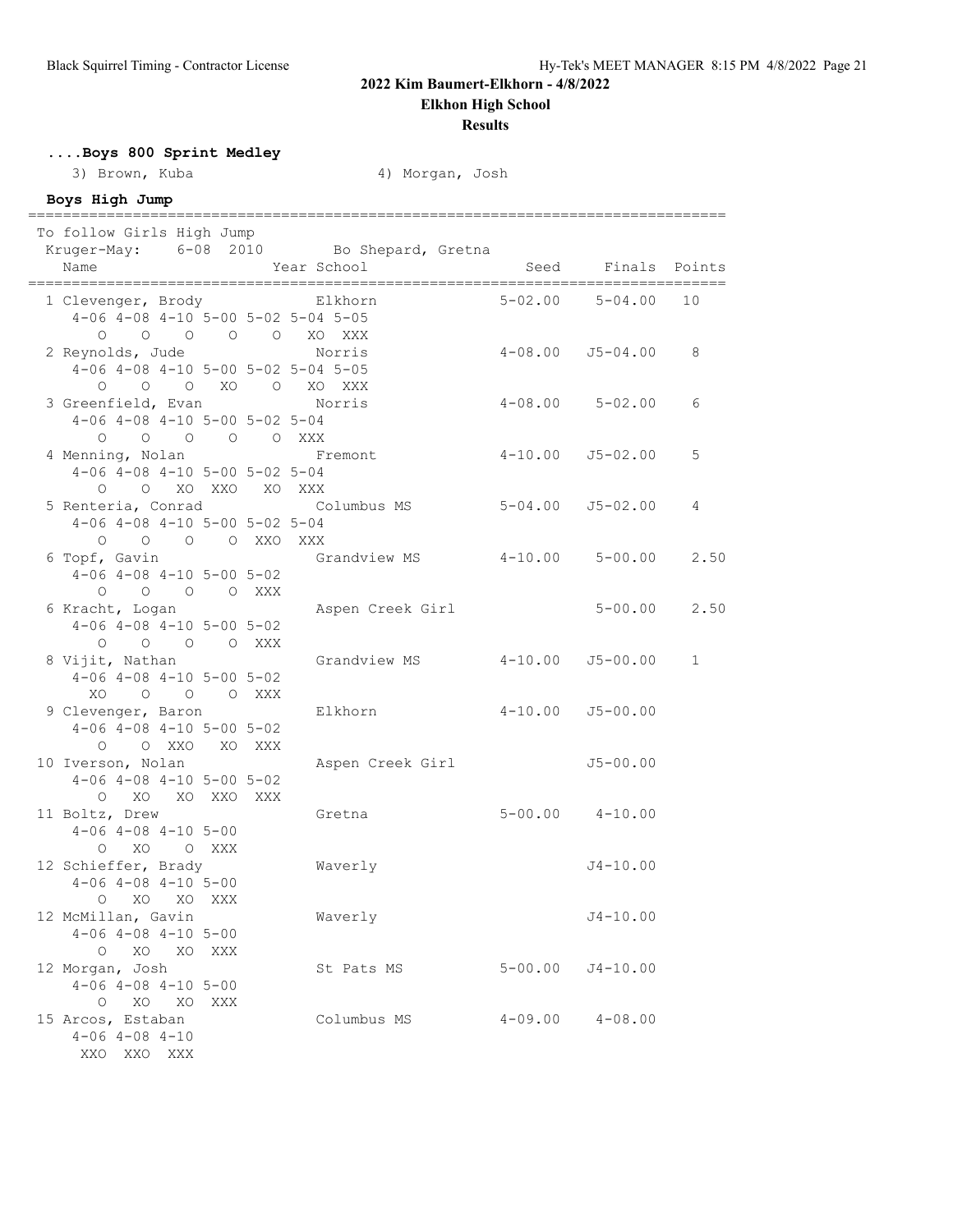**Elkhon High School**

**Results**

| Boys High Jump                |                |                     |             |
|-------------------------------|----------------|---------------------|-------------|
| 16 Pentico, Brecken           | Bishop Neumann | $4-08.00$ $4-06.00$ |             |
| $4 - 06$ $4 - 08$             |                |                     |             |
| XXX<br>$\bigcirc$             |                |                     |             |
| 16 Gibbons, Alex              | Gretna         | $4-10.00$ $4-06.00$ |             |
| $4 - 06$ $4 - 08$             |                |                     |             |
| $\circ$<br>XXX                |                |                     |             |
| 16 Vculek, Blake              | Bishop Neumann | $4 - 06.00$         | $4 - 06.00$ |
| $4 - 06$ $4 - 08$             |                |                     |             |
| XXX<br>$\Omega$               |                |                     |             |
| -- Barry, Jamison<br>$4 - 06$ | St Pats MS     | $4 - 06.00$         | NН          |
| XXX                           |                |                     |             |
| -- Cyza, Easton               | Fremont        | $4 - 06.00$         | NΗ          |
| $4 - 06$                      |                |                     |             |
| XXX                           |                |                     |             |
| -- Wemhoff, Keagen            | Columbus MS    | $5 - 00.00$         | ΝH          |
| $4 - 06$                      |                |                     |             |
| XXX                           |                |                     |             |

**Boys Long Jump**

| To be contested in the West Pit<br>3 Attempts - No Finals                         |              |                           |                |                |
|-----------------------------------------------------------------------------------|--------------|---------------------------|----------------|----------------|
| Kruger-May: 22-10.50 2010 Vino Brown, Lincoln Southwest                           |              |                           |                |                |
|                                                                                   |              |                           |                |                |
| 1 Uchtman, Alex 6randview MS 17-10.00 18-11.50 2 10<br>18-09 18-11.50 17-11 17-11 |              |                           |                |                |
|                                                                                   |              |                           |                | 8              |
| 3 Sagehorn, Noah Fremont 16-03.00 17-02.00<br>16-11 17-02 16-10 16-02             |              |                           | $\overline{2}$ | 6              |
| 4 McElhose, Zach Waverly<br>16-03.50 16-09 14-08.50 14-07                         | $14 - 03.00$ | $16 - 09.00$              | $\mathbf{1}$   | 5              |
| 5 Brown, Kuba 6 17-00.00<br>FOUL 16-07 16-08 15-11                                |              | $16 - 08.00$              | $\overline{2}$ | $\overline{4}$ |
| 6 Foust, Kade Norris<br>16-07.50 FOUL 15-08.50 15-10.50                           | $14 - 00.00$ | $16 - 07.50$              | 1              | 3              |
| 7 Mueller, TJ Waverly<br>16-06.50 15-08 15-03.50 15-00                            | $15 - 01.00$ | $16 - 06.50$              | $\overline{2}$ | $\overline{2}$ |
| 8 Fries, Barry 6randview MS 15-08.00<br>FOUL FOUL 15-06 16-04                     |              | $16 - 04.00$              | $\overline{2}$ | $\mathbf{1}$   |
| 9 Fujan, Beau and Bishop Neumann<br>16-02 FOUL 15-07 16-03.50                     | $16 - 08.25$ | $16 - 03.50$              | 2              |                |
| 10 Ramold, Jedd St Pats MS<br>16-03 16-03 15-09.50 FOUL                           | $16 - 10.00$ | $16 - 03.00$              | 2              |                |
| 11 Vijit, Nathan Grandview MS<br>15-04.50 16-00 15-08 15-05                       | $16 - 07.00$ | $16 - 00.00$              | 2              |                |
| 12 Comley, Reed Columbus MS 15-11.50<br>FOUL 15-11 15-02.50 14-09                 |              | $15 - 11.00$              | 2              |                |
| 13 Gerrish, Timothy Bishop Neumann 14-10.75<br>15-10 15-03 14-05.50 FOUL          |              | $15 - 10.00$              | 2              |                |
| 14 Beran, Huston St Pats MS<br>FOUL 15-07.50 15-07.50 14-03                       |              | $17 - 00.00$ $15 - 07.50$ | 2              |                |

===================================================================================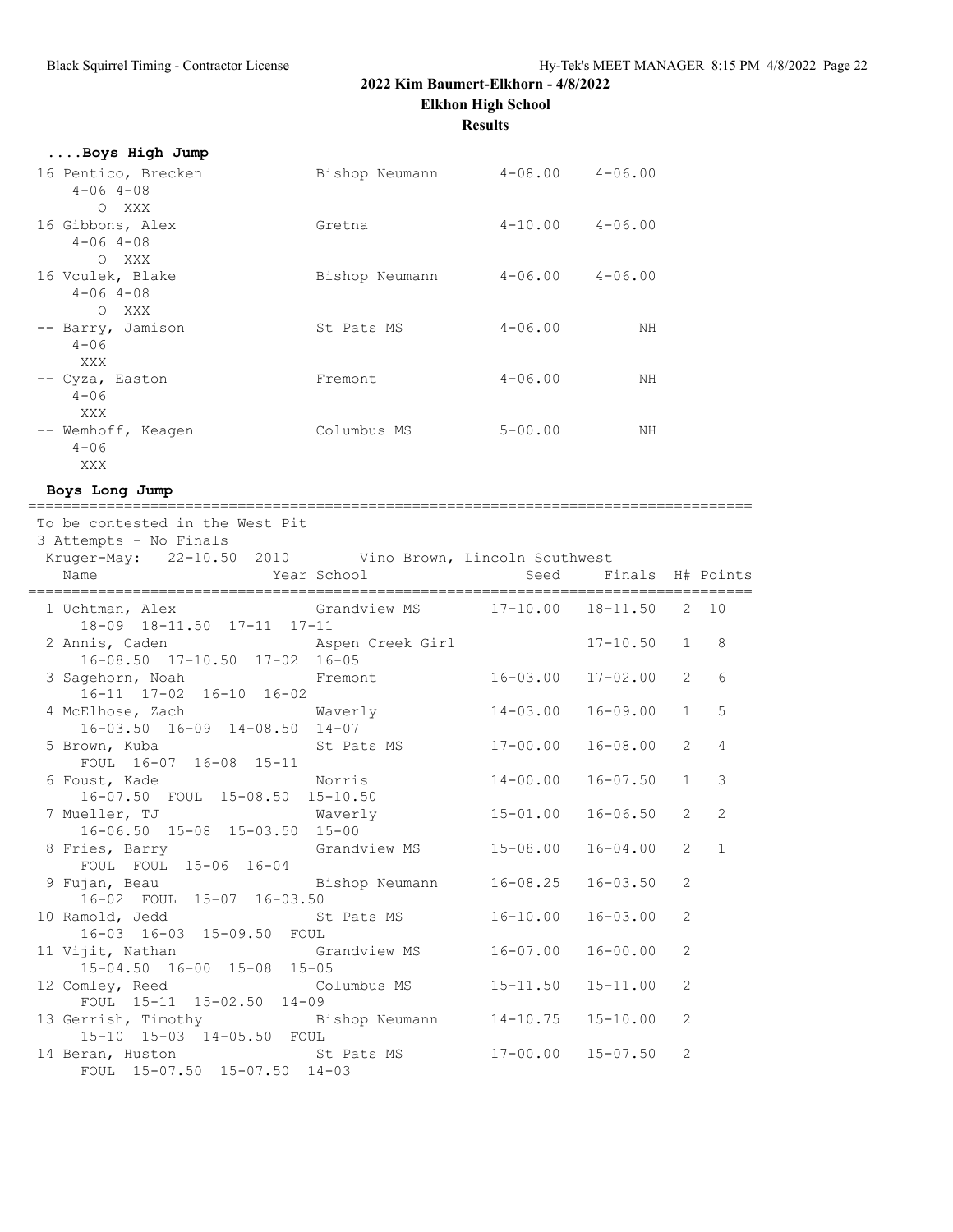**Elkhon High School**

**Results**

|  |  |  | Boys Long Jump |  |  |
|--|--|--|----------------|--|--|
|--|--|--|----------------|--|--|

| 15 Larsen, Everett Norris 14-02.00 15-06.50 1                                                                   |              |              |                |
|-----------------------------------------------------------------------------------------------------------------|--------------|--------------|----------------|
| 15-06.50 14-08 14-11 12-00                                                                                      |              |              |                |
| 16 Schulz, Logan and Elkhorn and 14-02.00                                                                       |              | 15-06.00     | $\mathbf{1}$   |
| FOUL 15-06 15-01.50 14-06.50                                                                                    |              |              |                |
| 17 Bohaboj, Ayden <b>Fremont</b> 15-03.00                                                                       |              | $15 - 05.00$ | 2              |
| 15-04 15-05 14-11 FOUL                                                                                          |              |              |                |
| 18 Godtel, Aaron Norris                                                                                         | 14-05.00     | $15 - 02.50$ | $\mathbf{1}$   |
| 15-02.50 14-11 FOUL 14-06                                                                                       |              |              |                |
| 19 Wilson, Gavin Blkhorn                                                                                        | $13 - 03.00$ | $15 - 02.00$ | <sup>1</sup>   |
| 15-02 14-11 15-01 14-10                                                                                         |              |              |                |
| 20 Schleicher, Will Fremont                                                                                     | 14-09.00     | $14 - 09.50$ | $\mathbf{1}$   |
| 14-09.50 13-03 14-08.50 14-01                                                                                   |              |              |                |
| 21 Baxter, Talon Gretna and 14-09.00                                                                            |              | 14-08.50     | 2              |
| 14-08.50 14-06 14-03 FOUL                                                                                       |              |              |                |
| 22 Verkamp, Crew Maverly 15-01.00                                                                               |              | $14 - 08.00$ | 2              |
| 14-08 14-01 14-04.50 13-09.50                                                                                   |              |              |                |
| 23 Heard, Jake Gretna 14-01.00                                                                                  |              | $14 - 04.00$ | <sup>1</sup>   |
| FOUL 14-04 FOUL 12-11.50                                                                                        |              |              |                |
| 24 Reece, Elliot and Aspen Creek Girl                                                                           |              | $13 - 09.00$ | $\mathbf{1}$   |
| 13-09 13-02.50 13-05.50 13-02                                                                                   |              |              |                |
| 25 Petersen, Cash Columbus MS 14-07.00                                                                          |              | 13-08.00     | $\overline{1}$ |
| FOUL 13-01.50 FOUL 13-08                                                                                        |              |              |                |
| 26 Sindelar, Charles Columbus MS 14-00.00                                                                       |              | $13 - 01.00$ | $\mathbf{1}$   |
| FOUL 12-11 11-07 13-01                                                                                          |              |              |                |
| 27 Naylor, Donovan Maspen Creek Girl                                                                            |              | $12 - 07.00$ | $\mathbf{1}$   |
| 12-07 11-10.50 FOUL 9-03                                                                                        |              |              |                |
| -- Moore, Times and South Moore, The Moore, The Moore, The Moore, The Moore, The Moore, The Moore, The Moore, T |              |              |                |
| FOUL FOUL FOUL FOUL                                                                                             |              |              |                |
| -- Cleto Munox, Jose 6retna 14-06.00 FOUL 1                                                                     |              |              |                |
| FOUL FOUL FOUL FOUL                                                                                             |              |              |                |

## **Boys Triple Jump**

=================================================================================== Following Completion of Triple Jump

3 Attempts - No Finals

Kruger-May: 46-06.25 2009 Evan Herring, Bellevue West

| Year School<br>Name                                    |              | Seed Finals H# Points      |   |             |
|--------------------------------------------------------|--------------|----------------------------|---|-------------|
| 1 Fries, Barry<br>$32 - 03$ $37 - 03.50$ $38 - 07$     | Grandview MS | 35-00.00 38-07.00 2 10     |   |             |
| 2 Liebentritt, Wyatt<br>31-08 37-07 FOUL               | St Pats MS   | $37-03.00$ $37-07.00$ 2 8  |   |             |
| 3 Hoffman, Braeden<br>36-01.50 FOUL FOUL               | Elkhorn      | $34 - 10.00$ $36 - 01.50$  | 2 | 6           |
| 4 Mueller, TJ<br>34-10.50 34-11.50 33-01               | Waverly      | $32-06.00$ $34-11.50$ 2 5  |   |             |
| 5 Masur, Felix<br>FOUL FOUL 32-11.50                   | Waverly      | $30 - 06.00$ $32 - 11.50$  |   | $2 \quad 4$ |
| 6 Schleicher, Will<br>$30 - 11$ $31 - 02.50$ $32 - 02$ | Fremont      | $30 - 00.00$ $32 - 02.00$  |   | $1 \quad 3$ |
| 7 Comley, Reed<br>31-00.50 32-02 FOUL                  | Columbus MS  | $31 - 04.75$ $J32 - 02.00$ |   | $2 \quad 2$ |
| 8 Vijit, Nathan<br>$30 - 08$ $30 - 07$ $30 - 07$       | Grandview MS | $32 - 00.00$ $30 - 08.00$  |   | $2 \quad 1$ |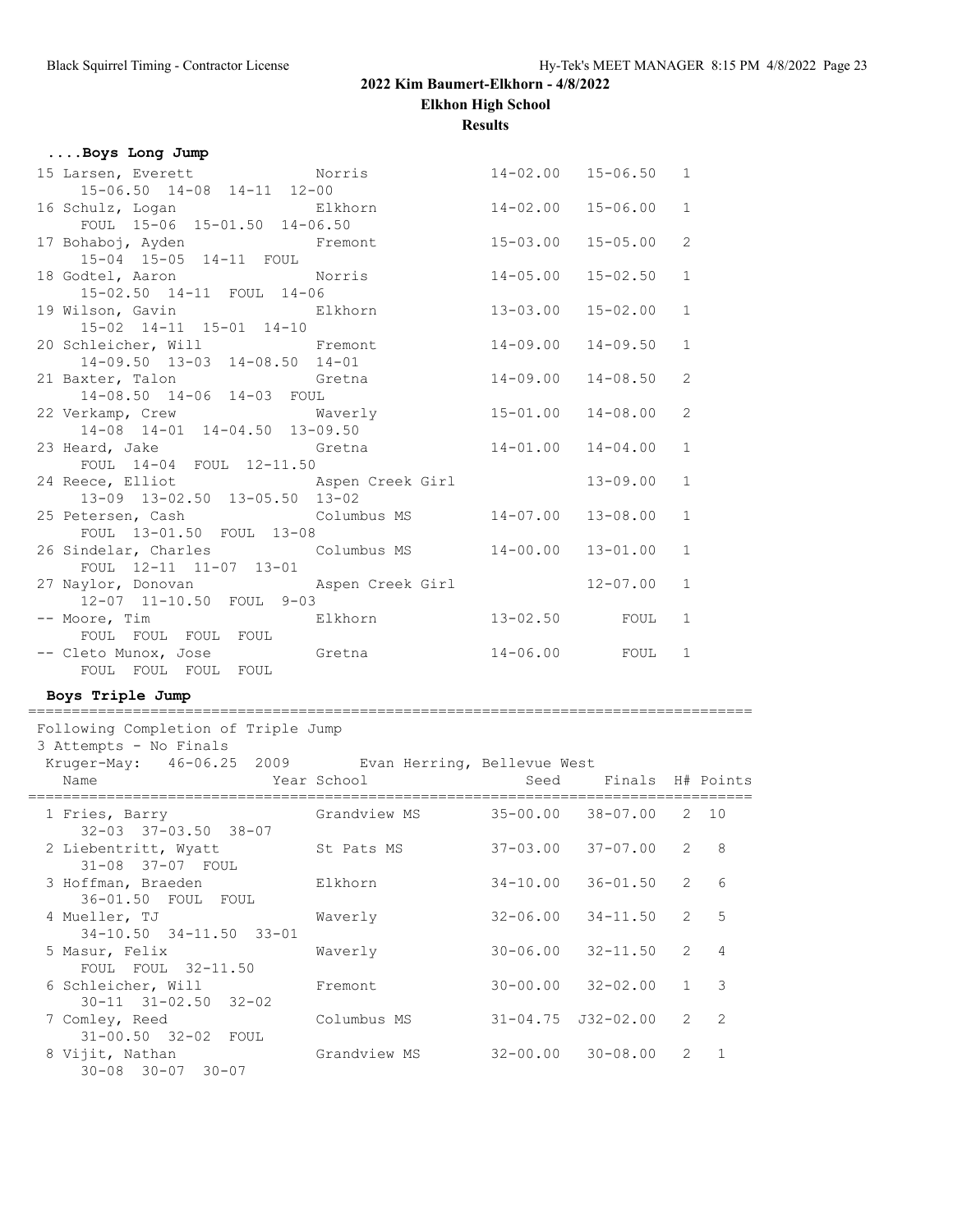**Elkhon High School**

**Results**

|                                                                                                                                                                                                                                                                                                                                                                                                                                                                                                                                                                                                                                                                                                                                                                                                                 |              |                                  | 2                                                                                                                                                                                                                                       |
|-----------------------------------------------------------------------------------------------------------------------------------------------------------------------------------------------------------------------------------------------------------------------------------------------------------------------------------------------------------------------------------------------------------------------------------------------------------------------------------------------------------------------------------------------------------------------------------------------------------------------------------------------------------------------------------------------------------------------------------------------------------------------------------------------------------------|--------------|----------------------------------|-----------------------------------------------------------------------------------------------------------------------------------------------------------------------------------------------------------------------------------------|
| Aspen Creek Girl                                                                                                                                                                                                                                                                                                                                                                                                                                                                                                                                                                                                                                                                                                                                                                                                |              | $J30 - 08.00$                    | $\mathbf{1}$                                                                                                                                                                                                                            |
| Waverly                                                                                                                                                                                                                                                                                                                                                                                                                                                                                                                                                                                                                                                                                                                                                                                                         |              | $30 - 07.00$                     | $\mathbf{1}$                                                                                                                                                                                                                            |
| St Pats MS                                                                                                                                                                                                                                                                                                                                                                                                                                                                                                                                                                                                                                                                                                                                                                                                      |              | $30 - 04.00$                     | $\overline{2}$                                                                                                                                                                                                                          |
| St Pats MS                                                                                                                                                                                                                                                                                                                                                                                                                                                                                                                                                                                                                                                                                                                                                                                                      | $31 - 00.00$ | $29 - 10.00$                     | $\overline{2}$                                                                                                                                                                                                                          |
| Gretna                                                                                                                                                                                                                                                                                                                                                                                                                                                                                                                                                                                                                                                                                                                                                                                                          |              | $29 - 01.50$                     | $\mathbf{1}$                                                                                                                                                                                                                            |
| Gretna                                                                                                                                                                                                                                                                                                                                                                                                                                                                                                                                                                                                                                                                                                                                                                                                          |              | $28 - 10.50$                     | $\mathbf{1}$                                                                                                                                                                                                                            |
|                                                                                                                                                                                                                                                                                                                                                                                                                                                                                                                                                                                                                                                                                                                                                                                                                 |              | $28 - 06.50$                     | $\mathbf{1}$                                                                                                                                                                                                                            |
| Aspen Creek Girl                                                                                                                                                                                                                                                                                                                                                                                                                                                                                                                                                                                                                                                                                                                                                                                                |              | $28 - 05.50$                     | $\mathbf{1}$                                                                                                                                                                                                                            |
| Columbus MS                                                                                                                                                                                                                                                                                                                                                                                                                                                                                                                                                                                                                                                                                                                                                                                                     |              | $28 - 05.00$                     | $\mathbf{1}$                                                                                                                                                                                                                            |
| Fremont                                                                                                                                                                                                                                                                                                                                                                                                                                                                                                                                                                                                                                                                                                                                                                                                         |              | $28 - 01.00$                     | $\mathbf{1}$                                                                                                                                                                                                                            |
| Gretna                                                                                                                                                                                                                                                                                                                                                                                                                                                                                                                                                                                                                                                                                                                                                                                                          |              |                                  | $\mathbf{1}$                                                                                                                                                                                                                            |
| Aspen Creek Girl                                                                                                                                                                                                                                                                                                                                                                                                                                                                                                                                                                                                                                                                                                                                                                                                |              | $J27 - 03.00$                    | $\mathbf{1}$                                                                                                                                                                                                                            |
| Grandview MS                                                                                                                                                                                                                                                                                                                                                                                                                                                                                                                                                                                                                                                                                                                                                                                                    |              | $26 - 09.00$                     | $\overline{2}$                                                                                                                                                                                                                          |
| Elkhorn                                                                                                                                                                                                                                                                                                                                                                                                                                                                                                                                                                                                                                                                                                                                                                                                         |              | $26 - 03.50$                     | $\mathbf{1}$                                                                                                                                                                                                                            |
| Fremont                                                                                                                                                                                                                                                                                                                                                                                                                                                                                                                                                                                                                                                                                                                                                                                                         |              | $25 - 08.50$                     | $\mathbf{1}$                                                                                                                                                                                                                            |
|                                                                                                                                                                                                                                                                                                                                                                                                                                                                                                                                                                                                                                                                                                                                                                                                                 |              | FOUL                             | 2                                                                                                                                                                                                                                       |
| Boys Triple Jump<br>9 Sindelar, Charles<br>$30 - 02$ $30 - 08$ 29-10<br>10 Naylor, Donovan<br>$30-08$ $29-10.50$ $30-00$<br>11 Schieffer, Brady<br>FOUL 30-07 FOUL<br>12 Bowmaker, Xavier<br>$30 - 04$ $30 - 03$ $26 - 07$<br>13 Kubicek, Kevin<br>28-07.50 29-05 29-10<br>14 Evans, Cade<br>28-04 28-01.50 29-01.50<br>15 Gibbons, Alex<br>27-08 28-10.50 28-08<br>16 Schwede, Cyrus<br>28-06.50 FOUL 28-04<br>17 Reece, Elliot<br>FOUL 28-05.50 27-06<br>18 Petersen, Cash<br>FOUL 27-11.50 28-05<br>19 Miller, Maddox<br>28-01 26-09.50 26-09<br>20 Heard, Jake<br>27-02 27-03 26-05.50<br>21 Cruz-Ecute, Derrick<br>FOUL 26-10.50 27-03<br>22 Decker, Andrew<br>FOUL FOUL 26-09<br>23 Griffith, Charlie<br>FOUL 26-03.50 FOUL<br>24 Reeder, Gavin<br>FOUL 25-08.50 FOUL<br>-- Fujan, Beau<br>FOUL FOUL FOUL |              | Bishop Neumann<br>Bishop Neumann | Columbus MS 32-03.75 J30-08.00<br>$30 - 05.00$<br>$32 - 00.00$<br>$28 - 00.00$<br>29-00.00<br>$28 - 02.50$<br>$29 - 00.00$<br>$27 - 00.00$<br>$27 - 00.00$ $27 - 03.00$<br>$35 - 00.00$<br>$25 - 06.50$<br>$26 - 00.00$<br>$33 - 02.25$ |

#### **Boys Shot Put**

 4 Attemps - No Finals Kruger-May: 57-01.50 2006 Max McShane, Beatrice Name Year School Seed Finals H# Points =================================================================================== 1 Sams, Connor Aspen Creek Girl 39-08.00 1 10 39-08 38-10 2 Kroeger, Carver Fremont 37-00.00 38-03.00 2 8 37-07 38-03<br>3 Knoell, Gunner Fremont 37-00.00 37-03.00 2 6 36-10 37-03 4 Rodriguez, Jon 36-02 34-06<br>
36-02 34-06<br>
5 Cooper, Max Fremont 34-00.00 35-03.00 2 4 36-02 34-06 5 Cooper, Max Fremont 34-00.00 35-03.00 2 4 33-08 35-03 6 Leininger, Max Waverly 37-03.00 34-09.00 2 3 34-09 31-00 7 Bauer, Hayden Norris 33-02.00 34-01.00 2 2 33-11 34-01

===================================================================================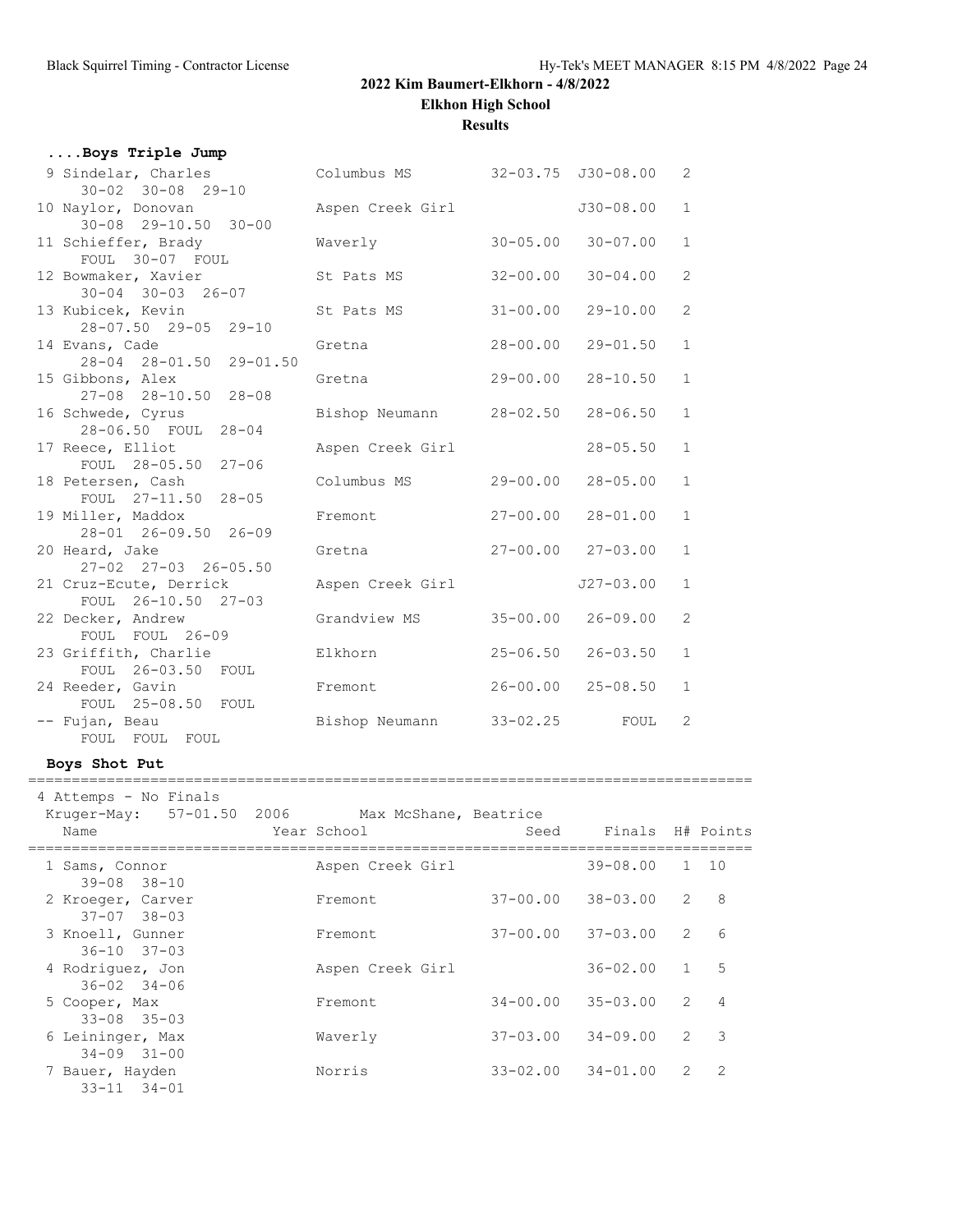**....Boys Shot Put**

# **2022 Kim Baumert-Elkhorn - 4/8/2022**

**Elkhon High School**

**Results**

| 8 Kroese, Holden<br>$31 - 11$ $33 - 09$                                                                                                                          | Waverly 34-04.00 33-09.00 |                           |                             | $\mathbf{2}$ | $\overline{1}$ |
|------------------------------------------------------------------------------------------------------------------------------------------------------------------|---------------------------|---------------------------|-----------------------------|--------------|----------------|
| 9 Toline, Charles<br>$33-02$ 33-04<br>$33-04$<br>Bishop Neumann<br>$32-03.25$<br>$33 - 02$ $33 - 04$                                                             |                           |                           | $33 - 04.00$                | 2            |                |
| 10 Larsen, Everett Norris<br>$31 - 11$ $33 - 01$                                                                                                                 |                           | $30 - 06.00$              | $33 - 01.00$                | $\mathbf{2}$ |                |
| 11 Morgan, Ayden<br>33-00 32-01<br>33-00 32-01<br>33-00 32-01                                                                                                    |                           |                           | $33 - 00.00$                | 2            |                |
| 12 Cerny, Carter<br>$31 - 05$ $32 - 09$                                                                                                                          | Gretna                    | $34 - 00.00$              | $32 - 09.00$                | $\mathbf{2}$ |                |
| 13 Wise, Ben<br>$31 - 11$ $31 - 11$                                                                                                                              | Grandview MS 31-06.00     |                           | $31 - 11.00$                | $\mathbf{2}$ |                |
| 14 Scholl, Nathan<br>$31-05$ FOUL                                                                                                                                | Waverly 32-10.00          |                           | $31 - 05.00$                | 2            |                |
| 15 Lawrence, Grant<br>$31 - 04$ $31 - 02$                                                                                                                        | Columbus MS 31-00.00      |                           | $31 - 04.00$                | $\mathbf{1}$ |                |
| 16 Gokie, Alex Bishop Neumann 28-00.00<br>$31 - 01$ $30 - 00$                                                                                                    |                           |                           | $31 - 01.00$                | $\mathbf{1}$ |                |
| 17 Sliva, Brody<br>$30 - 08$ 29-05                                                                                                                               | Gretna                    | $33 - 00.00$              | $30 - 08.00$                | 2            |                |
| 18 Holmquist, Barrett Elkhorn<br>$30 - 07$ $30 - 00$                                                                                                             |                           | $31 - 03.00$              | $30 - 07.00$                | $\mathbf{1}$ |                |
| 19 Tuff, Griffyn<br>$29 - 07$ 30-02                                                                                                                              | Aspen Creek Girl          |                           | $30 - 02.00$                | $\mathbf{1}$ |                |
| 20 Schroeder, Waylon Blkhorn 27-09.00<br>$30 - 01$ $26 - 11$                                                                                                     |                           |                           | $30 - 01.00$                | $\mathbf{1}$ |                |
| $29 - 11$ $28 - 08$                                                                                                                                              |                           | 29-00.00                  | $29 - 11.00$                | $\mathbf{1}$ |                |
| 22 Limbeck, Zander Grandview MS<br>$29 - 07$ $27 - 10$                                                                                                           |                           | 28-00.00                  | $29 - 07.00$                | $\mathbf{1}$ |                |
| 23 Mataele, Brady Blkhorn<br>$29 - 00$ $29 - 06$                                                                                                                 |                           | $30 - 00.00$              | $29 - 06.00$                | $\mathbf{1}$ |                |
| raft, Kaden<br>27-05 29-05<br>24 Kraft, Kaden                                                                                                                    |                           | $31 - 00.00$              | $29 - 05.00$                | $\mathbf{1}$ |                |
| 25 Rowley, Gabe                                                                                                                                                  | Gretna 32-00.00 29-03.00  |                           |                             | $\mathbf{2}$ |                |
| 26 Korsos, Nash<br>$28-07$ 29-03<br>$32-07$ $71$<br>$71$<br>$72$<br>$71$<br>$72$<br>$73$<br>$74$<br>$75$<br>$76$<br>$78$<br>$78$<br>$78$<br>$78$<br>$78$<br>$78$ |                           |                           |                             | $\mathbf{1}$ |                |
| 27 Ravnsborg, Ty<br>$27 - 10$ $29 - 02$                                                                                                                          |                           | $32 - 00.00$ $29 - 02.00$ |                             | $\mathbf{2}$ |                |
| 28 Werner, Beckham<br>$26 - 07$ $25 - 08$                                                                                                                        | St Pats MS                |                           | $26 - 00.00$ $26 - 07.00$ 1 |              |                |
| 29 Munoz, Luis<br>$26 - 05$ $26 - 01$                                                                                                                            | Columbus MS               |                           | $26 - 05.00$                | $\mathbf{1}$ |                |
| -- Garcia, Mario<br>Boys Discus Throw                                                                                                                            | Columbus MS               | $30 - 00.00$              | <b>SCR</b>                  |              |                |
|                                                                                                                                                                  |                           |                           |                             |              |                |
| Event to follow Girls Discus<br>4 Attemps - No Finals<br>Kruger-May: 173-06 2004 Caleb Garving, Wayne<br>Name                                                    | Year School               | Seed                      | Finals H# Points            |              |                |
|                                                                                                                                                                  |                           |                           |                             |              |                |
| 1 Kroeger, Carver<br>$116 - 05$<br>$113 - 00$                                                                                                                    | Fremont                   | $110 - 11$                | 116-05                      |              | $2 \t10$       |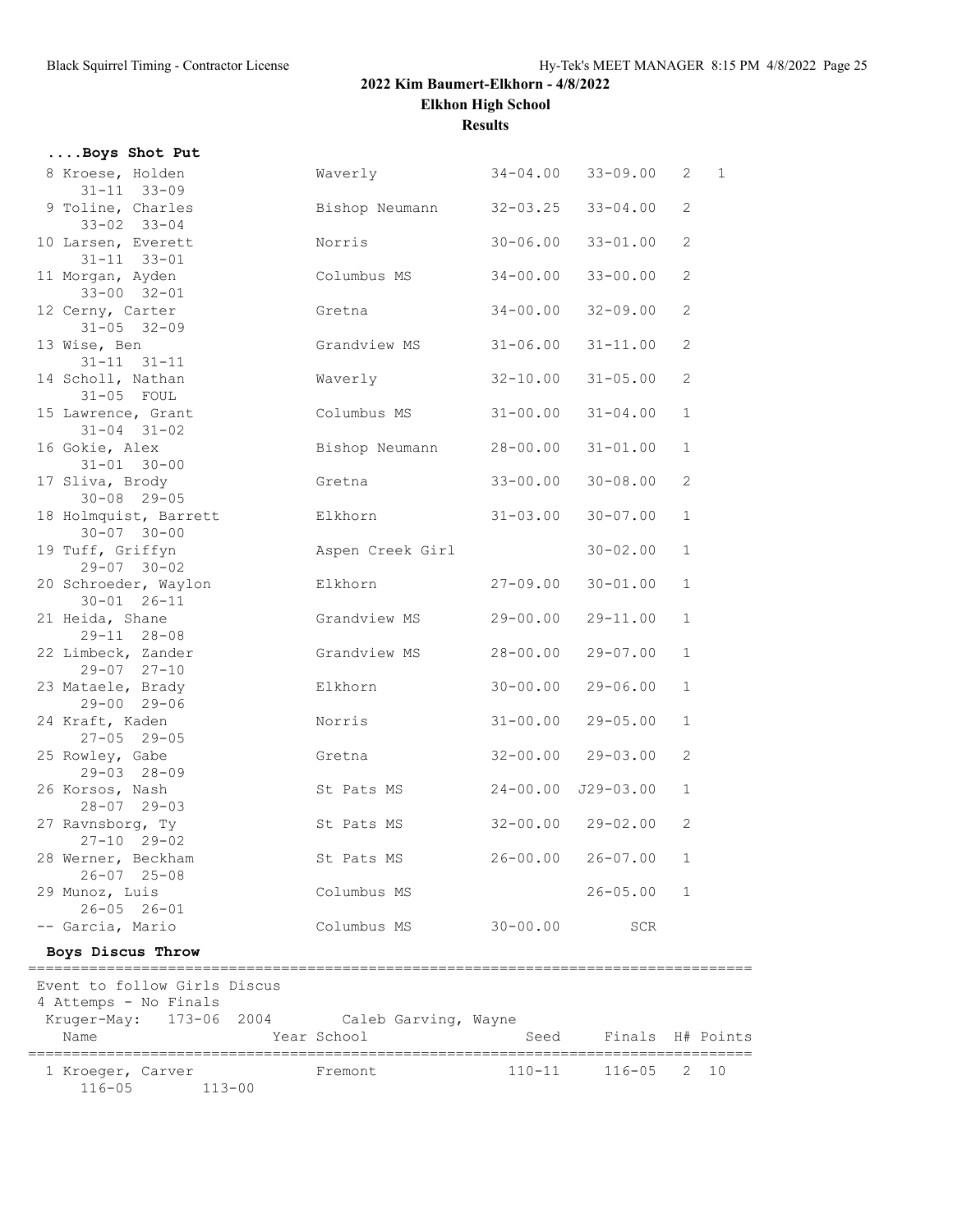# **2022 Kim Baumert-Elkhorn - 4/8/2022 Elkhon High School Results**

| Boys Discus Throw<br>2 Voichoskie, Michael<br>$110 - 10$<br>$100 - 00$<br>3 Bowker, Riley | Columbus MS                                                                                                                                                                                                                                                                                                                                                                                                                                                                                                                                                                                                                                                                                                                                                                                                                                                                                                                                                                                                                                                                                                    | $110 - 00$ | $110 - 10$ | $1 \quad$                       |                |
|-------------------------------------------------------------------------------------------|----------------------------------------------------------------------------------------------------------------------------------------------------------------------------------------------------------------------------------------------------------------------------------------------------------------------------------------------------------------------------------------------------------------------------------------------------------------------------------------------------------------------------------------------------------------------------------------------------------------------------------------------------------------------------------------------------------------------------------------------------------------------------------------------------------------------------------------------------------------------------------------------------------------------------------------------------------------------------------------------------------------------------------------------------------------------------------------------------------------|------------|------------|---------------------------------|----------------|
|                                                                                           |                                                                                                                                                                                                                                                                                                                                                                                                                                                                                                                                                                                                                                                                                                                                                                                                                                                                                                                                                                                                                                                                                                                |            |            |                                 | 8              |
|                                                                                           | Waverly                                                                                                                                                                                                                                                                                                                                                                                                                                                                                                                                                                                                                                                                                                                                                                                                                                                                                                                                                                                                                                                                                                        | $105 - 06$ | $107 - 08$ | $\overline{2}$                  | 6              |
|                                                                                           | Gretna                                                                                                                                                                                                                                                                                                                                                                                                                                                                                                                                                                                                                                                                                                                                                                                                                                                                                                                                                                                                                                                                                                         | $100 - 00$ | $106 - 08$ | $\overline{2}$                  | 5              |
|                                                                                           | Norris                                                                                                                                                                                                                                                                                                                                                                                                                                                                                                                                                                                                                                                                                                                                                                                                                                                                                                                                                                                                                                                                                                         | $109 - 00$ | $102 - 04$ | $\overline{2}$                  | 4              |
|                                                                                           | Norris                                                                                                                                                                                                                                                                                                                                                                                                                                                                                                                                                                                                                                                                                                                                                                                                                                                                                                                                                                                                                                                                                                         | $89 - 00$  | $95 - 08$  | $\mathbf{1}$                    | 3              |
|                                                                                           | St Pats MS                                                                                                                                                                                                                                                                                                                                                                                                                                                                                                                                                                                                                                                                                                                                                                                                                                                                                                                                                                                                                                                                                                     | $101 - 06$ | $95 - 01$  | $\overline{2}$                  | $\overline{c}$ |
|                                                                                           | Columbus MS                                                                                                                                                                                                                                                                                                                                                                                                                                                                                                                                                                                                                                                                                                                                                                                                                                                                                                                                                                                                                                                                                                    | $100 - 00$ | $93 - 07$  | $\overline{2}$                  | $\mathbf{1}$   |
|                                                                                           | Waverly                                                                                                                                                                                                                                                                                                                                                                                                                                                                                                                                                                                                                                                                                                                                                                                                                                                                                                                                                                                                                                                                                                        | $83 - 09$  | $93 - 02$  | $\mathbf{1}$                    |                |
|                                                                                           | Grandview MS                                                                                                                                                                                                                                                                                                                                                                                                                                                                                                                                                                                                                                                                                                                                                                                                                                                                                                                                                                                                                                                                                                   |            | $93 - 00$  | 2                               |                |
|                                                                                           | Norris                                                                                                                                                                                                                                                                                                                                                                                                                                                                                                                                                                                                                                                                                                                                                                                                                                                                                                                                                                                                                                                                                                         | $98 - 00$  | $91 - 11$  | $\overline{2}$                  |                |
|                                                                                           | Grandview MS                                                                                                                                                                                                                                                                                                                                                                                                                                                                                                                                                                                                                                                                                                                                                                                                                                                                                                                                                                                                                                                                                                   |            | $89 - 02$  | 2                               |                |
|                                                                                           | Columbus MS                                                                                                                                                                                                                                                                                                                                                                                                                                                                                                                                                                                                                                                                                                                                                                                                                                                                                                                                                                                                                                                                                                    | $80 - 00$  | 87-07      | $\mathbf{1}$                    |                |
|                                                                                           | Aspen Creek Girl                                                                                                                                                                                                                                                                                                                                                                                                                                                                                                                                                                                                                                                                                                                                                                                                                                                                                                                                                                                                                                                                                               |            | $86 - 04$  | $\mathbf{1}$                    |                |
|                                                                                           | Gretna                                                                                                                                                                                                                                                                                                                                                                                                                                                                                                                                                                                                                                                                                                                                                                                                                                                                                                                                                                                                                                                                                                         |            | 84-06      | 2                               |                |
|                                                                                           | Fremont                                                                                                                                                                                                                                                                                                                                                                                                                                                                                                                                                                                                                                                                                                                                                                                                                                                                                                                                                                                                                                                                                                        | $97 - 05$  | $82 - 03$  | 2                               |                |
|                                                                                           | Elkhorn                                                                                                                                                                                                                                                                                                                                                                                                                                                                                                                                                                                                                                                                                                                                                                                                                                                                                                                                                                                                                                                                                                        | $93 - 01$  | $80 - 10$  | 2                               |                |
| $76 - 11$                                                                                 | Bishop Neumann                                                                                                                                                                                                                                                                                                                                                                                                                                                                                                                                                                                                                                                                                                                                                                                                                                                                                                                                                                                                                                                                                                 | $71 - 10$  | 79-09      | $\mathbf{1}$                    |                |
|                                                                                           | Grandview MS                                                                                                                                                                                                                                                                                                                                                                                                                                                                                                                                                                                                                                                                                                                                                                                                                                                                                                                                                                                                                                                                                                   | 85-01      | $77 - 01$  | $\mathbf{1}$                    |                |
|                                                                                           | Fremont                                                                                                                                                                                                                                                                                                                                                                                                                                                                                                                                                                                                                                                                                                                                                                                                                                                                                                                                                                                                                                                                                                        | $85 - 08$  | $75 - 02$  | $\mathbf{1}$                    |                |
|                                                                                           | Waverly                                                                                                                                                                                                                                                                                                                                                                                                                                                                                                                                                                                                                                                                                                                                                                                                                                                                                                                                                                                                                                                                                                        | $90 - 08$  | $71 - 09$  | $\overline{2}$                  |                |
|                                                                                           | Elkhorn                                                                                                                                                                                                                                                                                                                                                                                                                                                                                                                                                                                                                                                                                                                                                                                                                                                                                                                                                                                                                                                                                                        | $80 - 08$  | $71 - 06$  | $\mathbf{1}$                    |                |
|                                                                                           | Aspen Creek Girl                                                                                                                                                                                                                                                                                                                                                                                                                                                                                                                                                                                                                                                                                                                                                                                                                                                                                                                                                                                                                                                                                               |            | $71 - 04$  | $\mathbf{1}$                    |                |
|                                                                                           | Bishop Neumann                                                                                                                                                                                                                                                                                                                                                                                                                                                                                                                                                                                                                                                                                                                                                                                                                                                                                                                                                                                                                                                                                                 | $82 - 05$  | $70 - 08$  | $\mathbf{1}$                    |                |
|                                                                                           | Bishop Neumann                                                                                                                                                                                                                                                                                                                                                                                                                                                                                                                                                                                                                                                                                                                                                                                                                                                                                                                                                                                                                                                                                                 | $87 - 05$  | $68 - 03$  | $\mathbf{1}$                    |                |
| $63 - 00$<br>$58 - 04$                                                                    | St Pats MS                                                                                                                                                                                                                                                                                                                                                                                                                                                                                                                                                                                                                                                                                                                                                                                                                                                                                                                                                                                                                                                                                                     | $70 - 00$  | $63 - 00$  | $\mathbf{1}$                    |                |
| $57 - 05$<br>$62 - 10$                                                                    | Gretna                                                                                                                                                                                                                                                                                                                                                                                                                                                                                                                                                                                                                                                                                                                                                                                                                                                                                                                                                                                                                                                                                                         | $90 - 00$  | $62 - 10$  | 2                               |                |
| $61 - 07$<br>$47 - 11$                                                                    | Aspen Creek Girl                                                                                                                                                                                                                                                                                                                                                                                                                                                                                                                                                                                                                                                                                                                                                                                                                                                                                                                                                                                                                                                                                               |            | $61 - 07$  | $\mathbf{1}$                    |                |
|                                                                                           | $107 - 08$<br>$95 - 09$<br>4 Cerny, Carter<br>$106 - 08$<br>$90 - 10$<br>5 Brown, Max<br>$85 - 10$<br>$102 - 04$<br>6 Bauer, Hayden<br>$95 - 08$<br>$74 - 02$<br>7 Ravnsborg, Ty<br>$94 - 04$<br>$95 - 01$<br>8 Morgan, Ayden<br>$73 - 00$<br>$93 - 07$<br>9 Scholl, Nathan<br>$93 - 02$<br>FOUL<br>10 Limbeck, Zander<br>$87 - 03$<br>$93 - 00$<br>11 Wondercheck, Jackson<br>$91 - 11$<br>$69 - 09$<br>12 Christoffels, Parker<br>$59 - 01$<br>$89 - 02$<br>13 Lawrence, Grant<br>FOUL<br>$87 - 07$<br>14 Rodriguez, Jon<br>$74 - 09$<br>86-04<br>15 Sliva, Brody<br>$84 - 06$<br>75-03<br>16 Cooper, Max<br>$82 - 03$<br>$76 - 11$<br>17 Holmquist, Barrett<br>$80 - 10$<br>$67 - 04$<br>18 Schutt, Quin<br>$79 - 09$<br>19 Johnson, Brady<br>$77 - 01$<br>FOUL<br>20 Hazen, Luke<br>$75 - 02$<br>$51 - 00$<br>21 Kroese, Holden<br>$71 - 09$<br>FOUL<br>22 Morrison, Alex<br>$71 - 06$<br>$69 - 10$<br>23 Filter, Kohen<br>$65 - 00$<br>$71 - 04$<br>24 Toline, Charles<br>$70 - 08$<br>69-01<br>25 Gokie, Alex<br>$68 - 03$<br>$59 - 01$<br>26 Schinning, Garrett<br>27 Rowley, Gabe<br>28 Rohrer, Brysen |            |            | 94-11<br>$92 - 01$<br>$99 - 00$ |                |